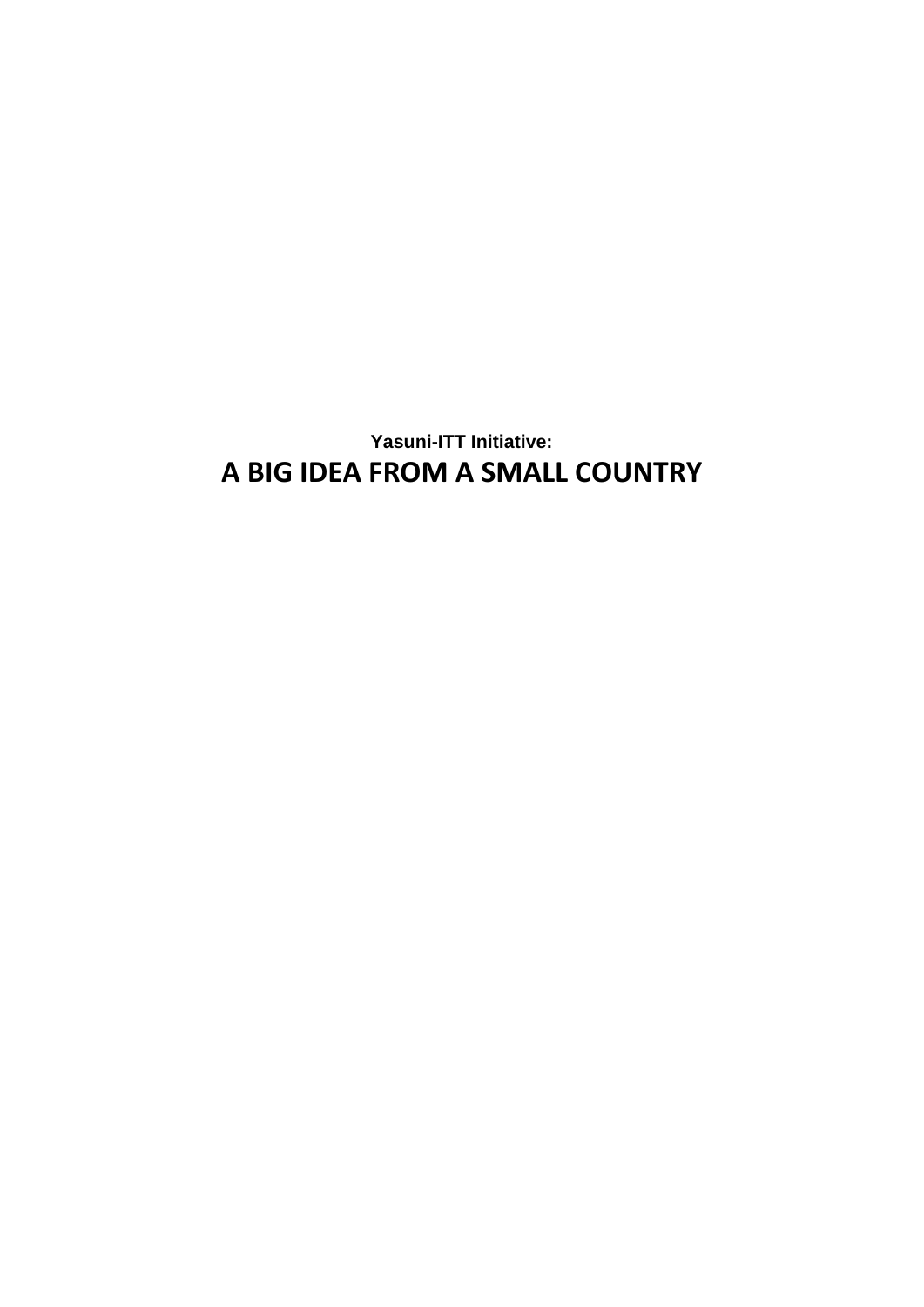# **Institutional Support**







**Credits**

**Principal Author** Carlos Larrea

**Collaboration** Natalia Greene, Laura Rival, Elisa Sevilla, Lavinia Warnars

**Editing** Alejandra Adoum

**Translation** Richard Huber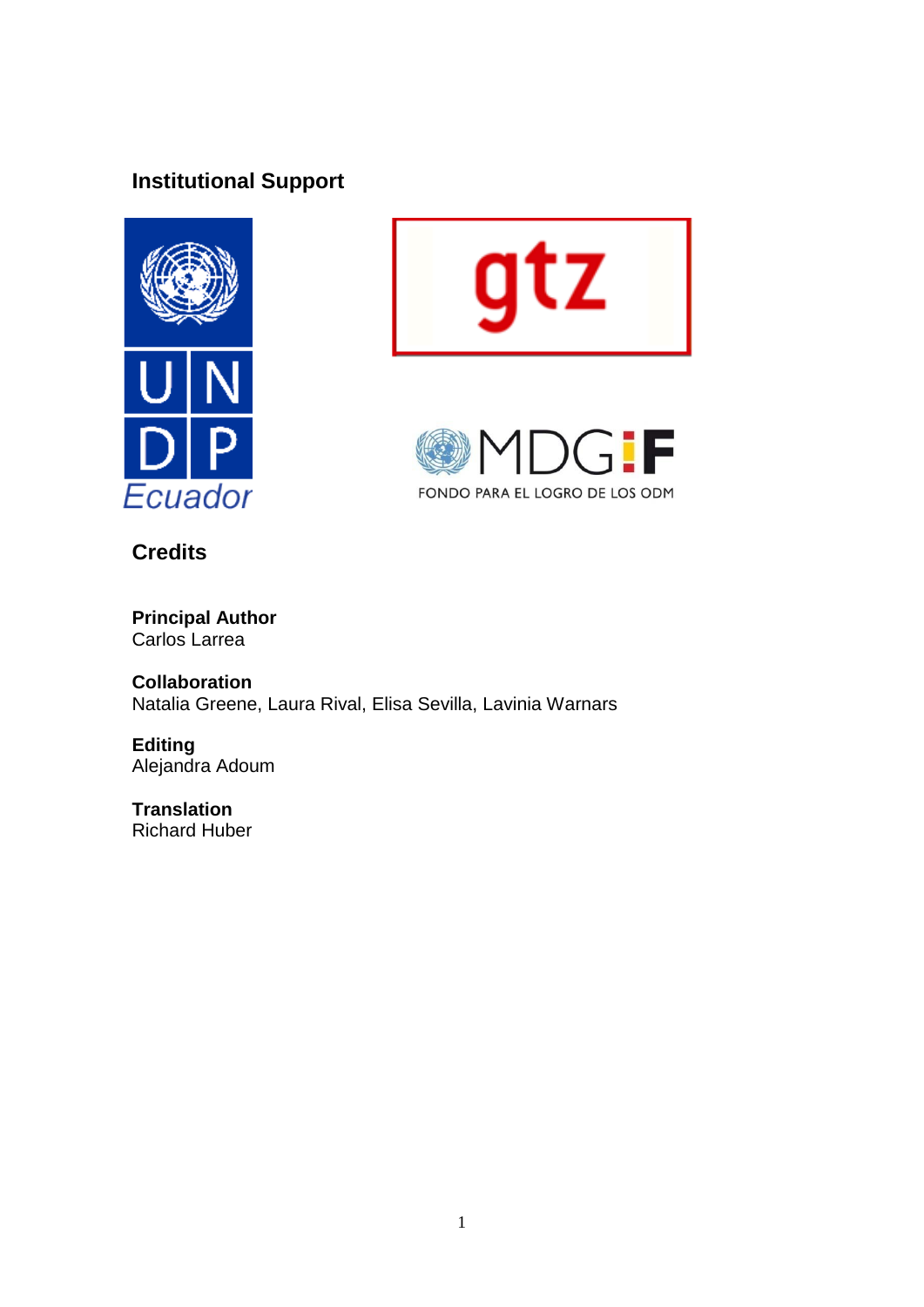# **Yasuni-ITT Initiative: A BIG IDEA FROM A SMALL COUNTRY**

## **Executive Summary**

Ecuador is one of the most biologically diverse countries in the world, and is also noted for the richness and variety of its indigenous cultures. In 1972 the country became an oil exporter, and since then this product has been the centerpiece of the national economy. The environmental and social impacts of the oil industry, however, have been dramatic.

Large deposits of heavy crude oil have been recently confirmed in the ITT (Ishpingo-Tambococha-Tiputini) field, located in the Yasuni National Park, one of the most important and diverse biological reserves in the world<sup>[1](#page-2-0)</sup>. President Rafael Correa announced to the United Nations that Ecuador had decided to maintain the crude oil in the ITT field indefinitely underground, in order to put social and environmental values first, and was exploring other ways to benefit the country economically. If the international community cooperates with Ecuador by contributing at least half of the revenue that the State would receive by extracting the oil, the State would initially assume up to half of the opportunity cost of keeping the oil in the ground.

This initiative proposes:

a) **An innovative option for combating global warming,** by avoiding the production of fossil fuels in areas which are highly biologically and culturally sensitive in developing countries;

b) **Protecting the biodiversity of Ecuador and supporting the voluntary isolation of indigenous cultures** living in the Yasuni Park (the Tagaeri and Taromenane);

c) **Social development, nature conservation and implementing the use of renewable energy sources,** as part of a strategy aimed at consolidating a new model of sustainable human development in the country.

**Ecuador commits to indefinitely refrain from extracting the 846 million barrels of oil reserves in the ITT field,** within the Yasuni National Park. The international community helps by providing a financial contribution, creating a capital fund to be administered by an international trust, with the participation of the government, Ecuadorian civil society and donors.

The fund's capital will be invested in renewable energy projects in Ecuador which can promise stable and safe returns, taking advantage of the country's

<span id="page-2-0"></span> <sup>1</sup> Bass M, Finer M, Jenkins C, et al. (2009), *Global Conservation Significance of Ecuador's Yasuní National Park.* Submitted to PLoS **ONE**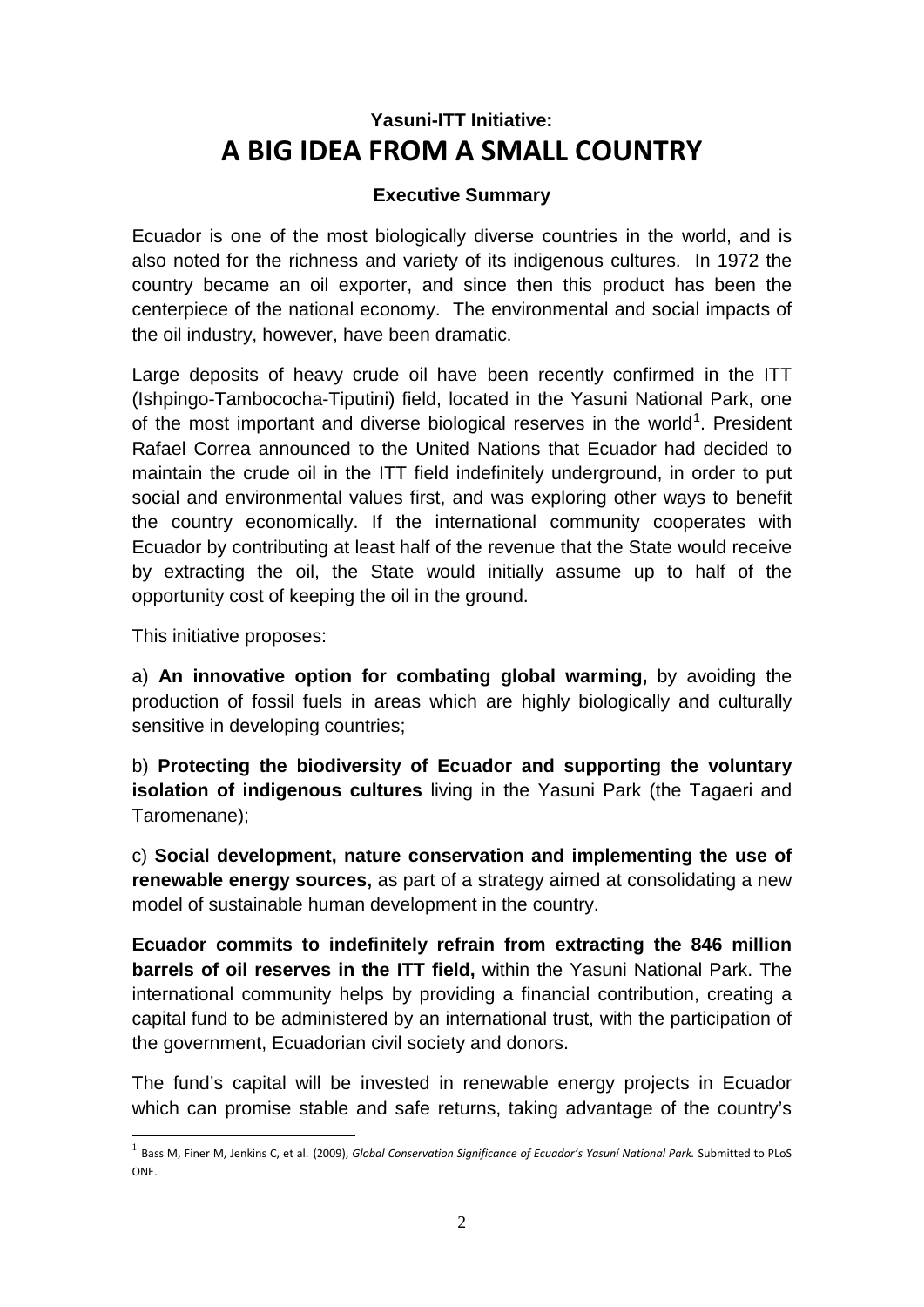vast hydroelectric, geothermal, wind and solar potential, in order to overcome its current dependence on fossil fuels, which currently account for 47% of all power generation.

The interest earned from this fund will be invested by the State for the following purposes, within the guidelines of the National Development Plan:

- 1. **Effectively conserving and preventing deforestation in remaining ecosystems, particularly in 43 protected areas,** totaling 4.8 million hectares. The total area protected would amount to, at least, 19% of Ecuador's territory, one of the highest percentages in the world. Properly conserving the Yasuni Park would also allow the Tagaeri and Taromenane peoples to remain in voluntary isolation.
- 2. **Reforestation, forestation, natural regeneration and appropriate management of one million hectares of forest owned by small** landholders, with a substantial reduction in the current rate of deforestation, one of the highest in South America.
- 3. **Increase national energy efficiency** and savings.
- 4. **Promote social development in the Initiative's zones of influence**, with programs that include health, education, training, technical assistance and productive job creation in sustainable activities, such as ecotourism, agriculture and agro-forestry.

## **The Yasuni-ITT fund will promote the transition from the current development model, based on oil extraction, to a new strategy based on equality and sustainability.**

The contributions to the international cooperation fund to keep the ITT reserves underground will come from two main sources: voluntary contributions and transactions in the carbon market.

The voluntary contributions could come from:

- **a) Governments of Partner Countries and International Multilateral Organizations.**
	- a) Contributions from emission permit auctions or carbon taxes.
	- b) Debt-for-conservation swaps.
	- c) Other contributions.
	- d) Specific projects in renewable energy generation, deforestation prevention, conservation and social development.
- **b) Contributions from Civil Society Organizations.**
- **c) Contributions from socially and environmentally responsible private sector companies.**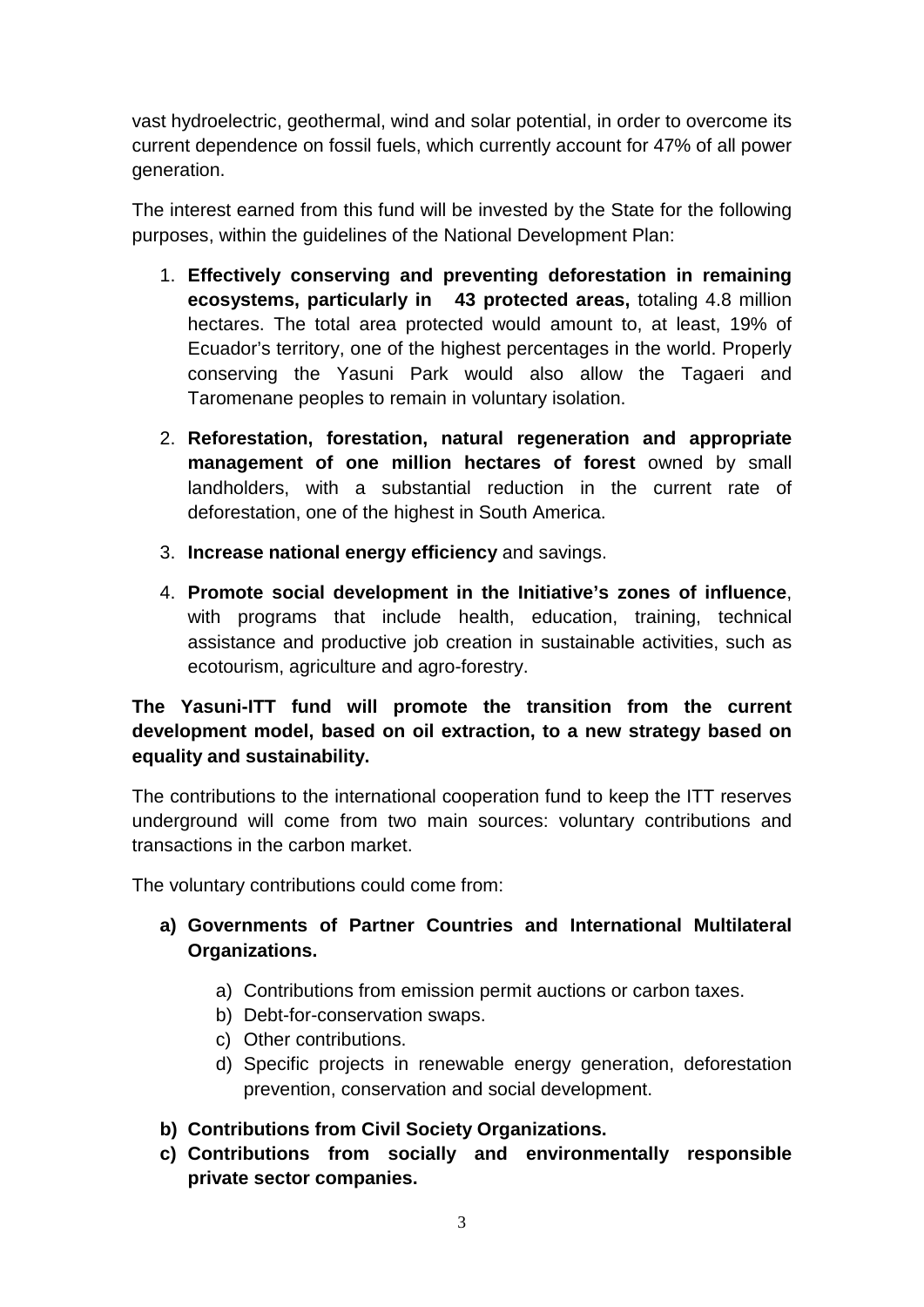## **d) Contributions from citizens worldwide.**

Market-based revenues from the sale of certificates of avoided emissions are not currently recognized in the carbon market and require a political agreement that recognizes the initiative as a pilot project, only in the case of North America, if a cap and trade system will be established. The Yasuni Guarantee Certificates (CGYs) for avoided emissions will not be added to the total emission permits, but will be part of them. In this way these certificates will not increase the total amount of emissions allowed (cap).

In exchange for the contributions, the Ecuadorian State will guarantee to maintain ITT oil reserves underground indefinitely. The government will issue guarantee certificates for the nominal value of the compensations (Yasuni Guarantee Certificate - CGY), up to the quantity of 407 million tonnes of carbon dioxide not emitted. The real backing for the guarantees will be the value of the investments made by the capital fund.

The revenues that the State would receive if the oil were to be extracted would have a present value of 6.98 billion U.S. dollars, based on the benchmark price of 61.21 U.S. dollars per barrel of WTI crude, as of May 25, 2009. The 407 million tons of  $CO<sub>2</sub>$  that would be generated by burning the ITT oil, is valued at US\$ 7.19 billion, according to the current prices in the European ETS market (US\$17.66 per tonne of  $CO<sub>2</sub>$ -eq CER, as of May 25, 2009). Its present value is thus US\$ 5.09 billion.

*Ecuador proposes to countries that are sympathetic to the Yasuni-ITT Initiative to participate with contributions to the fund, including, if applicable, debt for conservation swaps. A second option, only in the case of North America if a cap and trade system is established, is the formal recognition of CGYs as carbon credits, and their integration as a pilot scheme, under specific conditions: these certificates could be 1) purchased directly by governments, or 2) purchased by companies, but subject to the condition that the CGYs will be considered within the total quota of annual emissions permits.*

The Yasuni-ITT Initiative would open up a new mechanism to prevent greenhouse gas emissions, which involves developing countries, by leaving fossil fuel reserves located in environmentally or culturally fragile areas underground indefinitely.

Countries that could qualify for this new mechanism should meet the following conditions:

1. Be developing countries.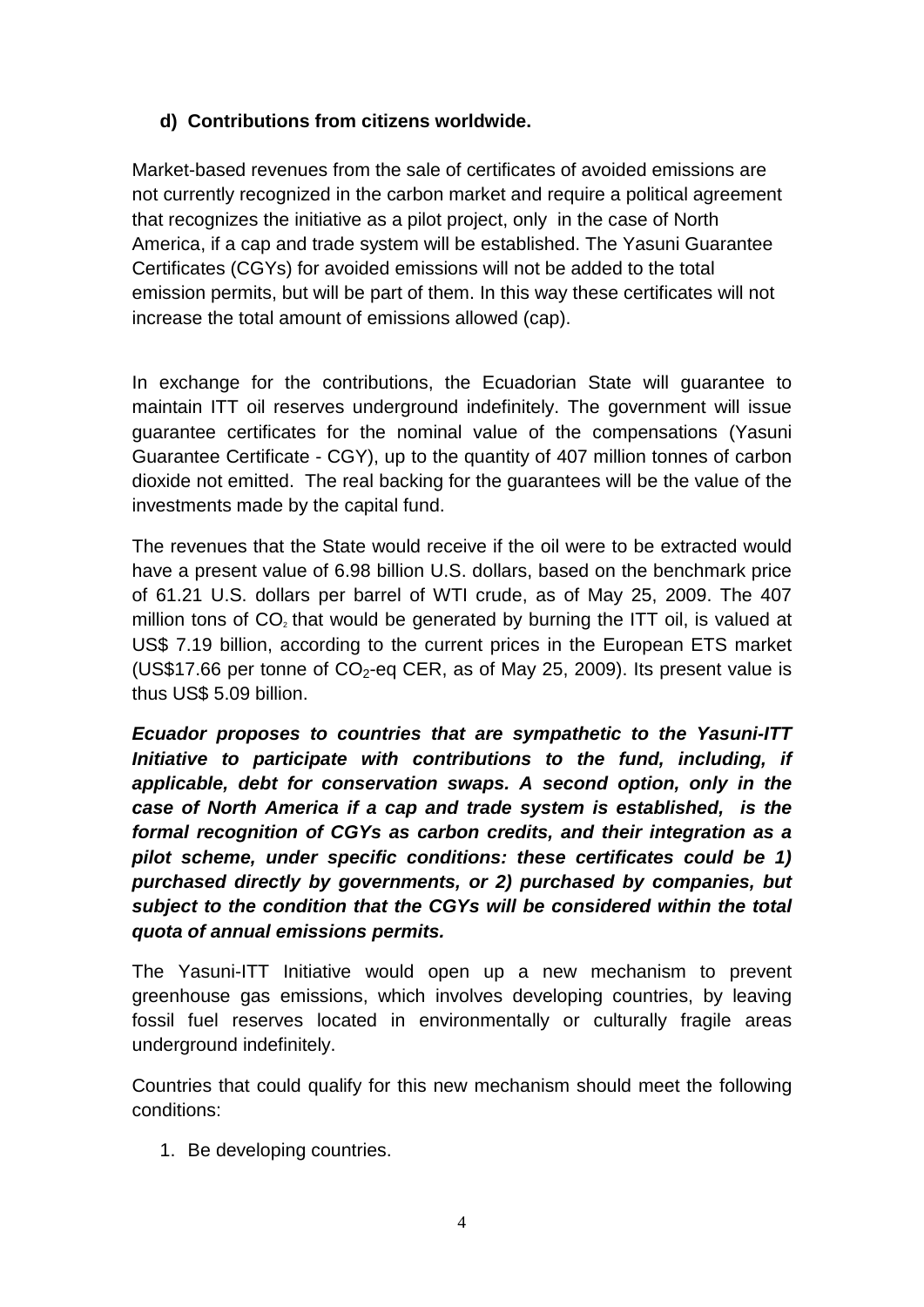- 2. Be megadiverse countries located between the tropics of Cancer and Capricorn, where tropical forests are concentrated. These countries house most of the planet's biodiversity.
- 3. Have significant fossil fuel reserves in highly biologically and culturally sensitive areas.

Among the countries that fulfill all of these conditions are; Brazil, Colombia, Costa Rica, Democratic Republic of Congo, Ecuador, India, Indonesia, Madagascar, Malaysia, Papa New Guinea, Peru, Bolivia, the Philippines and Venezuela.

Given the Kyoto treaty's current limitations, Ecuador has put forward this innovative alternative, which involves the active participation of developing countries in the mitigation of climate change, protects biodiversity, respects indigenous peoples' rights and promotes a new style of development that is humane, equitable and sustainable.

The Initiative has received the official support of various internationally recognized individuals, including; Muhammad Yunus, Desmond Tutu, Jody Williams and Rigoberta Menchú, Nobel Peace Laureates, Rita Levi Montalcini, Nobel Laureate in Medicine, ex-presidents Mikhail Gorbachev (former USSR), Felipe González (Spain), Fernando Henrique Cardoso (Brazil), Ricardo Lagos (Chile), Prince Charles of Great Britain, Danielle Mitterrand, President of the France Libertés Foundation, among others. The Initiative has also received the official support of the German Parliament, with unanimous support from all the represented political parties, as well as the European Union, and other international organisms such as OPEC (The Organization of Petroleum Exporting Countries), CAN (Andean Community of Nations), CAF (Andean Development Corporation), the Organization of American States (OAS), numerous international organizations, like the IUCN (International Union for Conservation of Nature and Natural Resources), and various indigenous organizations and ecological groups in Ecuador.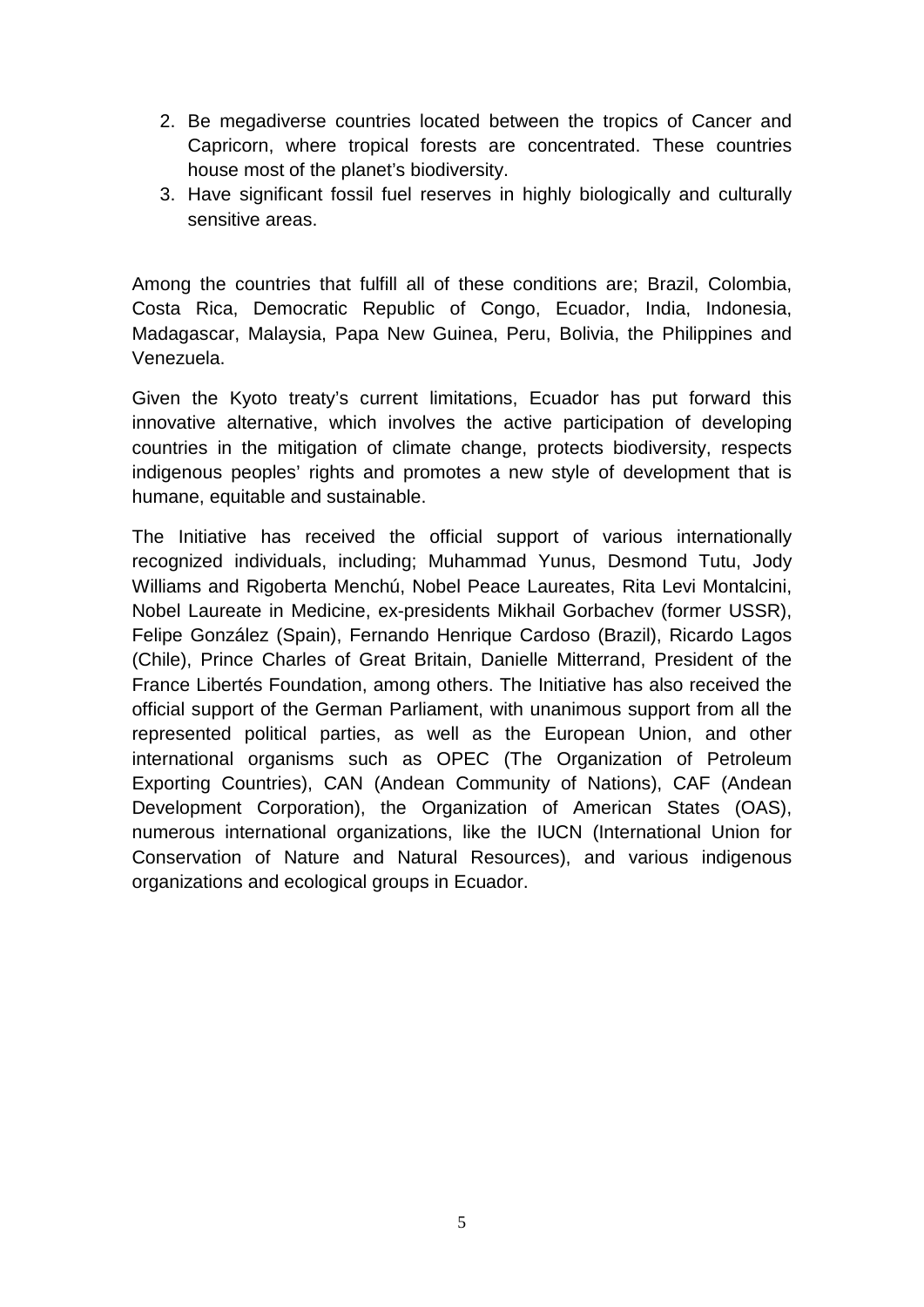# **Yasuni-ITT Initiative A BIG IDEA FROM A SMALL COUNTRY**

April 22, 2009. Earth Day. Four gigantic puppets walk through the streets of Central London to remind us who are the new Horsemen of the Apocalypse: red symbolizes war, green is climate change, white represents "crimes of money" and the black, poverty.[2](#page-6-0)

Each one more dramatic than the other, the horseman of climate change constitutes – perhaps because it could lead to the other three – the greatest global challenge facing current generations, who are already suffering from the first effects of this global phenomenon, but their inaction could make them responsible for impacts yet to come.

Increasing temperatures, rising sea levels and more frequent and intense extreme weather events such as floods, droughts and hurricanes, which have already begun, will have dramatic effects all over the planet. And, once again, developing countries will be the worst affected.<sup>[3](#page-6-1)</sup>

As the world becomes warmer, millions of people will find their basic elements of life disrupted: access to water, food production, health and the environment.

Nevertheless, there is still time to halt the galloping of the horseman, that is, if we begin now to take decisive and forceful measures together.

Ecuador is among the countries that are highly vulnerable to climate change. The most severe projected effects are the virtual disappearance of the Andean glaciers, the intensification of the El Niño phenomenon and the savanization of the Amazon region. [4](#page-6-2)

<span id="page-6-0"></span><sup>2</sup> In Paz and Miño, Cesar. El Telégrafo Newspaper. 26 April 2009.

<span id="page-6-1"></span><sup>3</sup> UNDP (2008). *Human Development Report*. http://hdr.undp.org/en/reports/global/hdr2007-2008/

<span id="page-6-2"></span><sup>4</sup> Nicolas Stern (2007), *The Stern Review, The Economics of Climate Change.*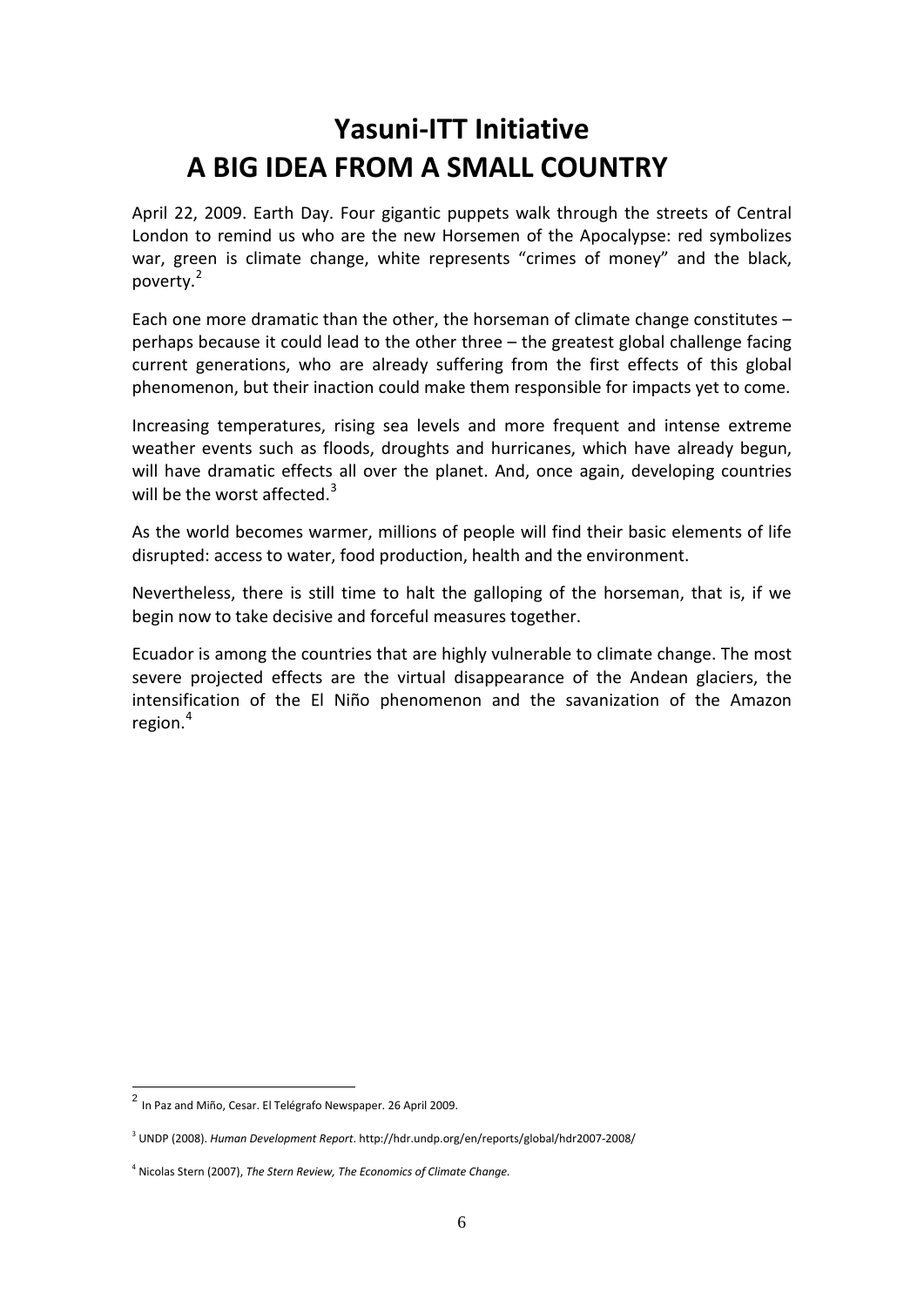#### **THE GREENHOUSE EFFECT**

Sunlight enters the earth – overcoming the albedo effect of the atmosphere- and is transformed into caloric energy that increases the earth's average temperature from -22ºC to  $+14^{\circ}$ C.

This heat is retained in the atmosphere by 6 greenhouse gases (water vapor, carbon dioxide, methane, nitrogen oxide, ozone and chlorofluorocarbons-CFC). These gases act like the glass in a greenhouse: allowing solar energy to enter in the form of light. When this light hits the surface, it is transformed into heat which cannot escape because of the gasses which block it. Thanks to this principle of physics, life on earth has flourished.

Since the industrial revolution began, 200 years ago, humans have been using the mineral carbon in its different forms - coal, wood, gas and oil - as energy sources. More and more of these elements are burnt daily, releasing  $CO<sub>2</sub>$  which is stored in the atmosphere. As a result, from 1900 to 2000 the concentration of  $CO<sub>2</sub>$  in the atmosphere has risen from 280 parts per million (ppm) to 387 ppm. This resulted into the increase of the average temperature of the planet from 13.6°C to 14.4°C.

The higher concentration of  $CO<sub>2</sub>$  in the atmosphere is also caused by the destruction of the forests, which through the process of photosynthesis, act as huge carbon sinks.

If the use of energies dependent on carbon and the destruction of forests continue unregulated, temperatures will continue to rise to the end of the 21st Century, from between 1.8°C to 5.8°C. Climate models indicate that the effects upon human activities are manageable if the change is below 2°C. Any increase greater than that will have devastating and catastrophic effects.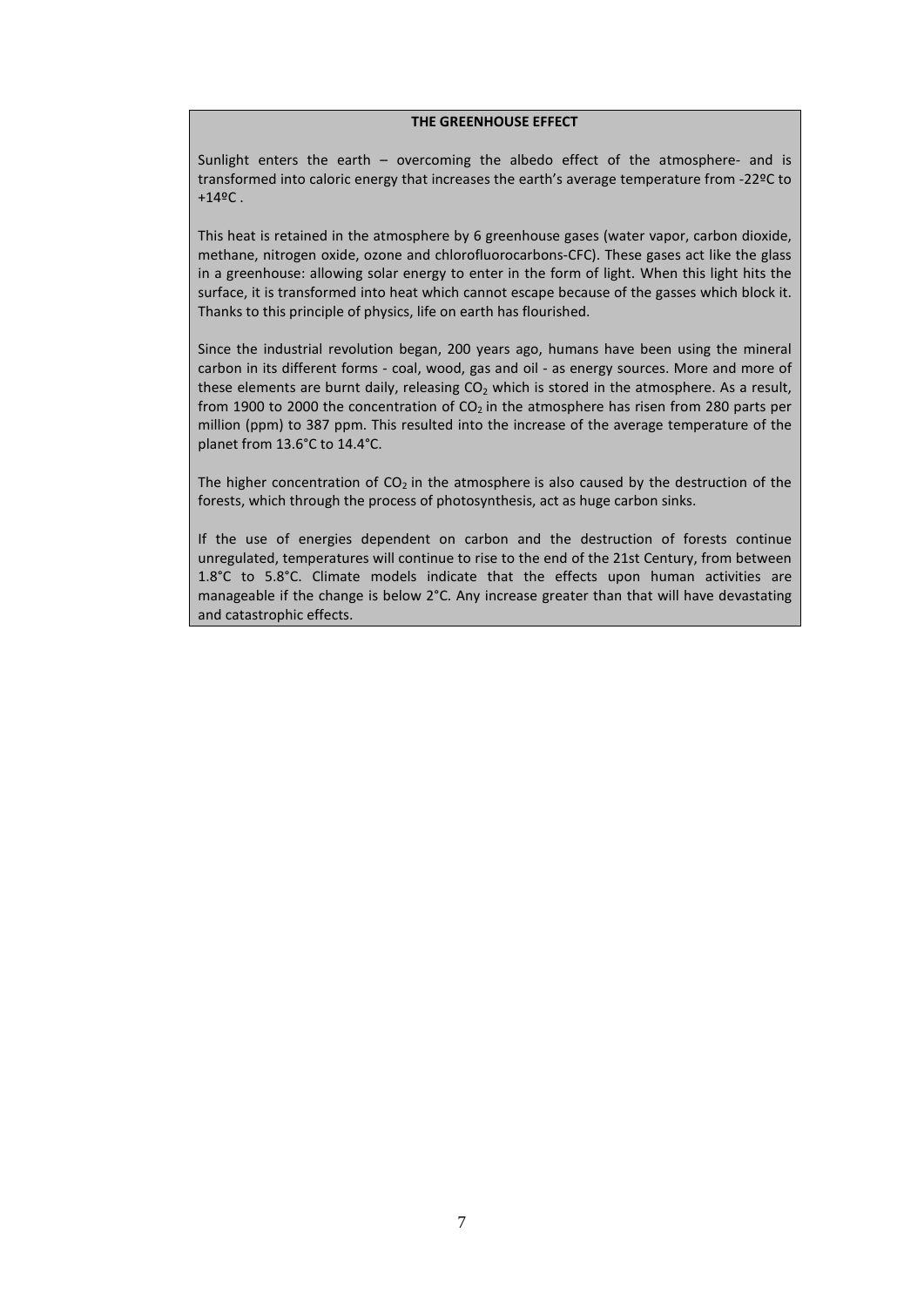#### **THE ORIGIN OF THE PROBLEM: USING CARBON AS AN ENERGY SOURCE**

Carbon, as a main building block of life, is contained within the biomolecular structure of all living beings. Burning this mineral provides humanity's main energy source.

In the atmosphere this element is present in the form of  $CO<sub>2</sub>$ , in the oceans mainly as carbonates and in the earth as carbonate rocks, carbon, gas or oil.

Through photosynthesis, the entire planet's plant cover (forests, grasslands, tundra, *paramos* or high altitude plateaus, phytoplankton) absorbs  $CO<sub>2</sub>$  and incorporates carbon into its tissues, giving off oxygen in the process.

Later, herbivores eat vegetables and the carbon becomes part of their bodies; this carbon is then returned to the atmosphere through breathing and to the soil in the form of excrement or decomposition.

 $CO<sub>2</sub>$  dissolves in water which means that ocean waters store large quantities of the gas.

The skeletons of dead marine organisms accumulate on the sea beds, and after they decompose, they are transformed into carbonate rocks. Also through the process of erosion, carbonate rocks on land end up in the sea.

In this way the carbon cycle closes.

#### **THE EARTH'S CARBON RESERVOIRS AND THE IMPACT OF HUMAN ACTIVITIES.**

The planet´s large carbon reservoirs are:

- 1. Oceans: 66%
- 2. Gas, oil and coal deposits and the planet's plant cover: 33%
- 3. The atmosphere: 1%

Human activities are dramatically increasing the carbon content in the atmosphere, due to the release of the carbon that is accumulated in both plant cover and in oil, natural gas and coal reserves.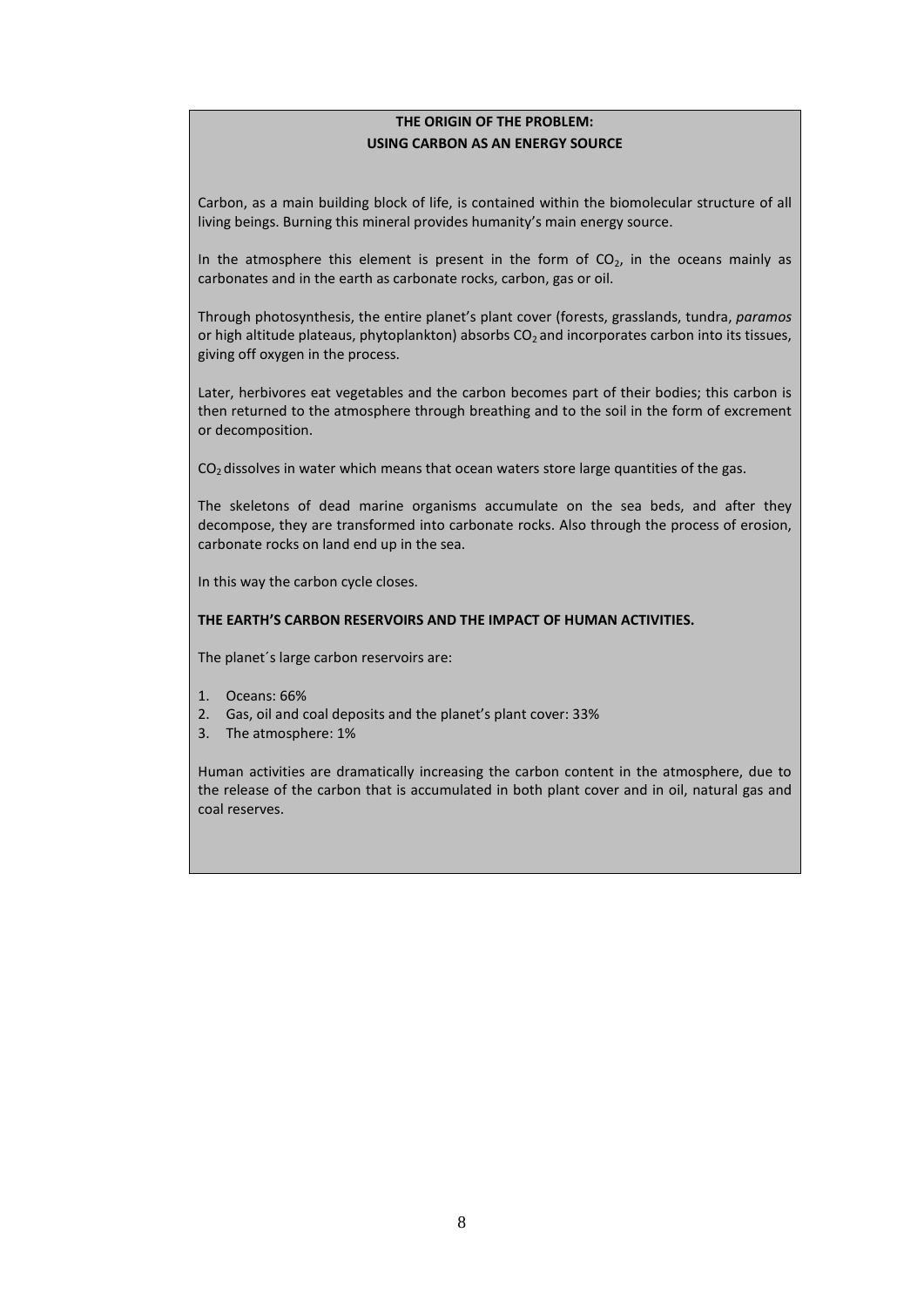#### **GLOBAL WARMING IN NUMBERS**

If the current trends continue, the economic cost of global warming could reach 20% of the global Gross Domestic Product (GDP). Nevertheless, we can still prevent the most severe effects. Making a timely investment equivalent to 1% of global GDP, the increase of temperature could be limited to 2°C and the concentration of greenhouses gasses kept below 550 parts per million (ppm). This endeavor, however, requires a substantial shift in the global economy: reducing current emissions by 80%, achieving a reduction of at least 25% by 2050 $^{\rm l}$ 

Even though the Kyoto Protocol (KP) and other international efforts have achieved significant results in mitigating climate change, these have clearly been insufficient given the magnitude of the problem. The KP proposed a reduction of greenhouse gas emissions to 95% compared to 1990 levels. Unfortunately, as of 2006, global  $CO<sub>2</sub>$  emissions, due to fossil fuel burning, were 35% above 1990 levels and continued growing at a rate of 3% annually.

The burning of fossil fuels is the main source of greenhouse gas emissions, of which 65% comes from industrialized countries. However, deforestation, which mainly takes place in developing tropical countries, accounts for 18% of the total.

The enormous challenge that the planet faces to revert these trends cannot be met by the KP, and demands joint and coordinated action of the whole world, including developing countries, which currently have no binding commitments. "Even if the rich world takes on responsibility for absolute cuts in emissions of 60-80% by 2050, developing countries must take significant action too."<sup>3</sup>

<sup>1</sup>Stern, Nicholas (2007). *The Stern review*. The Economics of Climate Change, Cambridge. 2 Brown R., Lester (2009). *EcoEconomy Indicators*. http://www.earth-policy.org/Indicators/ <sup>3</sup>Stern. Ob.cit.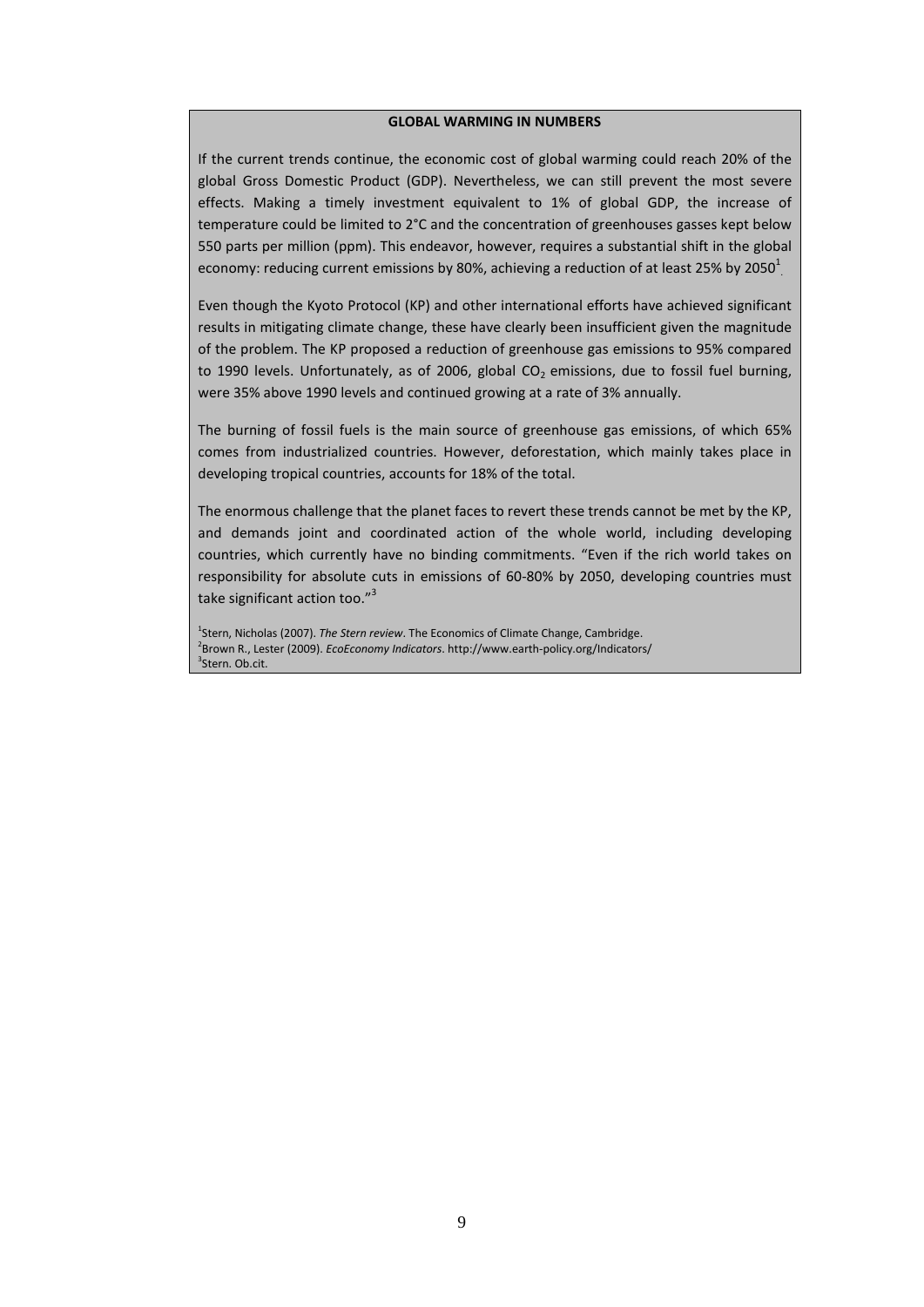## **A SMALL COUNTRY, A BIG IDEA**

As Nicolas Stern said, "Even if the rich world takes on responsibility for absolute cuts in emissions of 60-80% by 20[5](#page-10-0)0, developing countries must take significant action too"<sup>5</sup>.

Ecuador proposes to play its part and face up to this global challenge. Given the recent confirmation of large heavy crude deposits in the Yasuni-ITT field, which accounts for 20% of country's total oil reserves, in September 2007 the President of Ecuador, Rafael Correa, presented before the United Nations a valiant decision: to keep the ITT field crude in the ground indefinitely, if the international community – taking on its share of responsibility - donates at least half of the profits the State would receive if it were to extract this crude.

"With our project Ecuador is offering a concrete and innovative proposal that contributes to the reduction of  $CO<sub>2</sub>$  emissions and the conservation of biodiversity"<sup>[6](#page-10-1)</sup>, the President told the United Nations.

The essence of the initiative is Ecuador´s commitment to refrain from exploiting proven reserves of 846 million barrels of heavy crude oil<sup>[7](#page-10-2)</sup>, thus preventing the emission of 407 million metric tons of  $CO<sub>2</sub>$ , which would result from burning these fossil fuels.

"This would be an extraordinary example of global collective action" Correa expressed "that would not only reduce global warming, which benefits the whole planet, but also introduce a new economic logic for the XXI Century, which assigns a value to things other than merchandise."

## **THE YASUNI-ITT INITIATIVE: A CREATIVE, HOLISTIC AND REVOLUTIONARY IDEA**

In 1972 Ecuador became an oil exporter, and since then this product has been the centerpiece of the national economy. However, the environmental and social impacts of the oil industry have also been quite dramatic.

Along with global warming, another huge environmental threat that the planet faces is the loss of biological diversity. Ecuador is one of the 19 "megadiverse" countries in the world and is also noted for the richness and variety of its indigenous cultures.

<span id="page-10-0"></span> <sup>5</sup> Stern, Nicholas (2007). *The Stern review*. The Economics of Climate Change, Cambridge.

<span id="page-10-1"></span> $^6$  Correa, Rafael. Speech given to the United Nations Presidents Forum on Climate Change, New York, September 22, 2007 (www3.presidencia.gov.ec, 2009).

<span id="page-10-2"></span> $^7$  The density of ITT crude oil is 14.7° API (American Petroleum Institute).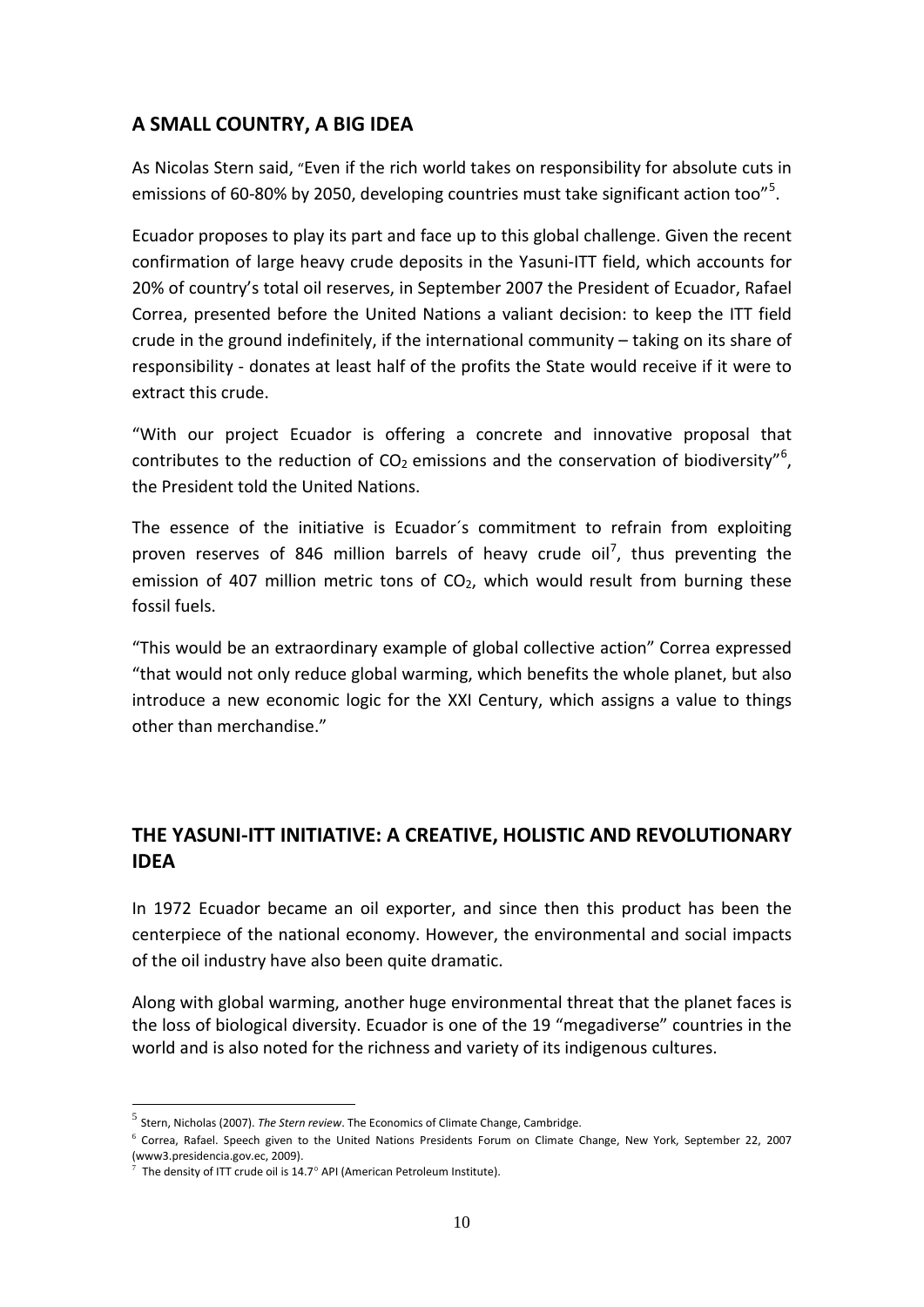The Yasuni-ITT Initiative is a holistic and revolutionary proposal because -in addition to addressing the root of global warming and biodiversity loss- it also aspires to reduce poverty and inequality in the country. Moreover, the initiative offers an opportunity for oil producing developing countries, such as Ecuador, to transform their extractive economies and seek dignified development opportunities through the sustainable use of their natural resources.

The Initiative:

• Attacks global warming by preventing carbon reserves from being released into the atmosphere. It involves not exploiting this resource, leaving the oil and gas indefinitely underground and, in the case of the forests, guaranteeing the conservation of these giant carbon sinks.

The massive programs of reforestation, forestation and natural forest recovery will lead to more  $CO<sub>2</sub>$  being absorbed from the atmosphere.

In addition, reducing the use of oil in power generation and industrial production, and replacing it with carbon-free technologies for industries and households, will also reduce  $CO<sub>2</sub>$  emissions. In this way, Ecuador can leave its extractive economy behind and advance towards an alternative, equitable and sustainable development process.

- Prevents the loss of biodiversity, by guaranteeing the protection and sustainable management of at least 19% of Ecuadorian territory, which is one of the most biodiverse regions on the planet. It also guarantees the survival of the last two tribes who live in voluntary isolation in Ecuador – the Taromenane and the Tagaeri.
- Reduces poverty and inequality by prioritizing investment in education, training, health, the development of sustainable technologies and nonextractive economic activities that favor the poorest and most marginalized sectors of society in the projects' areas of influence.

To summarize, this is an initiative with a comprehensive approach that seeks to integrate three complementary objectives simultaneously: reduce  $CO<sub>2</sub>$  emissions, protect biodiversity and reduce poverty in Ecuador. These objectives coincide with, and reinforce, the Millennium Development Goals.

To make the initiative viable, the Ecuadorian government initially accepts to assume up to half of the opportunity cost of keeping the oil in the ground.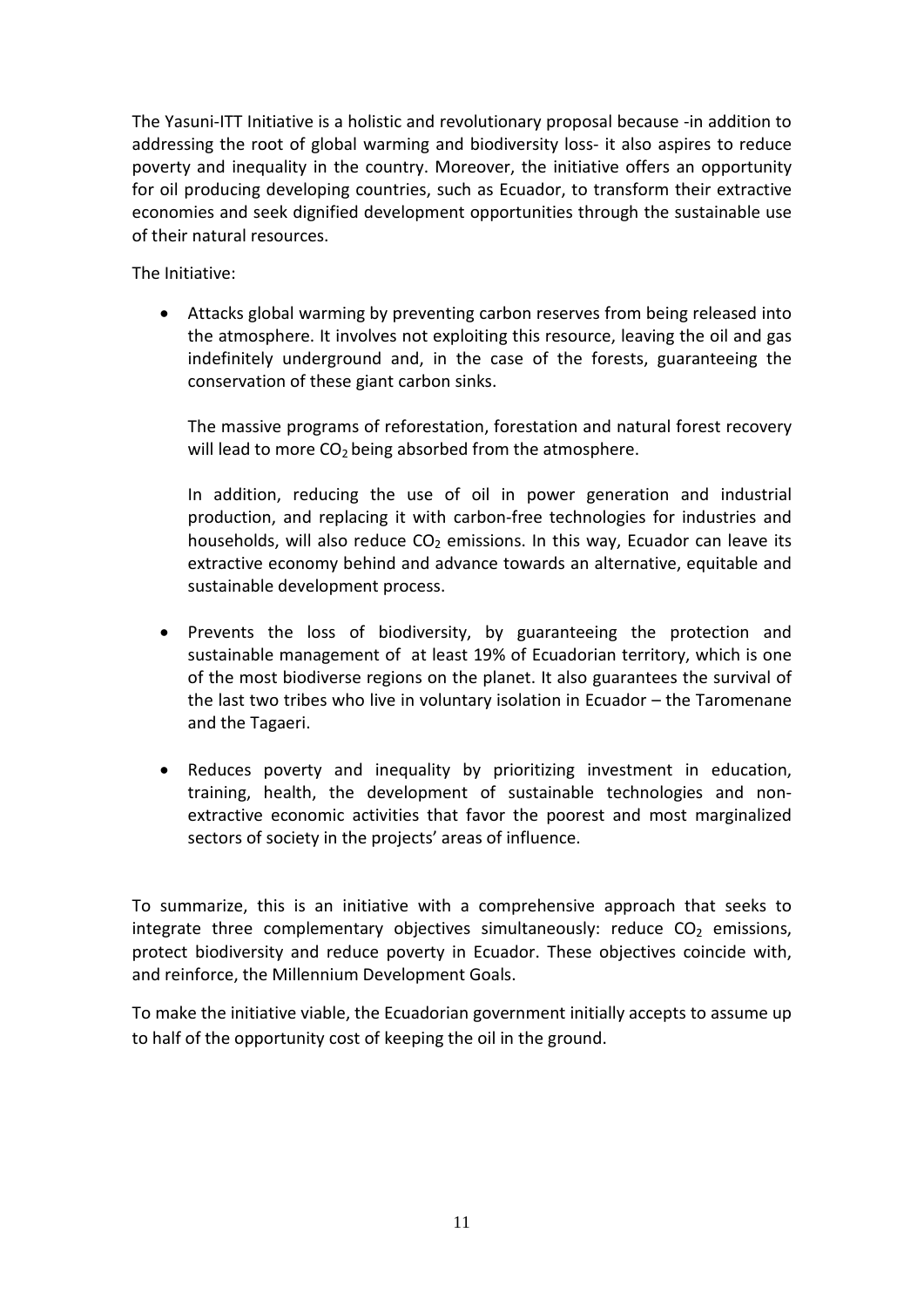#### **GIVING TO RECEIVE…**

In return for its decision to keep the oil in the Yasuni-ITT field indefinitely underground, Ecuador will receive international contributions that will go towards a capital fund, administered by UNDP with the participation of the main contributors and the civil society.

The capital fund will be invested in fixed income shares that expand renewable energy generation in Ecuador, taking advantage of the country's enormous hydroelectric, geothermal, wind and solar power potential, thus overcoming the country's fossil fuel dependence, which currently accounts for 47% of power generation. This fund will provide the State with fixed interest payments in perpetuity that will be used in five areas, in accordance with the guidelines of the National Development Plan<sup>[8](#page-12-0)</sup>:

- 1. **Effectively conserving and preventing deforestation, mostly in 43 protected areas, totaling 4.8 million hectares**. The total surface area protected would amount to at least 19% of Ecuador's territory, one of the highest percentages in the world. Properly conserving the Yasuni Park would also allow the Tagaeri and Taromenane peoples to remain in voluntary isolation.
- 2. **Reforestation, forestation, natural regeneration and appropriate management of one million hectares of forest** owned by small landholders, on land that is currently threatened by soil degradation. Also a substantial reduction in the current rate of deforestation, considered to be one of the highest in South America.
- 3. **Increased national energy efficiency** and energy savings.
- 4. **Social development** in the areas influenced by the three above objectives, with programs in education, health, training, technical assistance and the creation of productive jobs in sustainable activities, such as ecotourism, agriculture and agro-forestry.
- 5. **Research, science, technology and innovation** with programs that enhance: a) the generation of goods and services based on bio-knowledge, b) integrated river basin management, and c) change in the energy matrix, prioritized in the Ecuadorian National Development Plan.

Put another way, the Yasuni-ITT capital fund creates new mechanisms to reduce and capture emissions by investing in the prevention of deforestation, reforestation, developing renewable energy sources and improving the country's energy efficiency. Some of these reductions, like new sources of alternative energy, are in line with the current Clean Development Mechanism (CDM), and others, like

<span id="page-12-0"></span> <sup>8</sup> SENPLADES (2007). *National Development Plan 2007-2010.* Quito.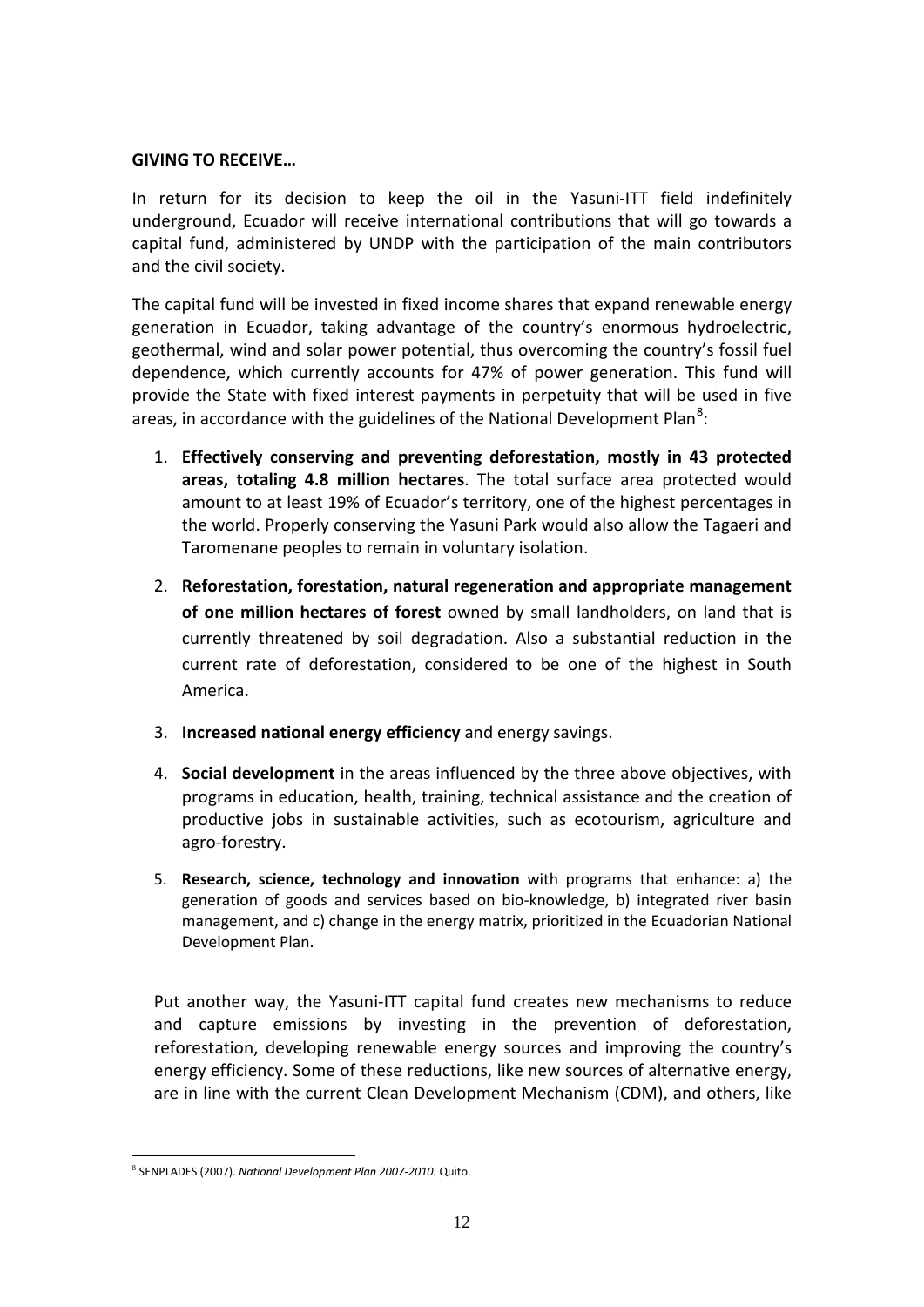deforestation prevention (REDD), are in the process of being incorporated into the post-Kyoto policy framework.

The  $CO<sub>2</sub>$  emissions avoided by keeping the oil underground reach 407 million tons. The additional projects financed by the capital fund could mitigate at least 820 million tons of  $CO<sub>2</sub>$  emissions in the next 30 years, by avoiding deforestation, reforesting depleted areas, and changing Ecuador's electricity generation and demand, thus tripling the initial effect<sup>[9](#page-13-0)</sup>.

#### **BIODIVERSITY IN THE YASUNI NATIONAL PARK**

The Yasuni National Park is regarded as one the most biologically diverse places on earth. It was created in 1979 and declared a UNESCO World Biosphere Reserve in 1989. The Park is located in the upper Napo basin in the western Amazon region, and has an area of 928,000 ha. Its strategic position, close to the equator and the Andes cordillera, gives its climatic conditions that are unique in the Amazon region, with relatively high and uniform temperatures and rainfall levels.

Scientists agree on the Park's unique value due to its extraordinary biodiversity, state of conservation and cultural heritage. The reserve has an estimated 2,274 tree and bush species, **and 655 species have been counted in just one hectare: more than the total number of native tree species in the United States and Canada combined**. The Park has 593 recorded bird species, making it one of the world's most diverse avian sites. There are also 80 bat, 150 amphibian and 121 reptile species as well as 4,000 vascular plant species per million hectares. The number of insects is estimated to be 100,000 species per hectare, the highest concentration on the planet. The species found in the park have a high level of endemism.

The park has the highest density of amphibious, mammal, bird and plant species in the Amazon region. In addition to high biodiversity, the projected temperature rise in the park due to climate change will be comparatively moderate, which makes the region strategically important for the future conservation of species. The Park's unique characteristics can be explained by a number of factors: a stable climate, with high rainfall, and warm but stable temperatures during the different seasons. The diversity of its soil types creates various ecosystems on dry and flood-prone land. It has been suggested that the territory was a refuge in the Pleistocene era, **a geological period when glaciers drastically cooled the earth's climate, converting the majority of the Amazon region into grassland. Species concentrated in a few places – "the Pleistocene refuges" – where jungle still flourished, like Yasuni, leading to a process of speciation or the differentiated evolution of new species**. The Pleistocene began 2.6 million years ago and ended 12,000 years ago.

Yasuni National Park is home to two indigenous groups that have voluntarily chosen to stay in isolation from the western culture: the Tagaeri and the Taromenane, both belonging to the Waorani ethnicity.

The exceptional and unique richness of the park is currently threatened by oil drilling activities, accelerating deforestation and the construction of roads.

Sources: Scientists Concerned for Yasuni National Park, letter to the President of Ecuador, November 25, 2004; Bass M, Finer M, Jenkins C, et al. (2010), *Global Conservation Significance of Ecuador's Yasuní National Park.* PLoS ONE, Volume 5, Issue 1, January 2010.; Horn, Carina (2006) "The Birth of the Mighty Amazon" in *Scientific American,* May, p. 40-45.

<span id="page-13-0"></span> <sup>9</sup> Silvestrum. *Analysis of the IYY-Yasuní Initiative vis-a-vis Carbon Markets.* Semi final version. 2009.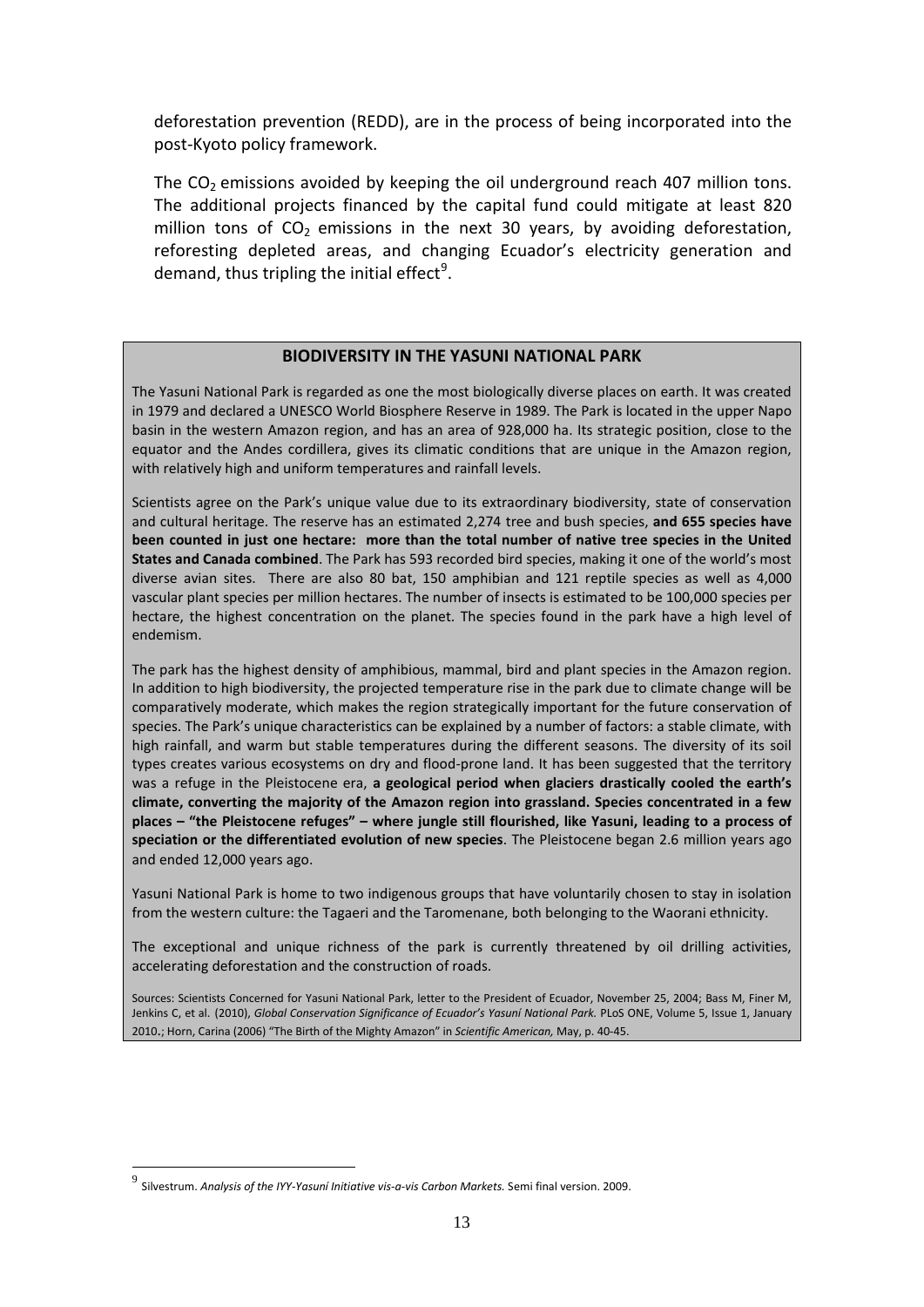#### **THE INDIGENOUS PEOPLES OF THE YASUNI NATIONAL PARK**

Within Yasuni National Park live a number of indigenous groups: the Kichwa or Naporuna, Waorani, Tagaeri, Taromenane. The indigenous people of the Waorani nationality, who have lived in the Ecuadorian and Peruvian Amazon region since ancient times and occupy most of Yasuni National Park, went from being considered "human" to being seen as savages once they came into contact with Western culture. In their language, waorani means "true humans," and the first missionaries and expeditioners referred to the Waorani as "aucas," which in Kichwa means "savages", since they did not accept any contact with outsiders and attacked any who invaded their lands. Their fame as warriors is very well known through stories of confrontations with other peoples and among Waorani clans. They were traditionally hunter-gatherers who were self-sufficient and formed kinship-based alliances.

The Waorani have been marked by their isolation and forced contact. Their subsistence was traditionally based on hunting, gathering and nomadic agriculture; they have survived the besieging of other indigenous cultures and western civilization by penetrating deep into the interfluvial plains, like the one between the Napo and Curaray Rivers. Traditionally they have rejected contact and trade with their neighbors. Despite this, in 1956 they began to have contact with the Summer Institute of Linguistics (SIL) and a program was started to limit them to 16,000 hectares in the "Waorani Protectorate", where many still reside today marginalized and trapped in poverty. The impact of the oil and logging industries have been deep on this culture, and some family groups have opted for voluntary isolation, such as the Tagaeri and Taromanane, who inhabit the medium and lower zone of the Yasuni Biosphere reserve and the Intangible Zone, to the south of Waorani territory and the Yasuni National Park.

The Tagaeri and the Taromenane maintain their cultural way of life in their traditional territories, but the situation is extremely fragile due to their vulnerability, lack of protection and the overwhelming mismatch between them and the advance of western civilization, which arrives through the colonization of their territories, evangelization, illegal logging, extraction of non-renewable natural resources and other legal activities such as tourism and scientific research.

Tagaeri is a generic name of the clan of Tagae, a Waorani warrior who chose isolation. One or various culturally close groups, with a similar language and probably related by kinship in the more distant past, are the Taromenane. These groups have been victims of repeated killings and currently the threat to their physical integrity comes from oil exploration, the trafficking of wood and animals, and incursions into their territory by the military, colonizers, tourists, indigenous Kichwas and even some hostile Waorani. In the territory which they occupy, from dwellings observed and signs of their presence, testimony by Waorani themselves, and sightings by loggers and oil workers, their population is calculated to be between 80 and 300 people.

Many Waorani describe the Taromenane as almost mythological creatures, giants, similar but different. They keep themselves hidden, and even cook at night so as not to be located by the smoke. They represent a threat to nobody, except to those who intrude upon their isolation.

The Ecuadorian government has guaranteed the rights of indigenous peoples, especially the right to maintain, develop and strengthen their identity and traditions; to not be displaced from their lands; their beliefs, knowledge and traditional medicinal practices; the protection of ritual and sacred sites, plants, animals, minerals and ecosystems of vital interest<sup>1.</sup> Article 56 of the Constitution contains a specific mention – for the first time - of the peoples in voluntary isolation that inhabit the Yasuni:

"The territories of peoples in voluntary isolation are ancestral homelands, irreducible and untouchable, and they will be off-limits to all extractive activities. The State will adopt measures to guarantee their lives, to ensure that they can remain in voluntary isolation, respect their self-determination and ensure that their rights are respected. The violation of these rights will constitute the crime of ethnocide, and will be dealt with by the law".

The Tagaeri-Taromenane intangible zone has an area of 758,000 hectares and was created in order to provide a minimal amount of space to permit the subsistence of isolated peoples, and extractive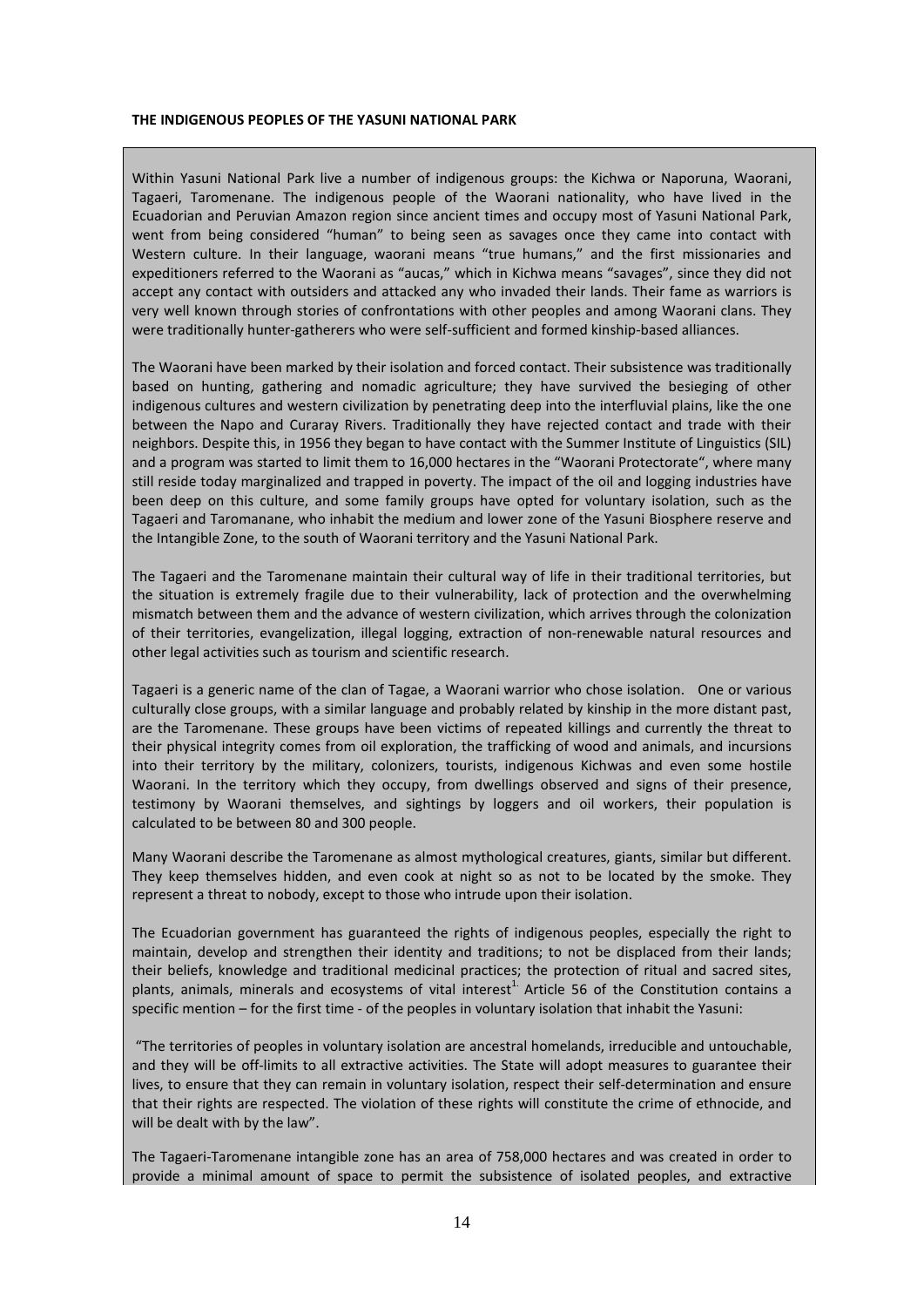activities there were stopped. Beginning in 2008 the Ecuadorian government began to take actions to protect the isolated peoples.

*This box was written with the valuable contribution of Laura Rival, Oxford University.*

<sup>1</sup> Government of Ecuador, 2008: *National Policy towards peoples in voluntary isolation.*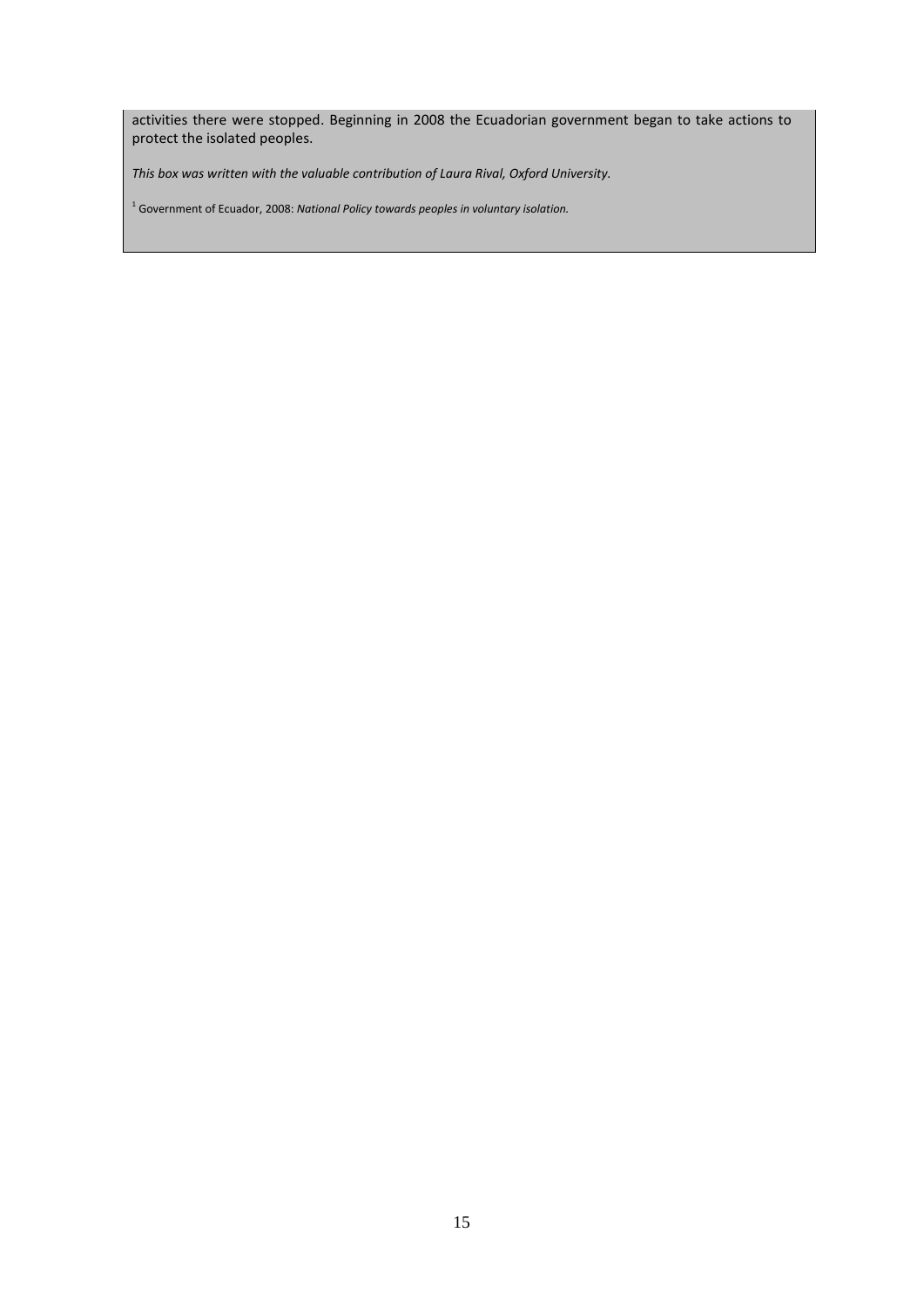#### **OIL RESERVES IN THE YASUNI-ITT FIELD AND THE PREVENTED EMISSIONS OF CO<sub>2</sub>**

Recent estimates<sup>1</sup> show that there are 846 million barrels of recoverable heavy oil with a density of 14.7 $^{\circ}$  API in the ITT block. It is estimated that daily production will be approximately 107,000 barrels for 13 years, with the wells continuing to produce for an additional 12 years in declining quantities. Even though the proven reserves in the ITT field total 944 million barrels, it is possible that there are another 1.53 billion barrels in reserves; this value is uncertain as the 3D seismic prospection of the deposits has not been carried out.

The Yasuni-ITT initiative involves an internationally binding commitment made by Ecuador to indefinitely keep the ITT oil reserves in the ground, thus preventing the emission of 407 million metric tons of CO<sub>2</sub>, which would be released by burning the extracted oil. The real value of the emissions avoided is greater if one takes into account the direct and indirect deforestation that results from oil exploration, the emissions generated by oil production and construction of the infrastructure, the methane produced by cattle in colonized areas, and other sources.

The amount of  $CO<sub>2</sub>$  emissions that would be prevented as a result of this initiative is considerable: surpassing the annual emissions of Brazil (332 million Metric Tons) and France (373 million Metric Tons), or equivalent to Ecuador's emissions for 13 years<sup>2</sup>. Using as a benchmark the current prices in the European Market for Certificates of Emission Reduction (CERs), US\$ 17.66 (May 25, 2009) per metric ton of CO<sub>2</sub> the economic value of emissions prevented by the initiative would reach US\$ 7.19 billion<sup>3</sup>.

 $1$  Beicip Franlab (2004) Update on the ITT studies. Upstream economic evaluation. Final report.

Project 202 150; Petroproducción (2009) ITT Project. (Powerpoint presentation, April).

<sup>2</sup> UNDP (2008). Human Development Report. http://hdr.undp.org/en/reports/global/hdr2007-2008/

<sup>3</sup> If the emissions prevented are distributed over a 13 year period their current value is US\$ 5.09 billion, using a social discount rate of 6% annually.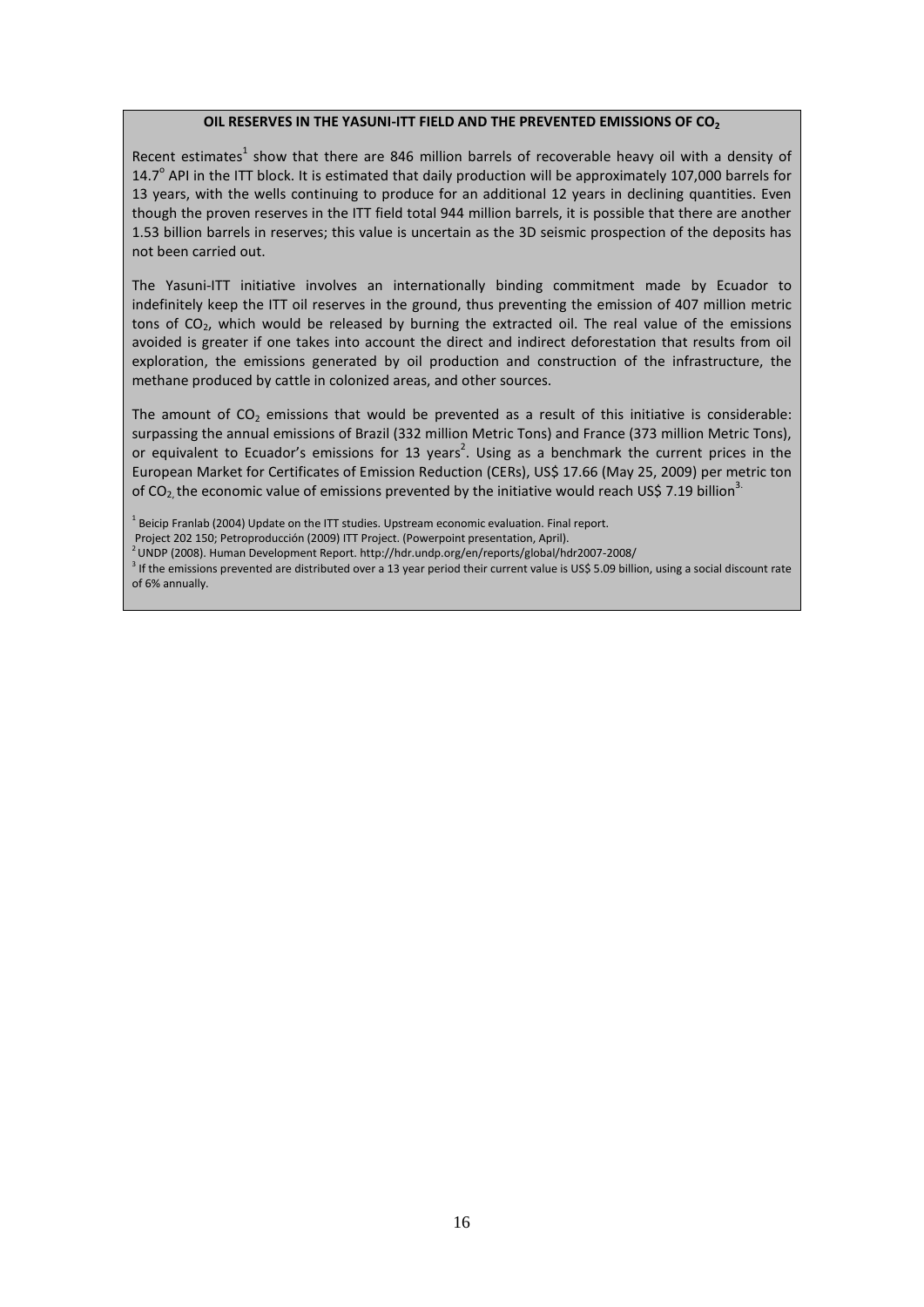#### **THE CONSERVATION OF BIODIVERSITY**

Biodiversity has not only an intrinsic value, but constitutes the origin of our existence as a species. The benefits that ecosystems have in terms of regulating the weather, the water supply, food supply, wood, medicines and other renewable goods directly benefit 1.6 billion people in the world, mainly in developing countries<sup>1</sup>.

Tropical rainforests form the most biologically diverse reserves on the Planet, harboring 28% of all land vertebrate species and an even greater proportion of invertebrates and other living species<sup>2</sup>.

The Amazon is the largest tropical rainforest in the world. Ecuador, which shares the Amazon rainforest and also has 16 distinct ecosystems with a wide variety of climates, occupies first place in the planet for the number of vertebrate per unit area – second place if counting only endemic species – and is among the leaders in terms of the absolute number of amphibious, bird and butterfly species<sup>3</sup>.

Human activity in the last 50 years has severely affected biological diversity, in particular in tropical rainforests. The current rates of species extinction are 1000 times higher than they would be under natural conditions<sup>4</sup>, which constitutes the greatest threat to planetary biodiversity since the extinction of the dinosaurs, 65 million year ago. The global reduction in biodiversity between 1970 and 2005 has been estimated at 30%, based on population counts of a high number of representative species. This problem is even more serious in tropical ecosystems, where the reduction reaches 51% (see Graph 1).

Global warming will aggravate this situation. According to Stern<sup>5</sup>, a global temperature increase of between 1 and  $2^{\circ}C$  – considered as moderate – could lead to the extinction of between 15 and 40% of existing species. In the case of the Amazon, without effective action, global warming and deforestation could convert 30 to 60% of Amazon region's tropical forest into savannah or grasslands, which would have a profound impact on the earth's climate and biodiversity<sup>6</sup>.

The Yasuni-ITT Initiative promotes not only the conservation of the Yasuni National Park, but also Ecuador's 43 protected areas and other remaining natural ecosystems, which represent at least 19% of Ecuadorian territory.

.

<sup>1</sup> World Bank (2003). *Biodiversity and Forests at a Glance.* http://siteresources.worldbank.org/

<sup>2</sup> World Resources Institute (WRI) (2005). Millennium Ecosystem Assessment. *Ecosystems and Human Well-being: Biodiversity Synthesis*. Washington, D.C.

<sup>3</sup> Josse, Carmen (ed.) (2001). *La Biodiversidad del Ecuador: Informe 2000.* Quito, MAE, EcoCiencia, UICN. <sup>4</sup> WRI. Ob. cit.

<sup>5</sup> Stern, Nicholas (2007). *The Stern Review. The Economics of Climate Change.* Cambridge.

<sup>6</sup> WWF (2008) *Climate Change in the Amazon.* December (www.panda.org); WWF (2006) "Climate Change Impacts in the Amazon" in *Review of Scientific Literature*. March (www.panda.org).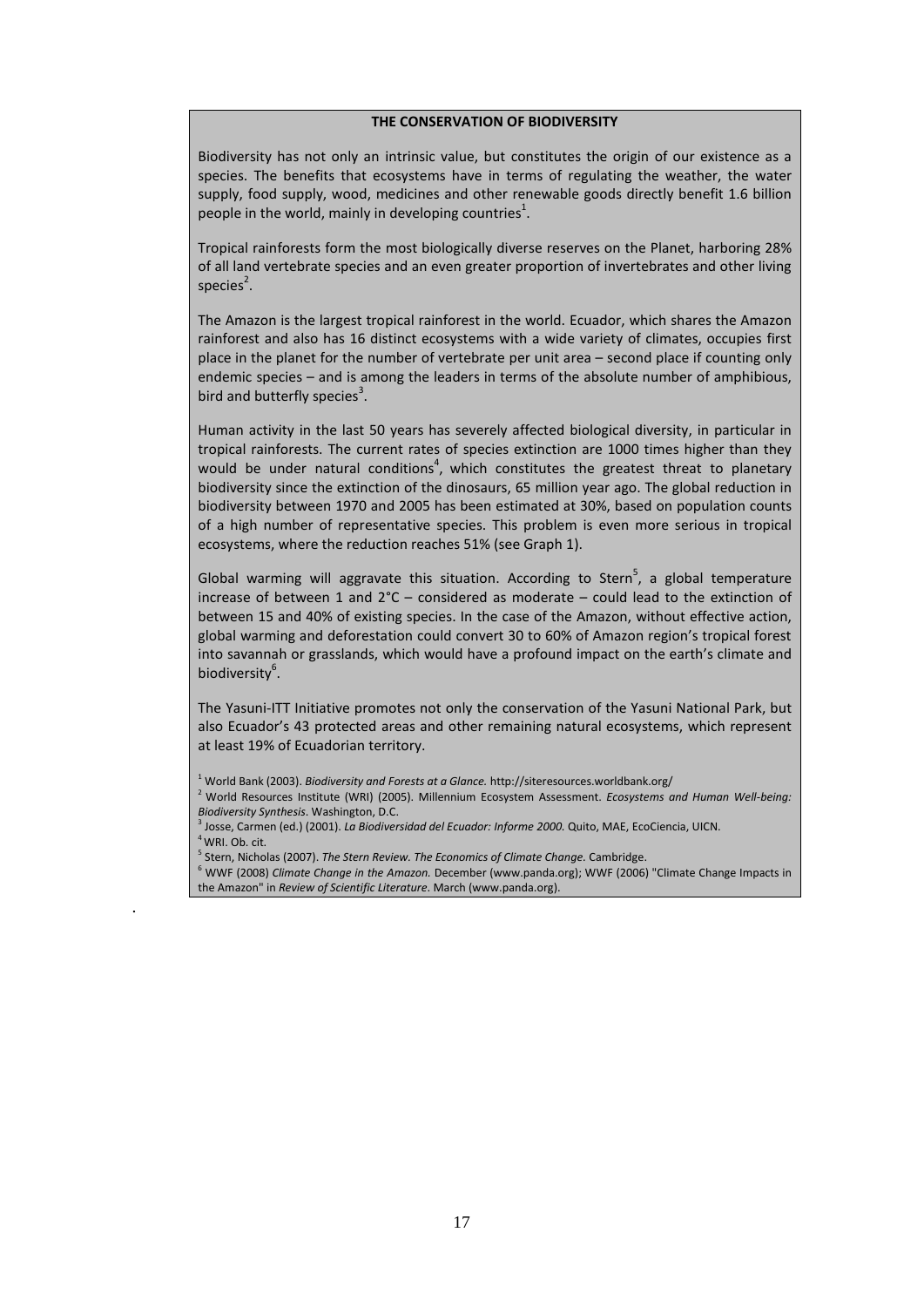## **Living Planet Index: 1970-2005**



Note: the indexes are based on a count of 5000 populations of 1,686 mammal, bird, reptile, amphibian and fish species in the whole world since 1970.

Source: WWF. Living Planet Report, Gland: WWW International, 2008.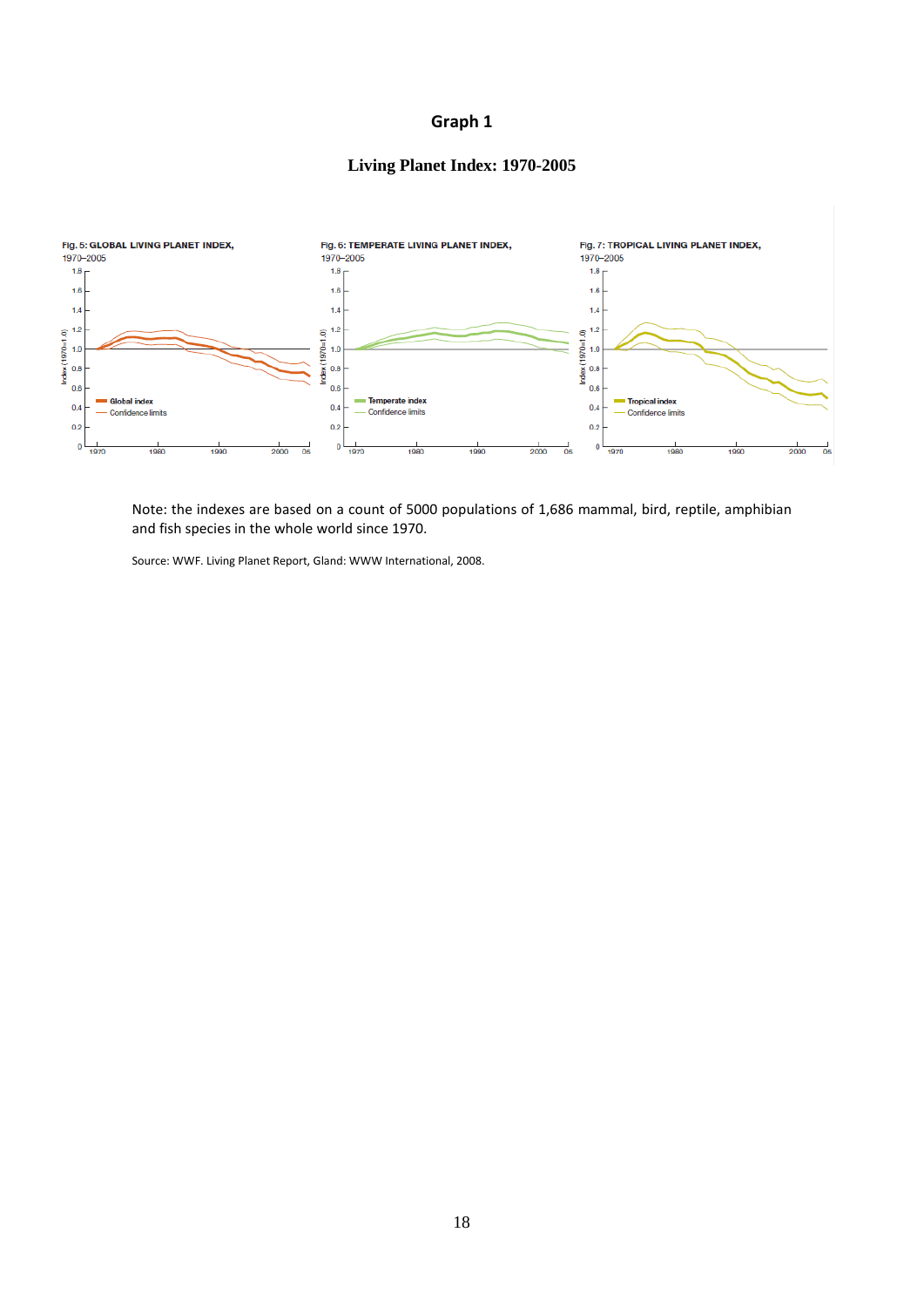### **THE CAPITAL FUND AND ITS GUARANTEE**

The minimum capital compensation required must be equal to half of the earnings that Ecuador would receive if it were to extract the oil from the Yasuni-ITT field. The investments made will constitute the Fund guarantee and it is important in the future that this fund has a value equivalent to the value of the carbon dioxide stored in the ground, so as to reduce the incentive that future governments may have to refund the money and extract the petroleum.

In the unlikely event that a future government decides to exploit the oil in the Yasuni-ITT field, the guarantees of the CGYs would become redeemable and the Trust Fund would return investments to the contributors, suspend capital investment in energy projects and the payment of yields to Ecuador. This would take place five years before oil production in the field began, given the long timeframes involved in oil prospection and production projects.

Oil prices have fluctuated greatly in the past and are very difficult to predict. To avoid uncertainty, the decision was made to estimate the amount of capital that would cover the opportunity cost, using current prices of carbon credits, and to update this estimate every year.

Currently, with the price of the benchmark WTI crude at US\$ 61.21 (May 25, 2009), the earnings that the State would receive by extracting the ITT oil would have a present value of US\$ 6.98 billion, using an annual social discount rate of 6%.

The market value of the  $CO<sub>2</sub>$  emissions avoided is a similar sum, US\$ 7.19 billion, if one uses the current CER prices in the European market (ETS) as a reference<sup>[10](#page-19-0)</sup>. Its current net value is thus US\$ 5.09 billion, with an annual social discount rate of 6%.

The benefits that the State will receive from the interest paid on this fund, to be earned in perpetuity from the additional prevented and reduced emissions from conservation, reforestation and the development of clean energy, have a present value of US\$7.24 billion. US\$5.57 billion of them are from the interest earned from the fund, and US\$1.67 additional billion are from indirect benefits<sup>[11](#page-19-1)</sup>.

<span id="page-19-0"></span> $10$  On May 25, 2009, CERs were trading at US\$ 17.66 per metric ton of CO<sub>2</sub>. The EUA emission permits were valued at US\$ 19.91 per ton. The value of US\$ 7.188 billion is calculated based on the 407 million tons of  $CO<sub>2</sub>$  emissions prevented by not exploiting the ITT field oil.

<span id="page-19-1"></span> $11$  It is estimated that the fund contributions will take place during 13 years, with annual contributions equivalent to the monetary value of 31.3 million metric tons of CO<sub>2.</sub> The fund's annual interest rate is assumed to be 7%, and the annual discount rate 6%, which is the same rate used to estimate oil revenue present value.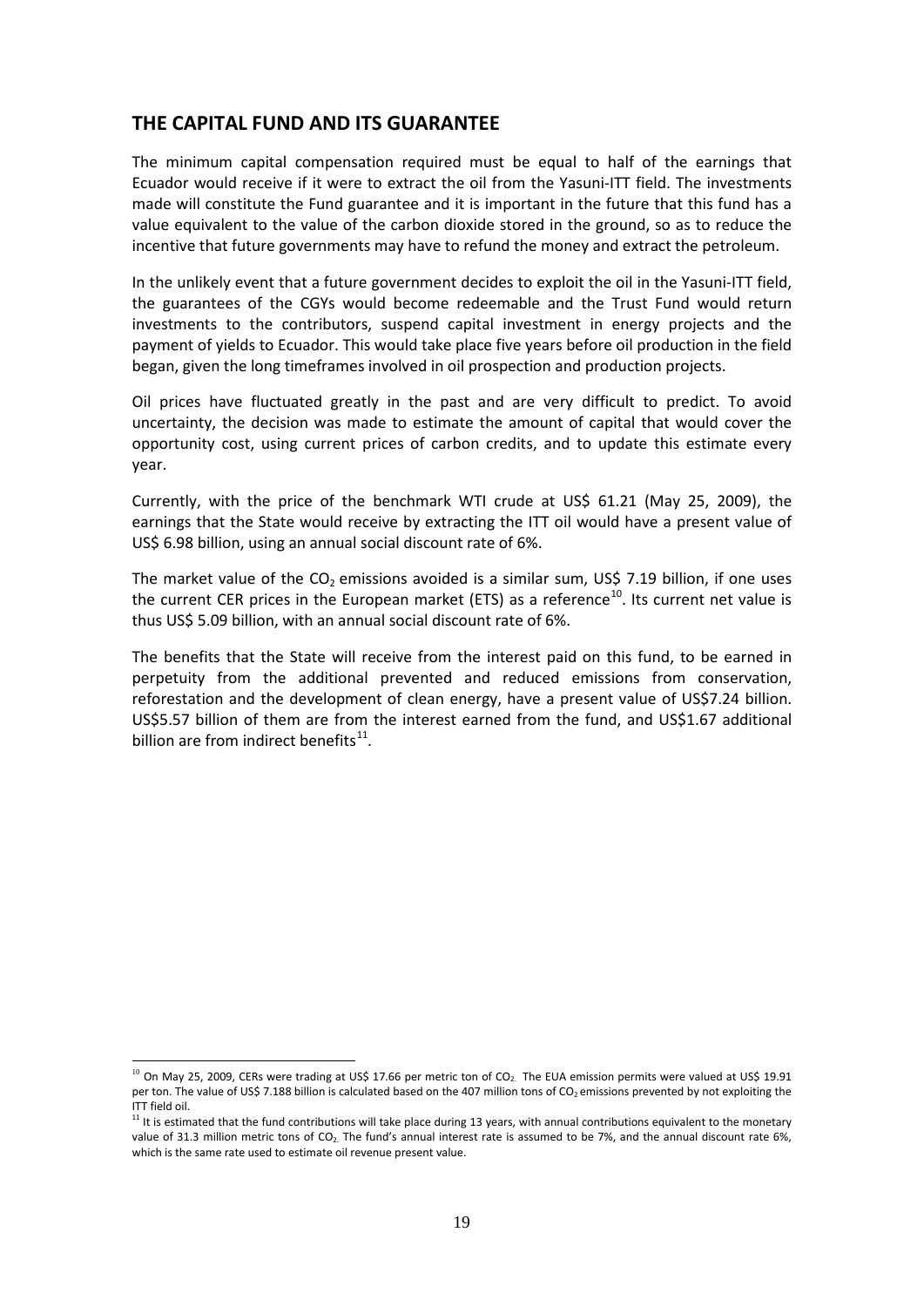#### **SOURCES OF CAPITAL**

The contributions to the international cooperation fund to keep the ITT reserves underground will come from two main sources: voluntary contributions and transactions linked to the carbon market.

Voluntary contributions would come from:

- **a) Governments of Partner Countries and International Multilateral Organizations.**
	- 1. Contributions coming from emission permit auctions, carbon taxes or climate change mitigation funds.
	- 2. Debt-for-conservation swaps.
	- 3. Other contributions.
	- 4. Specific projects in renewable energy generation, deforestation prevention, conservation and social development.
- **b) Contributions from Civil Society Organizations.**
- **c) Contributions from socially and environmentally responsible private sector companies.**
- **d) Contributions from citizens worldwide, including Ecuador.**

Market-based contributions would come from the sale of certificates of prevented emissions by refraining from exploiting fossil fuels. This mechanism does not currently exist; however this proposal involves creating this mechanism as a pilot project in the specific case of North America. If the United States or Canada adopts binding limits to greenhouse gas (GHG) emissions and creates a cap and trade system, the Yasuni Certificates would be accepted as equivalent to emission permits, being part of the cap. An specific bilateral agreement will be necessary to establish this possibility.

In exchange for the contributions, the Ecuadorian government will provide a guarantee to maintain ITT oil reserves indefinitely in the ground. The government will issue guarantee certificates for the nominal value of the contributions (Yasuni Guarantee Certificate - CGY), up to a total of 407 million tons of carbon dioxide not emitted. The real backing for the guarantees will be the value of the investments made by the capital fund.

#### **How CGYs will fit into current climate change mitigation mechanisms**

The European Union leads the way in reducing greenhouse gas emissions. Its targets go beyond those agreed upon in the Kyoto Protocol (to reduce emissions by 2012 to 5.2% below their 1990 levels) and it proposes reductions of 20% by 2020 and 50% by 2050. These objectives can be reinforced, within the U.N. Framework Convention on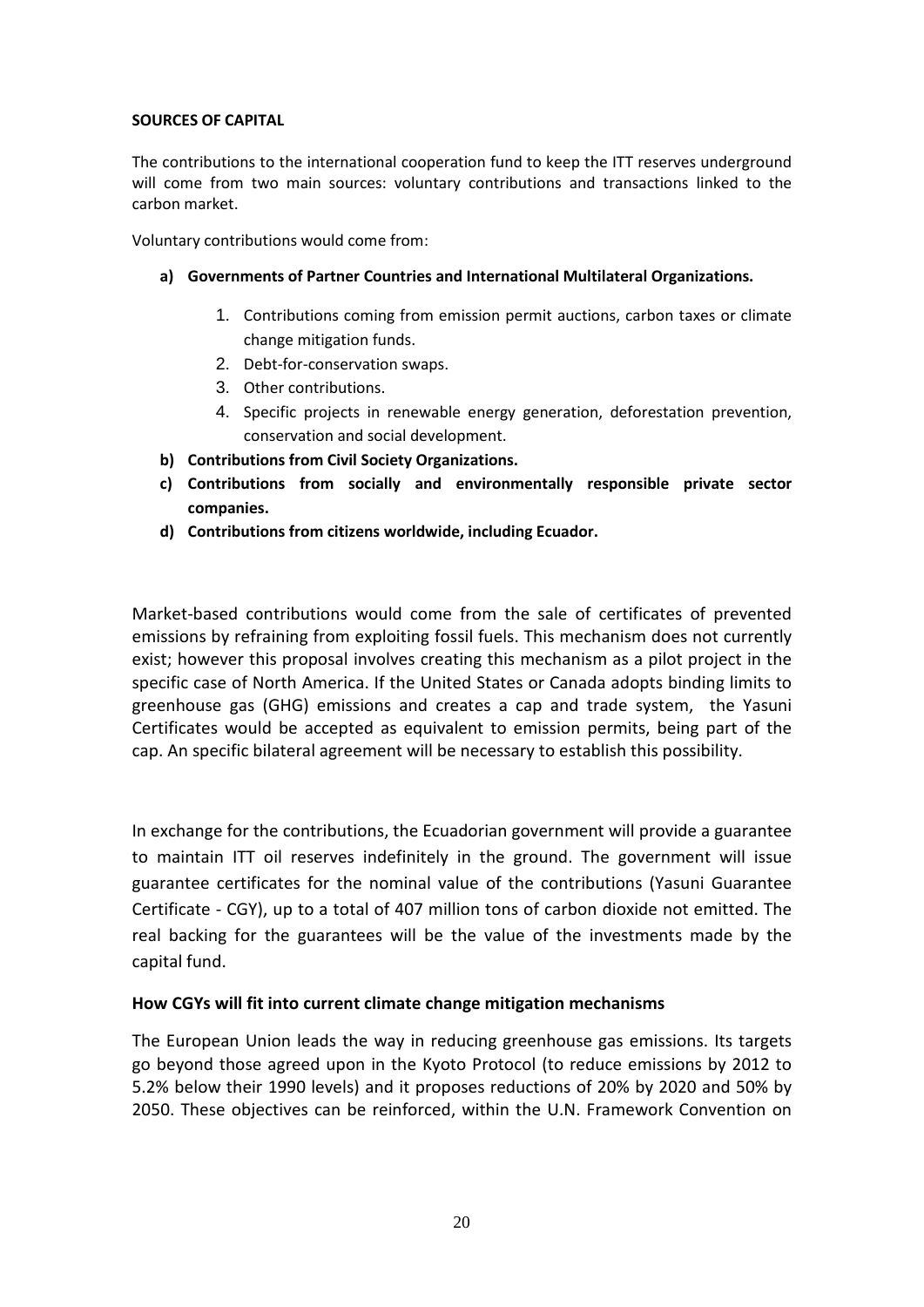Climate Change, by including the participation of developing countries, in a scheme with shared and differentiated responsibilities $^{12}$  $^{12}$  $^{12}$ .

To meet these targets the European Union Emissions Trading Scheme (EU ETS) has been set up, which allows companies that have surpassed emission reduction targets to sell emission permits (EUA<sup>13</sup>) to those companies that have not reached their targets, within a framework of certain regulations. Developing countries are also able to receive carbon credits through a mechanism recognized in the Kyoto Protocol (Clean Development Mechanism- CDM), which for the most part have been accepted into the EU ETS. The Certified Emission Reductions (CERs)<sup>[14](#page-21-2)</sup> that come from the Clean Development Mechanism are sold at prices slightly lower than the EU Emissions Allowances (EUA).

The European market for Carbon Credits (ETS) has grown considerably and represents 70% of the global market. The value of one metric ton of  $CO<sub>2</sub>$  has fluctuated between 12 and 30 Euros since 2006 and the volume sold reached 4 gigatons<sup>[15](#page-21-3)</sup> in 2008, equivalent to US\$ 118 billion, almost four times the 2006 value (see Graph 2). In 2008 the average price per ton of  $CO<sub>2</sub>$  in the ETS market was US\$ 32.5. However, in the voluntary market the prices and the volumes are substantially lower.<sup>[16](#page-21-4)</sup>



**Graph 2**

Ecuador proposes an innovative mechanism to reduce greenhouse gas emissions: refraining from exploiting fossil fuel reserves in highly environmentally sensitive areas in megadiverse developing countries. This new path is not contemplated within the current carbon market regulations, currently in force through the CDM.

<span id="page-21-0"></span><sup>&</sup>lt;sup>12</sup> European Commission (2007). EU Action against Climate Change: Working with Developing Countries to Tackle Climate Change. Brussels.

<sup>&</sup>lt;sup>13</sup> European Union Allowances.

<span id="page-21-2"></span><span id="page-21-1"></span><sup>14</sup> *Certified Emission reduction.*

<span id="page-21-3"></span><sup>&</sup>lt;sup>15</sup> A gigaton is a billion tons.

<span id="page-21-4"></span><sup>16</sup> [http://www.environmentalleader.com/2008/07/10/carbon-market-worth-59-billion-in-h1-2008/,](http://www.environmentalleader.com/2008/07/10/carbon-market-worth-59-billion-in-h1-2008/)<http://www.ecx.eu/>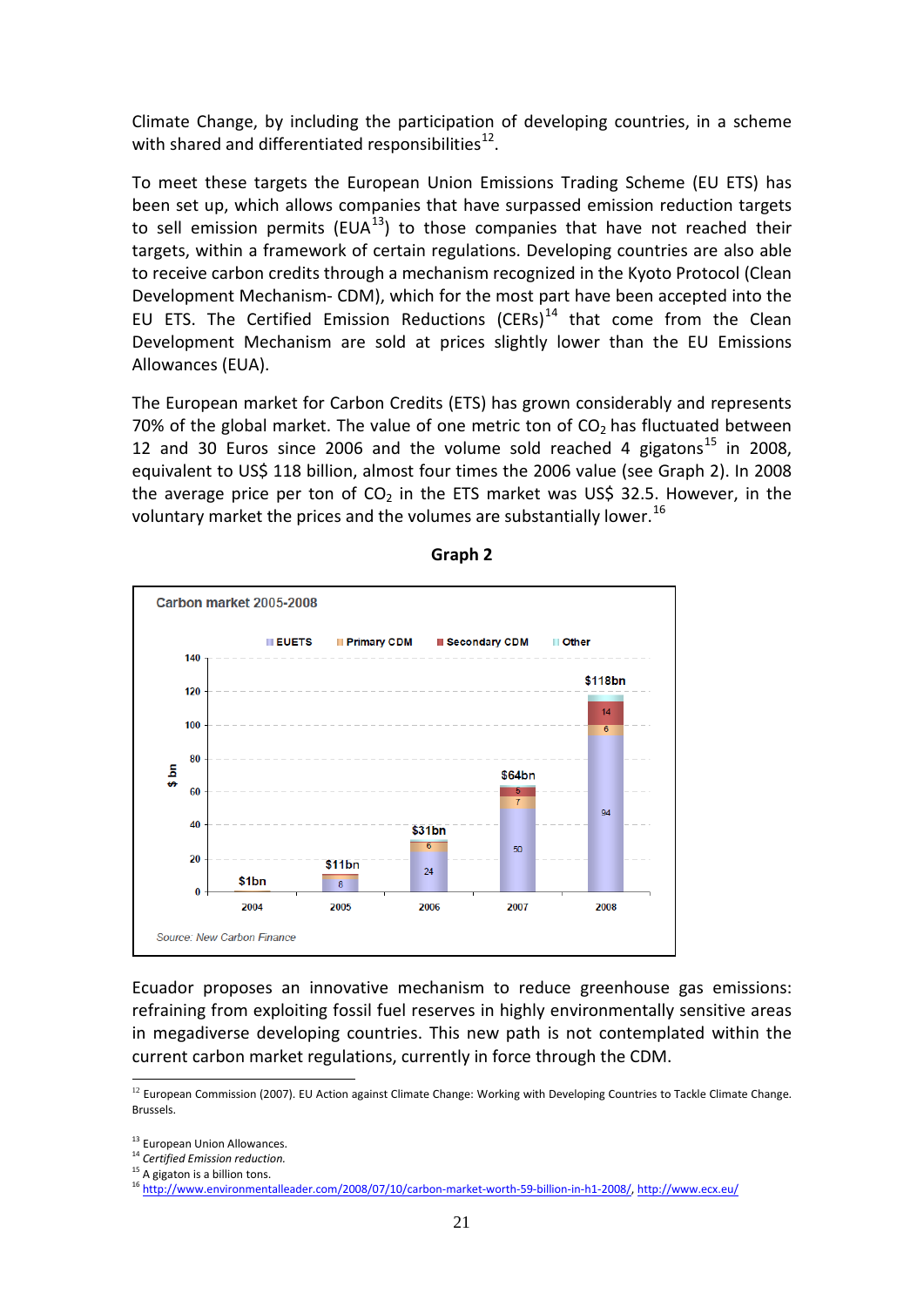Ecuador proposes the following alternatives to those countries open to the Yasuni-ITT Initiative:

- 1. Contribute to the international Yasuni-ITT fund, with resources that can come from future auctions of EU Emissions Allowances (EUA) (EU directive April 9, 2009), the possible carbon emission taxes on  $CO<sub>2</sub>$ , like those created in Sweden and Slovenia, levied on transport and agriculture, or other mitigation funds. Contributions can also com from debt for nature swaps, if applicable.
- 2. The US and Canada can formally recognize the CGYs as carbon credits and include them as a pilot project, under specific conditions, in the carbon market, if a formal cap and trade system is created. CGY credits will not increase the total amount of emission permits, but rather will be part of them.
	- 3. Other contributions specifically linked to the goals of the project.

This initiative will establish a new way to avoid emissions that, if successful, could be applied to other developing countries in the future, which are also megadiverse and choose to indefinitely halt the extraction of fossil fuels in highly biologically or culturally sensitive areas.

### **Contributions by countries**

Ecuador expects the main contributions from industrialized countries, included in the Annex I of the Kyoto Protocol. Each country contribution was estimated in proportion of its GDP. Annual contributions were based on a 13 year period. Main contributions, which do not exclude other countries in the world, are presented in Table 1.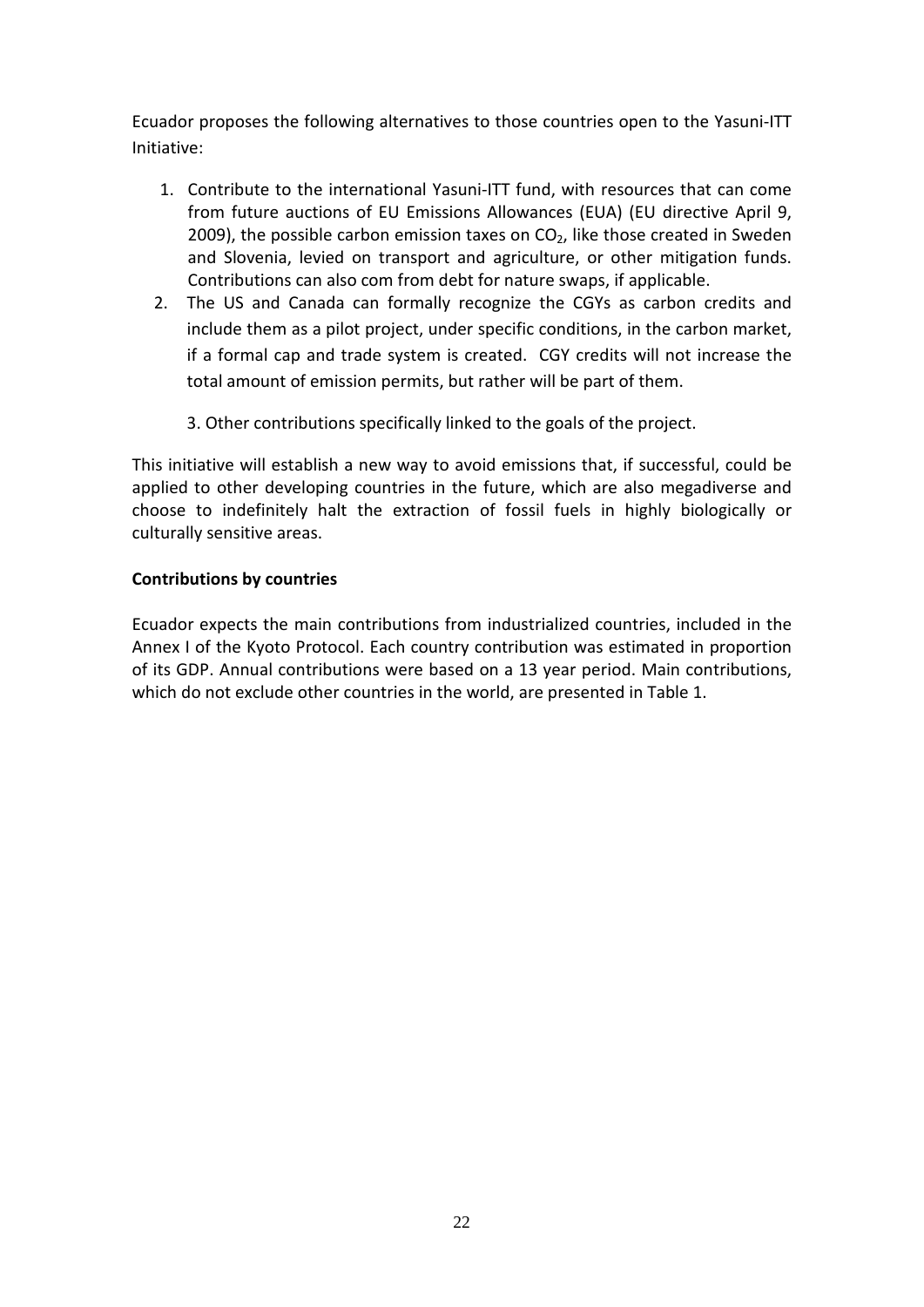## Table 1 Main expected contributions by countries

| Country                   | 2005 GDP<br>(Billion US \$) | Per capita<br>$GDP$ (US \$) | Share GDP | Total<br>contribution<br>(million US<br>dollars) | Annual<br>contribution |
|---------------------------|-----------------------------|-----------------------------|-----------|--------------------------------------------------|------------------------|
| <b>United States</b>      | 12417                       | 41890                       | 36.98     | 2658.2                                           | 204.48                 |
| Japan                     | 4534                        | 35484                       | 13.50     | 970.7                                            | 74.67                  |
| Germany                   | 2795                        | 33890                       | 8.32      | 598.4                                            | 46.03                  |
| <b>United Kingdom</b>     | 2199                        | 36509                       | 6.55      | 470.7                                            | 36.21                  |
| France                    | 2127                        | 34936                       | 6.33      | 455.3                                            | 35.02                  |
| Italy                     | 1763                        | 30073                       | 5.25      | 377.3                                            | 29.03                  |
| Spain                     | 1125                        | 25914                       | 3.35      | 240.8                                            | 18.52                  |
| Canada                    | 1114                        | 34484                       | 3.32      | 238.5                                            | 18.34                  |
| <b>Russian Federation</b> | 764                         | 5336                        | 2.27      | 163.5                                            | 12.58                  |
| Australia                 | 733                         | 36032                       | 2.18      | 156.8                                            | 12.06                  |
| Netherlands               | 624                         | 38248                       | 1.86      | 133.6                                            | 10.28                  |
| Belgium                   | 371                         | 35389                       | 1.10      | 79.4                                             | 6.11                   |
| Switzerland               | 367                         | 49351                       | 1.09      | 78.6                                             | 6.04                   |
| Sweden                    | 358                         | 39637                       | 1.07      | 76.6                                             | 5.89                   |
| Austria                   | 306                         | 37175                       | 0.91      | 65.5                                             | 5.04                   |
| Poland                    | 303                         | 7945                        | 0.90      | 64.9                                             | 4.99                   |
| Norway                    | 296                         | 63918                       | 0.88      | 63.3                                             | 4.87                   |
| Denmark                   | 259                         | 47769                       | 0.77      | 55.4                                             | 4.26                   |
| Greece                    | 225                         | 20282                       | 0.67      | 48.2                                             | 3.71                   |
| Ireland                   | 202                         | 48524                       | 0.60      | 43.2                                             | 3.32                   |
| Finland                   | 193                         | 36820                       | 0.58      | 41.4                                             | 3.18                   |
| Portugal                  | 183                         | 17376                       | 0.55      | 39.2                                             | 3.02                   |
| Czech Republic            | 124                         | 12152                       | 0.37      | 26.6                                             | 2.05                   |
| Hungary                   | 109                         | 10830                       | 0.33      | 23.4                                             | 1.80                   |
| Luxembourg                | 37                          | 79851                       | 0.11      | 7.8                                              | 0.60                   |
| Slovenia                  | 34                          | 17173                       | 0.10      | 7.4                                              | 0.57                   |
| Iceland                   | 16                          | 53290                       | 0.05      | 3.4                                              | 0.26                   |
| Total                     | 33575                       |                             | 100.00    | 7188.0                                           | 552.92                 |

Note: Some small Annex I countries are not included in the table.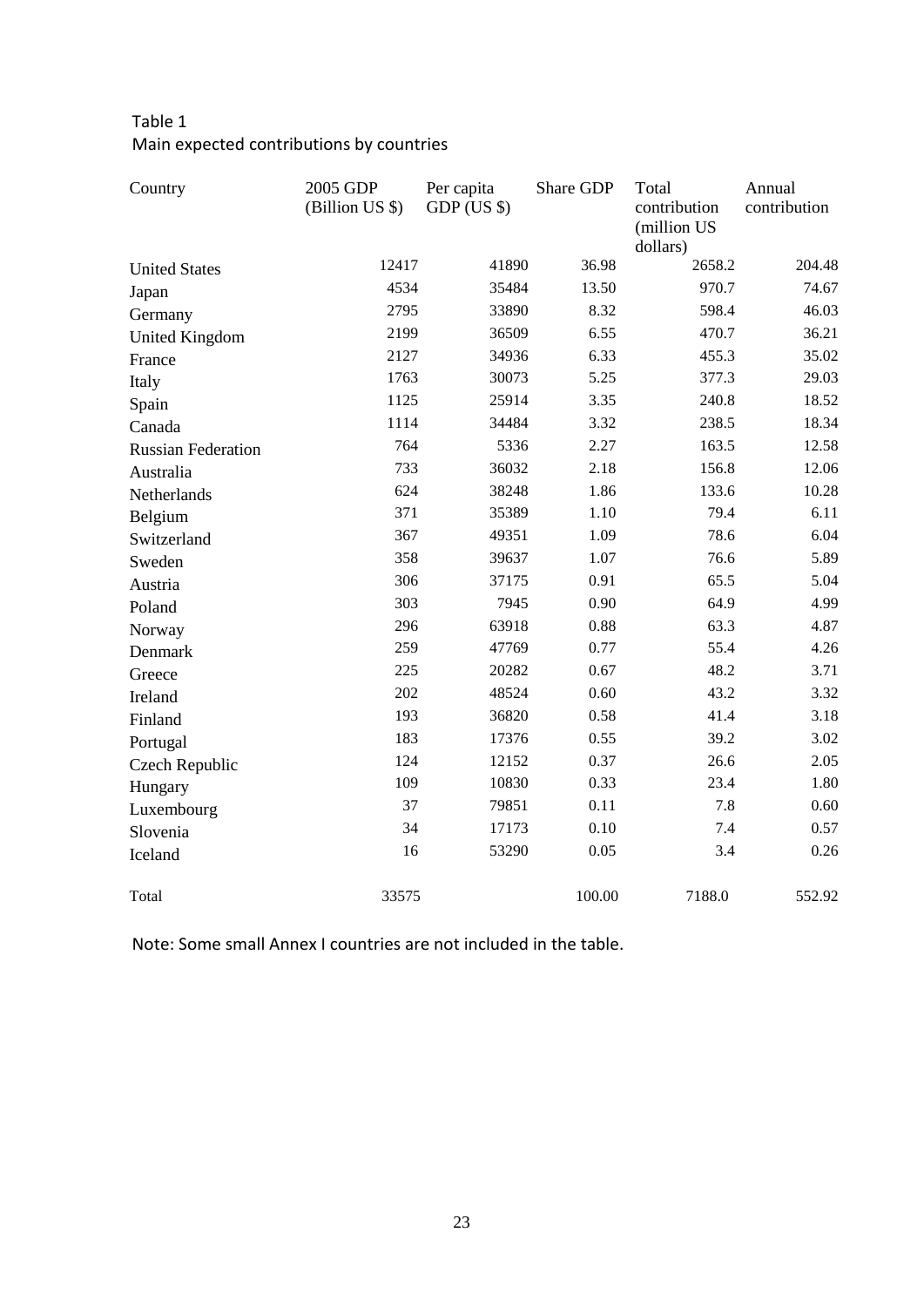#### **HOW WILL CAPITAL FROM THE YASUNI-ITT FUND BE INVESTED?**

The investments of the Yasuni-ITT fund must have a minimum reasonable risk and generate interest that will be used in development projects planned in the Initiative. Those projects which are outlined in the Initiative's plan will be eligible to receive funds, if they involve a measured amount of risk, have some level of profitability and at the same time contribute to the sustainable development of the country.

Future investments in hydroelectric, geothermal, wind and solar gneration projects would fit within these criteria, especially as these currently are the renewable energy sources with the greatest potential for Ecuador. The Yasuni-ITT fund could acquire prefered shares in the projects, if they meet the necessary investment parameters. This type of share has a predetermined fixed yield, independent of the company's earnings. The fixed yield, to be agreed upon, depends on the characteristics of each Project, maintaining a minimum of risk and allowing the government to safely receive income on the fund. At the same time, these investments will contribute to the sustainable development of the country and create new reductions in carbon dioxide.

The administration of the international trust fund will be assumed by the Unitad Nations Development Program (UNDP).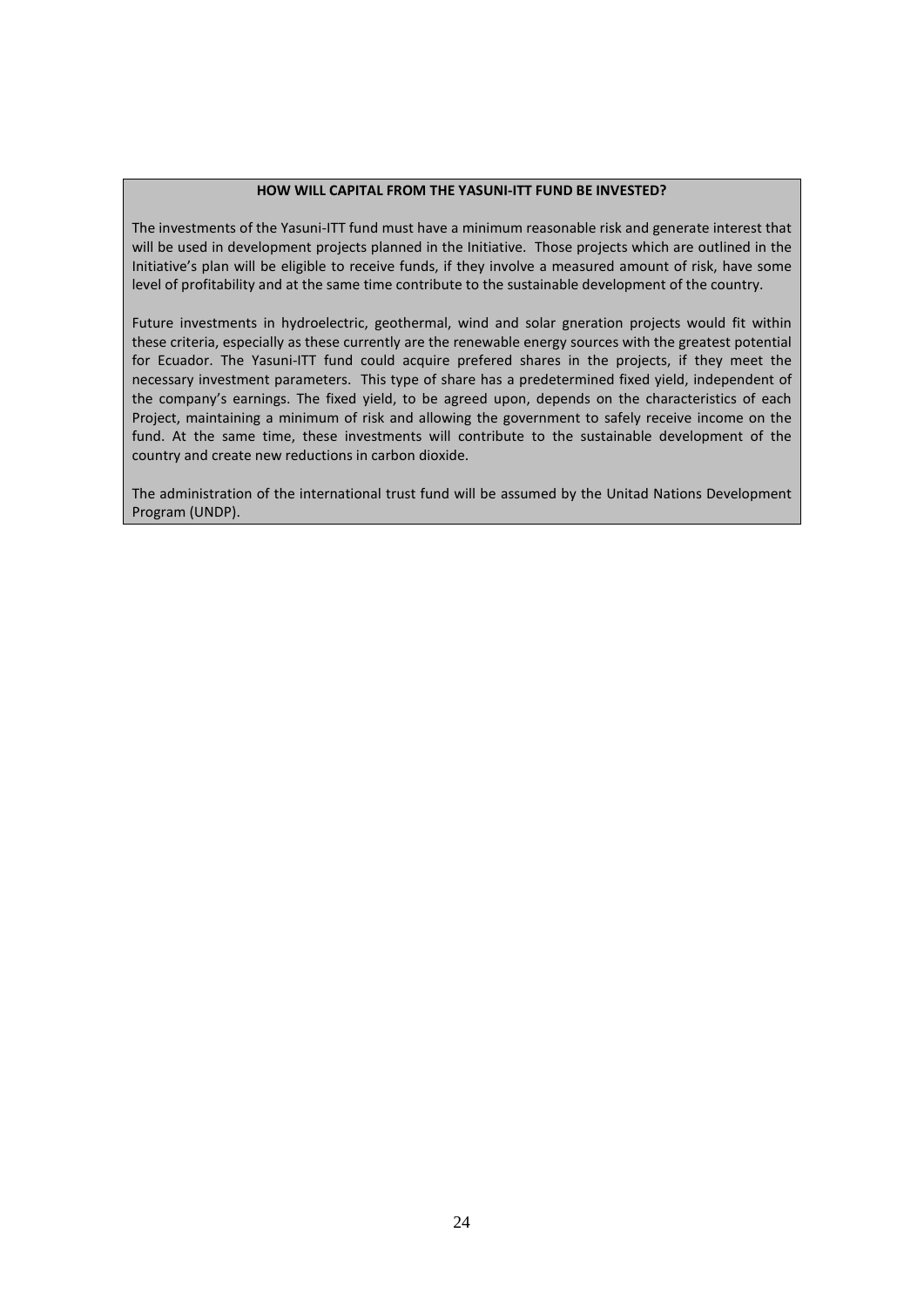#### **ADDITIONAL EMISSIONS REDUCTIONS FINANCED BY THE YASUNI-ITT FUND:**

#### **THE INITIATIVE'S VIRTUOUS CIRCLE**

The capital of the International Trust fund will be preferentially invested in fixed income shares (preferential shares with a guaranteed yield) in sustainable electricity generation projects (hydroelectricity, geothermal energy, wind, solar), and the profits from these investments will finance projects in:

1. Conservation and preventing deforestation in at least 19% of the national territory.

2. Reforestation and forestation of 1 million hectares.

3. Efficiency improvements in national energy consumption.

4. Social development and sustainable production for the populations living in the initiative's area of influence.

5. Scientific and technological research supporting the project goals.

The first three objectives reduce greenhouse gas emissions, and could generate CDM projects, currently recognized by the Kyoto Protocol, or be registered as deforestation prevention projects, within REDD programs, which has been proposed in the post-Kyoto discussions.

According to the Silverstrum<sup>1</sup> consulting firm (2009, p. 41), the projects would prevent or reduce the release of 820 million tons of  $CO<sub>2</sub>$ , without including the changes in supply and demand of energy:

| <b>Activity</b>               | <b>Mitigation potential in 20 years</b> |
|-------------------------------|-----------------------------------------|
|                               | $(CO2$ in millions of tons)             |
|                               |                                         |
| Forestation and reforestation | 100                                     |
| Avoided deforestation         | 600                                     |
| Forest Partner Program        |                                         |
| for preventing degradation    | 120                                     |
| <b>Total</b>                  | 820                                     |
|                               |                                         |

Current deforestation rates in Ecuador have been estimated at 198,000 hectares per year. The Project proposes to eliminate deforestation gradually over a period of 30 years. The emissions prevented total 777 million metric tons of CO<sub>2</sub>, with a current value of US\$ 1.28 billion, at a price of US\$ 5 per MT.

The progressive elimination of thermoelectric power generation in Ecuador and its replacement with renewable sources (hydroelectric, geothermal, wind and solar) will prevent 43 million MT of  $CO<sub>2</sub>$  emissions, and has a current value of US\$ 263 million, at a price of US\$ 17.66 per MT. The total amount of reduced or avoided emissions over the next 30 years, including reforestation, prevented deforestation, renewable energy generation and improved energy efficiency, will reach 1 billion tonnes of  $CO<sub>2</sub>$ .

Some of the initiative's contributions could go directly to specific projects along the lines mentioned above, acquiring the form of investment credits in mitigation, like those that have been proposed by international consultants. In conclusion, the Initiative proposes that 407 million tons of  $CO<sub>2</sub>$  stays underground and with the investment projects, at least an additional 820 million tons is mitigated, which would triple the initiative's effectiveness.

1 Silvestrum, (2009). "Analysis of the IYY-Yasuni Initiative vis-a-vis Carbon Markets"*.* Semi final version.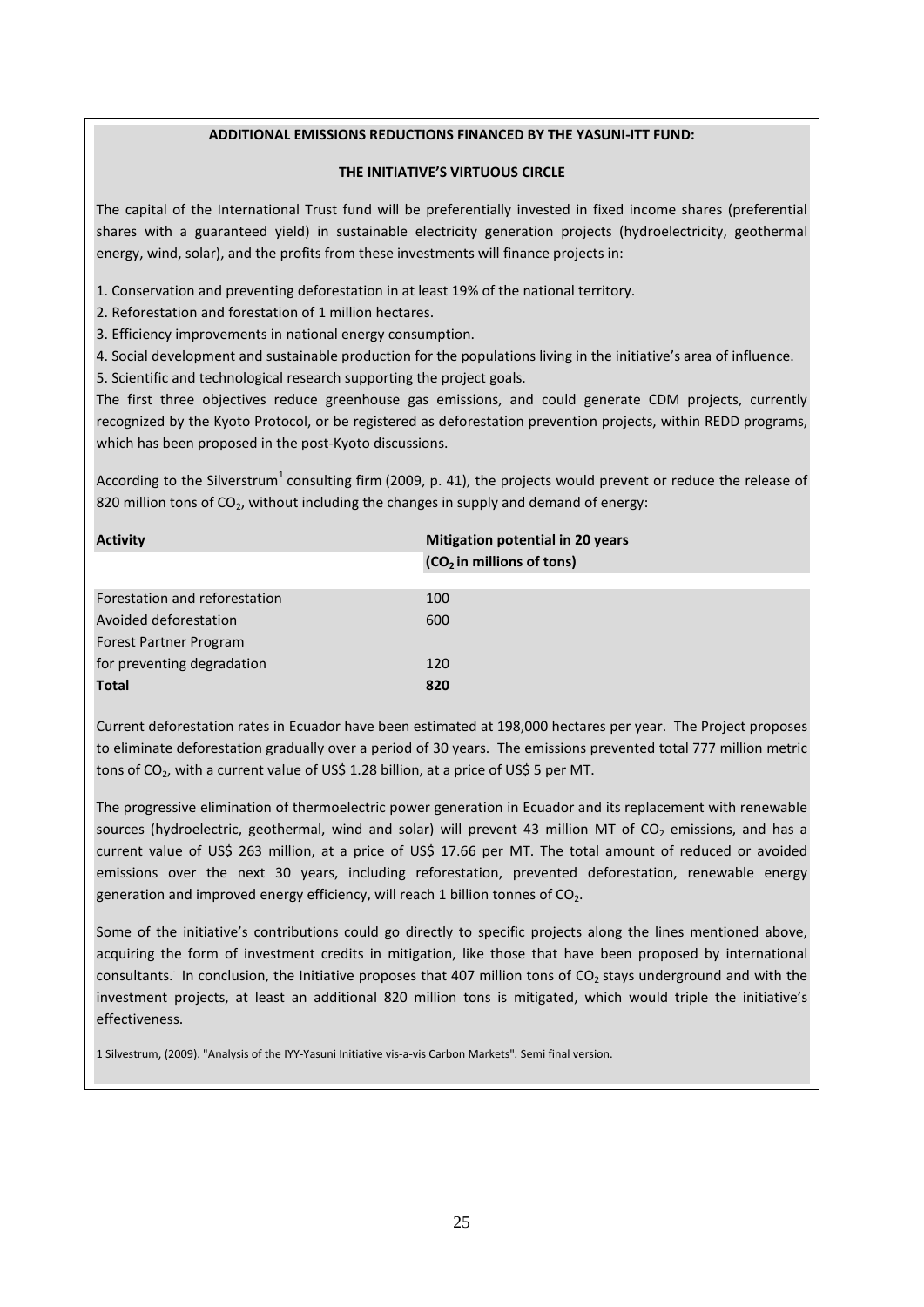#### **THE YASUNI-ITT INITIATIVE: A REPLICABLE PROPOSAL**

As a proposal to keep fossil fuel reserves underground indefinitely in areas that are highly environmentally and/or culturally fragile, the Yasuni-ITT initiative is pioneering a mechanism to prevent emissions of greenhouse gases with the participation of developing countries.

Countries that could qualify for this new mechanism should meet the following conditions:

Be developing countries. One of this mechanism's main attractions is that it simultaneously fulfills three objectives: it combats climate change, maintains biodiversity and reduces poverty and inequality. The initiative also promotes sustainable development.

Be megadiverse countries located between the tropics of Cancer and Capricorn, where tropical forests are concentrated. These countries host most of the planet's biodiversity.

Have significant fossil fuel reserves in highly biologically and culturally sensitive areas.

Among the countries that fulfill all of these conditions are; Brazil, Colombia, Costa Rica, Democratic Republic of Congo, Ecuador, India, Indonesia, Madagascar, Malaysia, Papa New Guinea, Peru, Bolivia, the Philippines and Venezuela.

The United Nations Environment Program (UNEP) has designated 19 countries in the world as "megadiverse".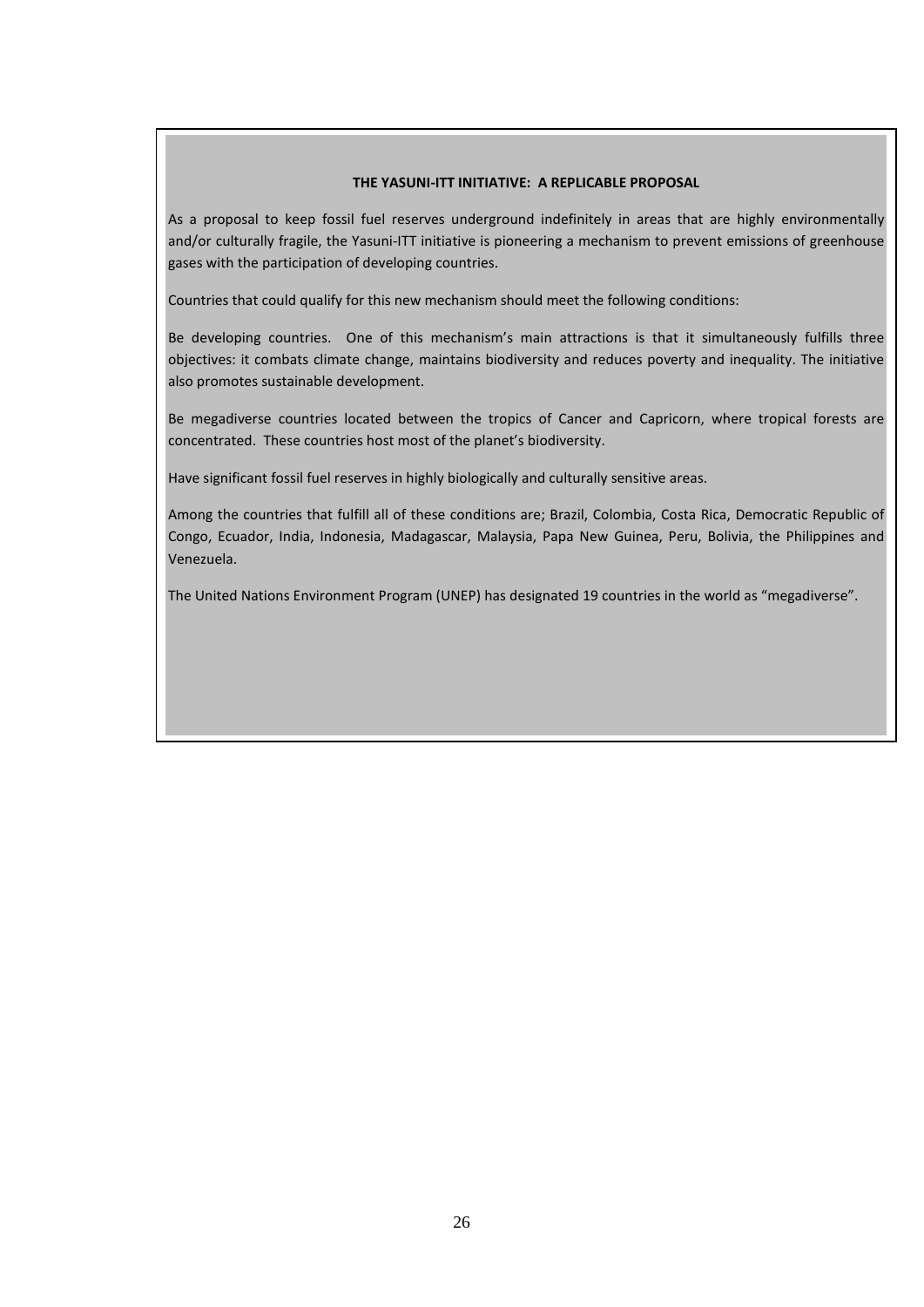#### **THE ENVIRONMENTAL BENEFITS OF THE YASUNI NATIONAL PARK**

Biodiversity is the foundation of invaluable ecological services provided by primary forests, like global climate regulation and water source conservation. Its potential for use in health-related research has been widely recognized. As such, its existence constitutes an invaluable asset. In light of the accelerated extinction of species on Earth – unprecedented in the last 65 million years – conserving the biodiversity of the Yasuni National Park is an unquestionable priority.

The environmental benefits of Amazon ecosystems – and their enormous biodiversity – are immeasurable from an economic point of view, as Martinez Alier<sup>1</sup> states. In the case of the Yasuni National Park, some attempts have been made to put a value to them. *Earth Economics*<sup>2</sup> has estimated that its environmental benefits would have a net present value of 9.89 billion dollars. Larrea<sup>3</sup>, meanwhile, has estimated that the environmental costs of oil production in the ITT would be at least US\$1.25 billion in present terms. This latter estimate includes only the effects of deforestation, the loss of ecotourism potential and the non-timber-related services of the forest, and excludes a number of externalities of oil exploitation like spills, local pollution, effects on public health, etc.

 $1$  Presentation to the seminar on the Yasuni-ITT model held November 21-23, 2007, at the Simon Bolivar Andean University, in Quito.

2 See http://www.eartheconomics.org/yasuni2007/index.html <sup>3</sup> Presentation at the above mentioned seminar.

#### **WORKING TOWARDS A HUMANE AND FAIR EQUITABLE HUMAN DEVELOPMENT: OVERCOMING POVERTY**

Current Global production can meet the basic needs of all of humanity. At present, global income per person is \$US 6,954<sup>1</sup>, eight times greater than the poverty line which would easily make it possible, given an adequate redistribution of wealth, to eliminate poverty. However, according to the most recent data from the World Bank, 2.6 billion people, 40% of the world's population, are still affected by poverty and, among those, 1 billion live in extreme poverty<sup>2</sup>.

Even though poverty levels have reduced since 1981, with China leading the way, the advances in Latin America have been moderate and Africa is suffering from serious stagnation. According to the UNDP, the possibilities of meeting the Millennium Development Goals for 2015 that include reducing extreme poverty by half with respect to 1990 levels are limited, with the exceptions of China and India.

Except for China and India, the social inequality between countries has increased -using the Gini coefficient<sup>3</sup>- from 0.47 in 1980 to 0.52 in 2000. Moreover, the proportion of income per person in Africa and Latin America, with respect to industrialized countries, persistently declined between 1980 and 2001. In Sub-Saharan Africa this figure fell from 3.3% to 1.9% and in Latin America from 18% to 12.8%<sup>4</sup>.

The increasing social inequality in the world has been accentuated by globalization.

In addition to inequality between countries, there are also large social differences between people within countries. Latin America is considered to be the region with the highest levels of social inequality in the world and evidence confirms that this trend has strengthened in the last decades. The Gini coefficient for income per person in Latin America has increased from 0.48 in the 1970s to 0.52 during the 1990s $^{5}$ .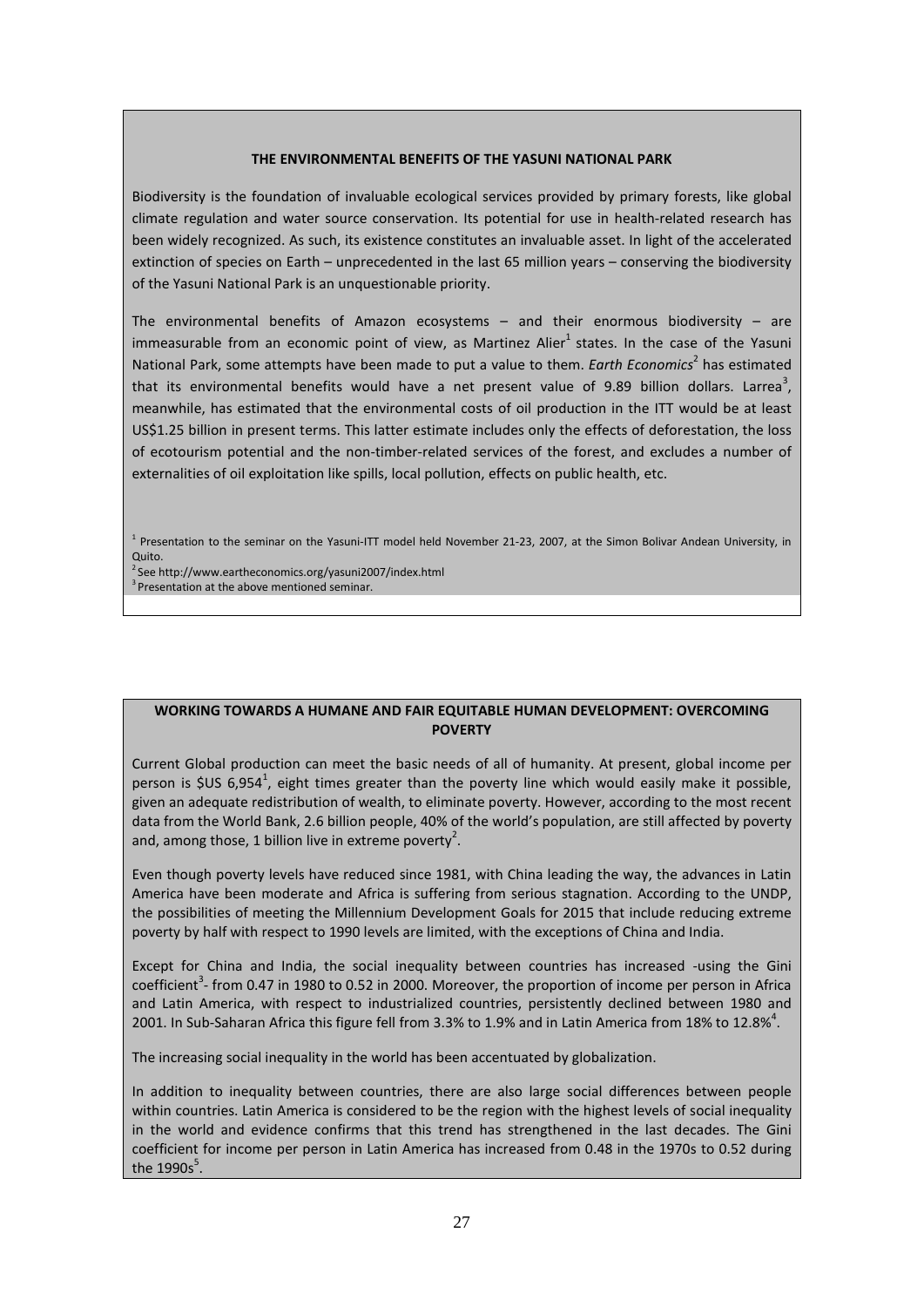A rigorous study by the United Nations University $^6$  concludes that:

1. The richest 1% of the world's population owns almost a third of global wealth (31.6%), and the richest 10% control more than two-thirds (71%).

2. At the other extreme, the poorest half of the world's population possess just 3.7% of the wealth and the poorest 10% a mere one thousandth of global wealth.

In light of this and Ecuador's current situation, the Yasuni-ITT Initiative, puts at the forefront sustainable human development in the project's areas of influence through investment in education, health, housing and the creation of productive employment in sustainable projects. All of this is in harmony with nature by abandoning the current extraction-based development model that depends on exploiting oil and forests. In this way, the proposal contributes to the fulfillment of the Millennium Development Goals.

<sup>1</sup> UNDP (2007). *Human Development Report.* New York.

<sup>2</sup> World Bank (http://iresearch.worldbank.org/PovcalNet).

 $3$  The Gini coefficient measures social inequality and varies between 0 and 1. A completely equitable situation is 0 and maximum inequality is 1.

<sup>4</sup> United Nations (2005). *The Inequality Predicament.* New York.

<sup>5</sup> De Ferranti, David and others (2003). *Inequality in Latin America and the Caribbean: Breaking with History?* World Bank, Washington D.C.

<sup>6</sup> Davies, James B.; Sandstrom, Susanna; Shorrocks, Anthony y Wolff, Edward N. (2006). *The World Distribution of Household Wealth.* ONU-WIDER, Helsinki.

#### **OIL AND THE ECUADORIAN ECONOMY**

Since 1972 oil has been the mainstay of the Ecuadorian economy and continues to play a fundamental role. At present, hydrocarbons account for 53% of the country's total exports and oil revenues made up on average 26% of the government's revenue between 2000 and 2007. This dependence on oil has however brought serious economic, social and environmental problems. Per capita income growth between 1982 and 2007 was a mere 0.7% annually; poverty affects 38% of the population and 13% of the population lives in extreme poverty. Unemployment is also high with 8%, and 53% of the workforce is underemployed. Oil production has significantly contributed to environmental degradation in the Amazon region. Each year 198,000 hectares are deforested, at an annual rate of 1.4%, one of the highest in Latin America.

Numerous studies confirm the huge limitations that countries, whose economies are based on oil exports, face in order to achieve appropriate development<sup>1</sup>.

The future vulnerability of the Ecuadorian economy is even greater, when one considers that the extraction of proven oil reserves will only last for 30 more years. The country needs to begin the transition to a new development strategy based on its ample biodiversity and cultural heritage, and maintain it in a sustainable way. The Yasuni-ITT Initiative represents a turning point in facing up to this historic task.

 $1$  Berry, Albert (2008) "Growth, Employment and Distribution Impacts of Minerals Dependency: Four Case Studies" en *South African Journal of Economics,* vol. 76: S2 August. Humphreys, Macartan; Sachs, Jeffrey and Stiglitz, Joseph E. (2007) *Escaping the Resource Curse*. New York, Columbia University Press. Sachs, Jeffrey (1995) "Natural Resource Abundance and Economic Growth*",* National Bureau of Economic Research, Working Paper 5398. Thorp, Rosemary (2009) "Dilemmas and Conflicts in the Mining Sector: What History Teaches", keynote address on Rethinking Extractive Industry Conference. York University, Toronto, March 5-7.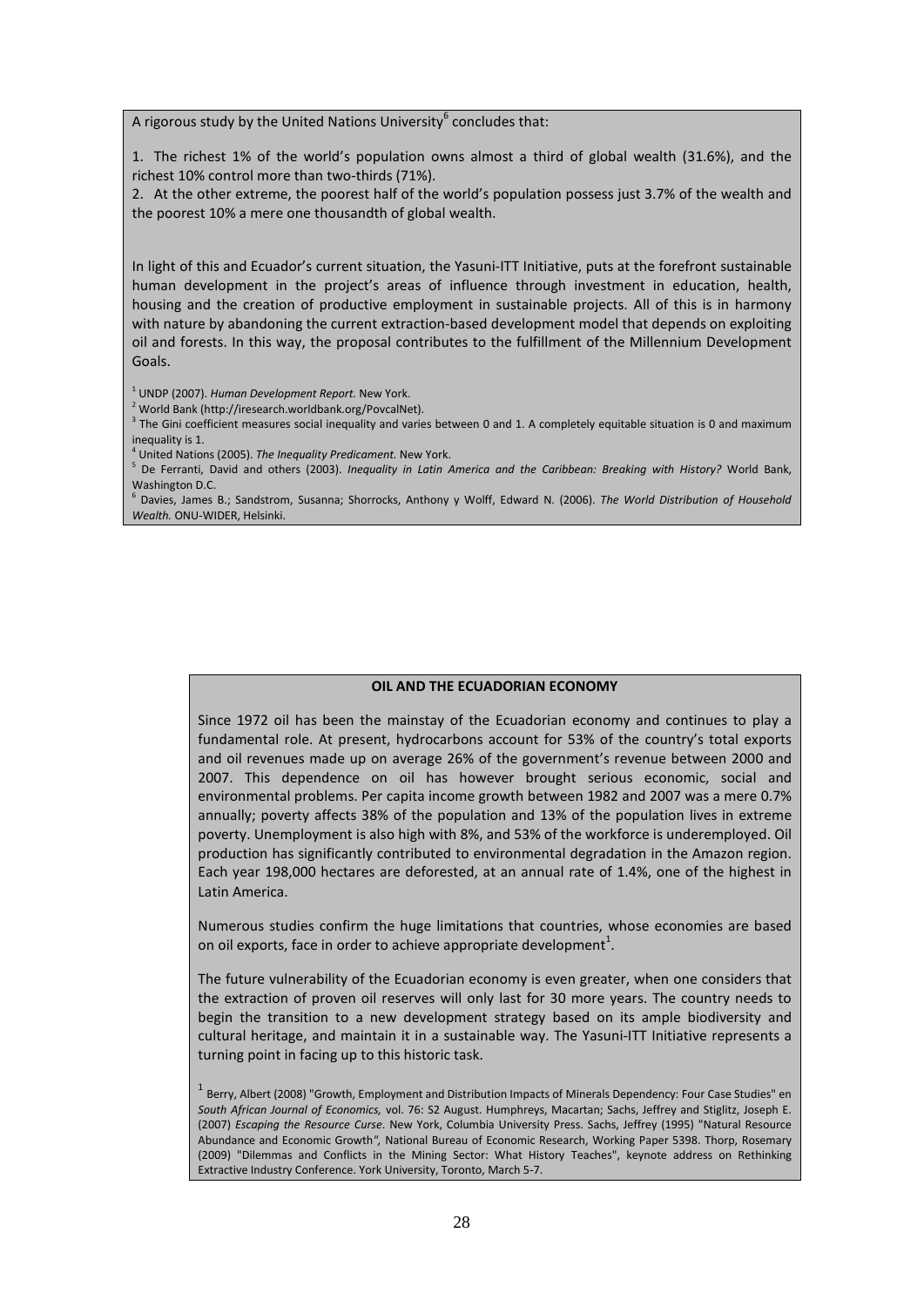#### **PROPOSAL FOR OIL EXTRACTION FROM THE ITT FIELD**

Ecuador has decided to keep indefinitely oil reserves underground, if the international community contributes with at least half or the potential revenues from extracting the oil. Several technical studies to extract the oil have been made and are summarized below.

According to information currently available, the proven and probable reserves of the ITT field total 950 million barrels of oil, and this number could increase with 3D seismic prospecting, since there are estimated possible reserves of 1.53 billion barrels. With stable production, 846 million barrels could be recovered from the currently proven reserves<sup>1</sup>.

The exploitation of the ITT field would involve a production of about 107,000 barrels per day, over a period of approximately 13 years, at the end of which the wells would begin their declining phase, until reaching, at the end of about 12 more years, 56,000 bpd. The high density of the crude (14.7° API) makes it difficult to transport it through existing pipelines, and this factor, together with the high sulfur content, reduces the prices. In order to avoid these complications, the plan is to build a synthetic crude conversion plant in order to improve the density, which will have to be installed in the ITT block and which will process the oil before transport. This plant requires a capital investment and also the construction of a high-power thermoelectric plant. The resulting crude of 18° API can then be shipped through the heavy crude pipeline and then processed in the future oil refinery being planned in Manabi Province. Offshore technologies would be used to avoid the need to build roads and minimize deforestation and environmental impact.

Petroecuador was studying the creation of a company in association with an international oil company to extract the oil, with the state's share of revenues to be at least 65%. The initial estimated capital investment would be US\$3.5 billion, with an operating cost of \$12.32 per barrel and a transportation cost of US\$2.60 per barrel. The thermoelectric power generation and the synthetic crude conversion plant would consume at least 12% of the fuel produced.

1 Sources: Petroproducción (2009). ITT Project. Powerpoint Presentation (April). Beicip Franlab (2004). Updated ITT Study. Upstream Economic Evaluation, Final Project Report. 202 150.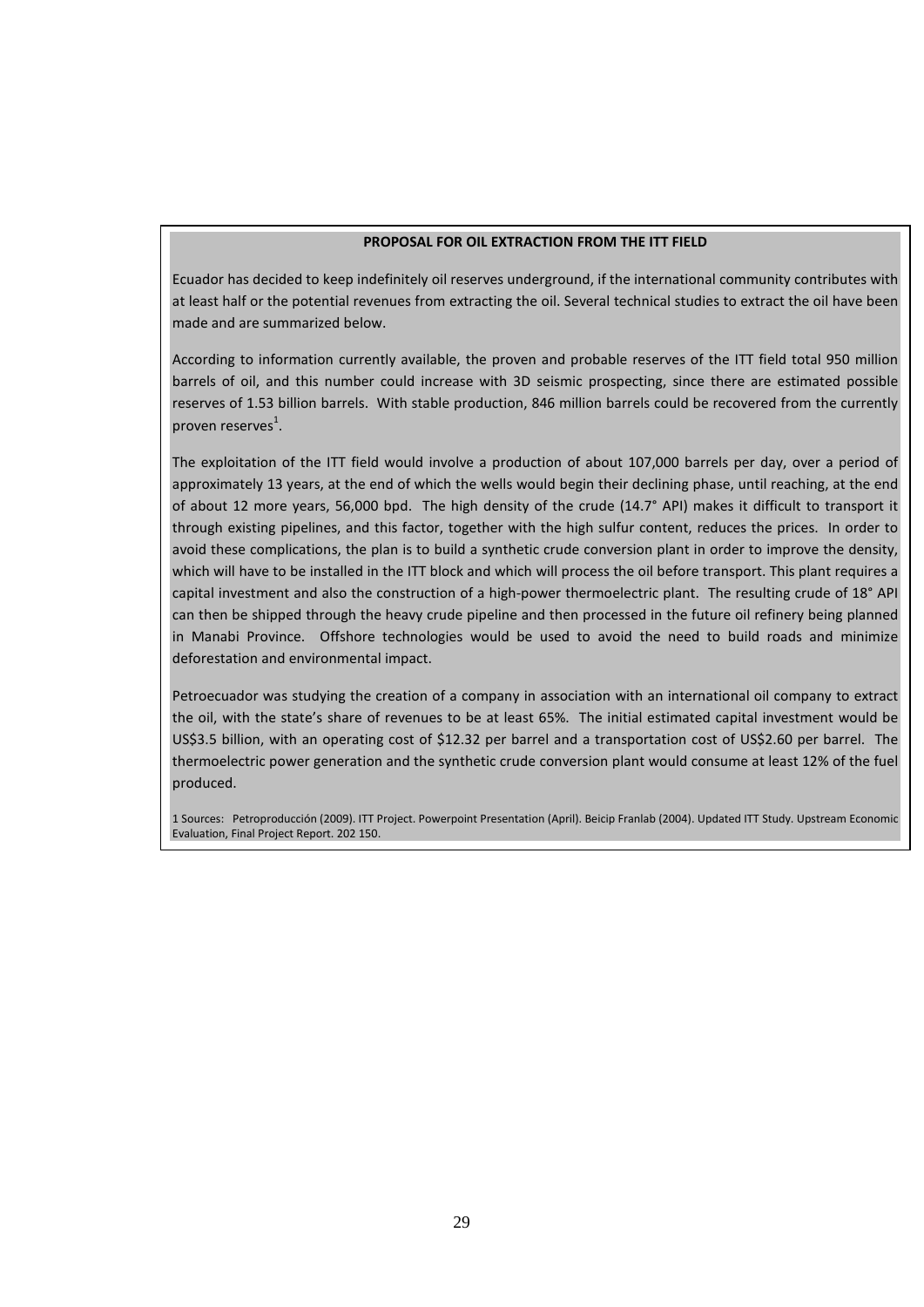#### **TOWARD A MODEL OF SUSTAINABLE DEVELOPMENT IN ECUADOR**

The Ecuadorian economy depends on petroleum and current proven reserves allow for between 25 and 30 years of future production. The development of renewable sources of energy has lagged, and as a result half of the electric energy in the country is generated by hydrocarbons.

In 2007, oil production fell for the first time by 5.6%. In response to the increase in imports and internal consumption, net exports fell by 11.6% in volume terms. This situation illustrated the beginning of the inevitable decline in the country's oil production capacity. In reality, government-owned production in the mature fields of Petroecuador (Auca, Sacha, Sushufindi and Lago Agrio) has dropped from 280,000 barrels per day in 1994 to around 170,000 bpd in 2007 (see Graph 3), but this drop has been compensated by the growing production of heavy crude in the Amazon region.

The county's proven petroleum reserves currently total 4.16 billion barrels. Including probable reserves, this figure is more like 4.6 billion. Various projections show that, even under optimistic scenarios which assume the discovery of new deposits, Ecuador will stop exporting petroleum in 28 years and stop producing it within 35. Graph 4 shows the Ministry of Energy's projections for oil production by field.

This decline phase can be initially mitigated or neutralized by incorporating new heavy crude oil fields or improving light crude extraction from mature fields. Nevertheless, exports will cease within 15 to 28 years.

During this period, an energy transition must take place from oil to renewable systems.

Over the past 25 years, investment in renewable energy sources has been weak and this has reinforced the increasing dependency on petroleum and its derivatives. Today, hydroelectric plants meet 43% of Ecuador's demand for power, 10% is imported from Colombia and Peru, and 47% comes from thermoelectric plants (Graph 5).

In recent years, there has been a return to public investment in hydroelectric projects, and the first steps have been taken towards a future expansion of renewable sources, like wind, geothermal and solar power.

From a broader perspective, it can be said that the development models implemented in Ecuador have been disproportionately based on the extraction of natural non-renewable resources, under conditions of limited sustainability and with huge negative effects on local/regional ecosystems. These models, in addition, have reinforced a highly unequal social structure and have left the basic needs of most of the population unmet. The Yasuní-ITT Initiative is encouraging the beginning of a transition toward a socially more equitable and environmentally more sustainable development strategy.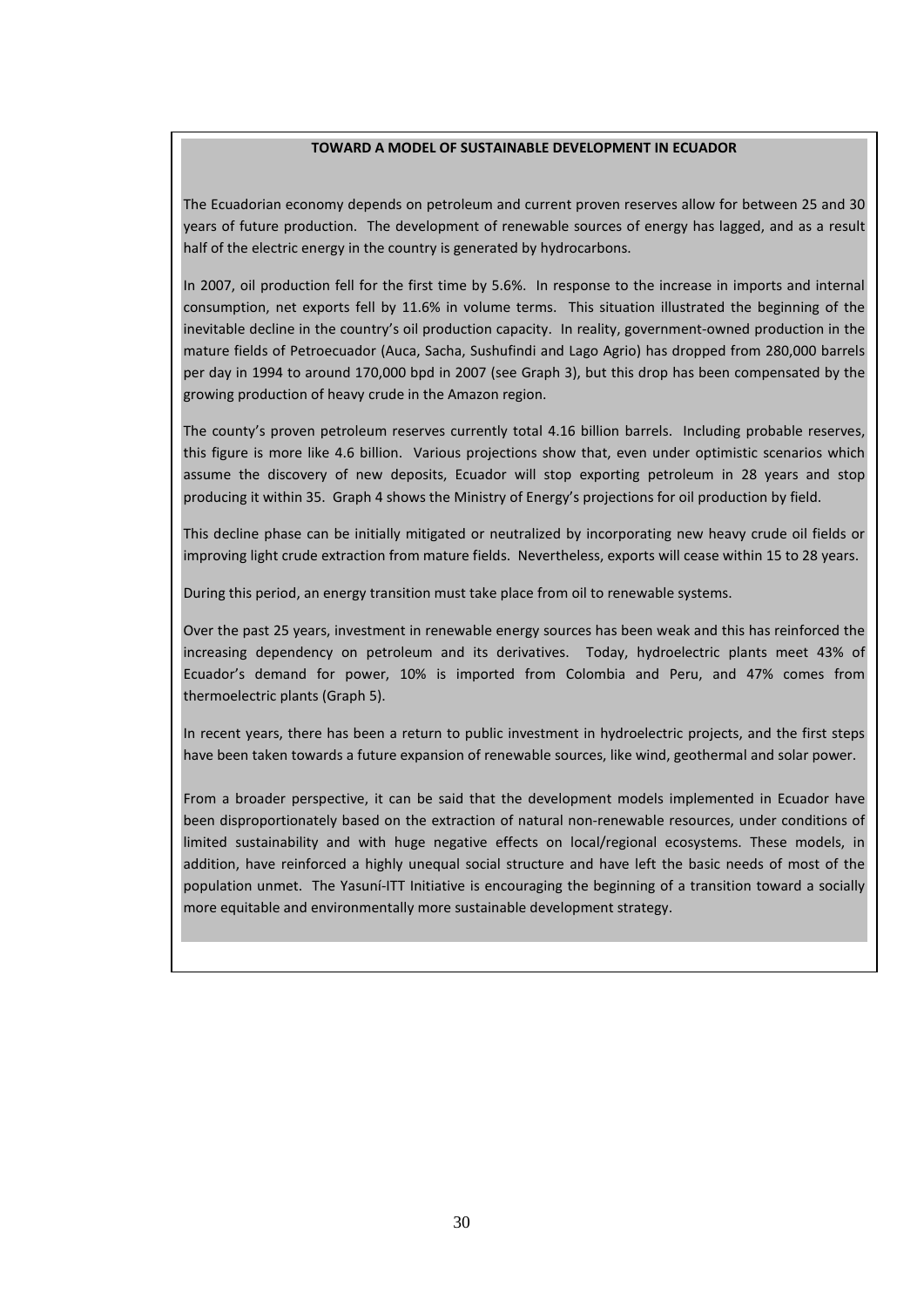

MINISTRY OF ENERGY AND MINES. COMPREHENSIVE ECONOMIC PLANNING OF HEAVY CRUDES PROJECT.

Source: Ministry of Energy and Mines, 2007.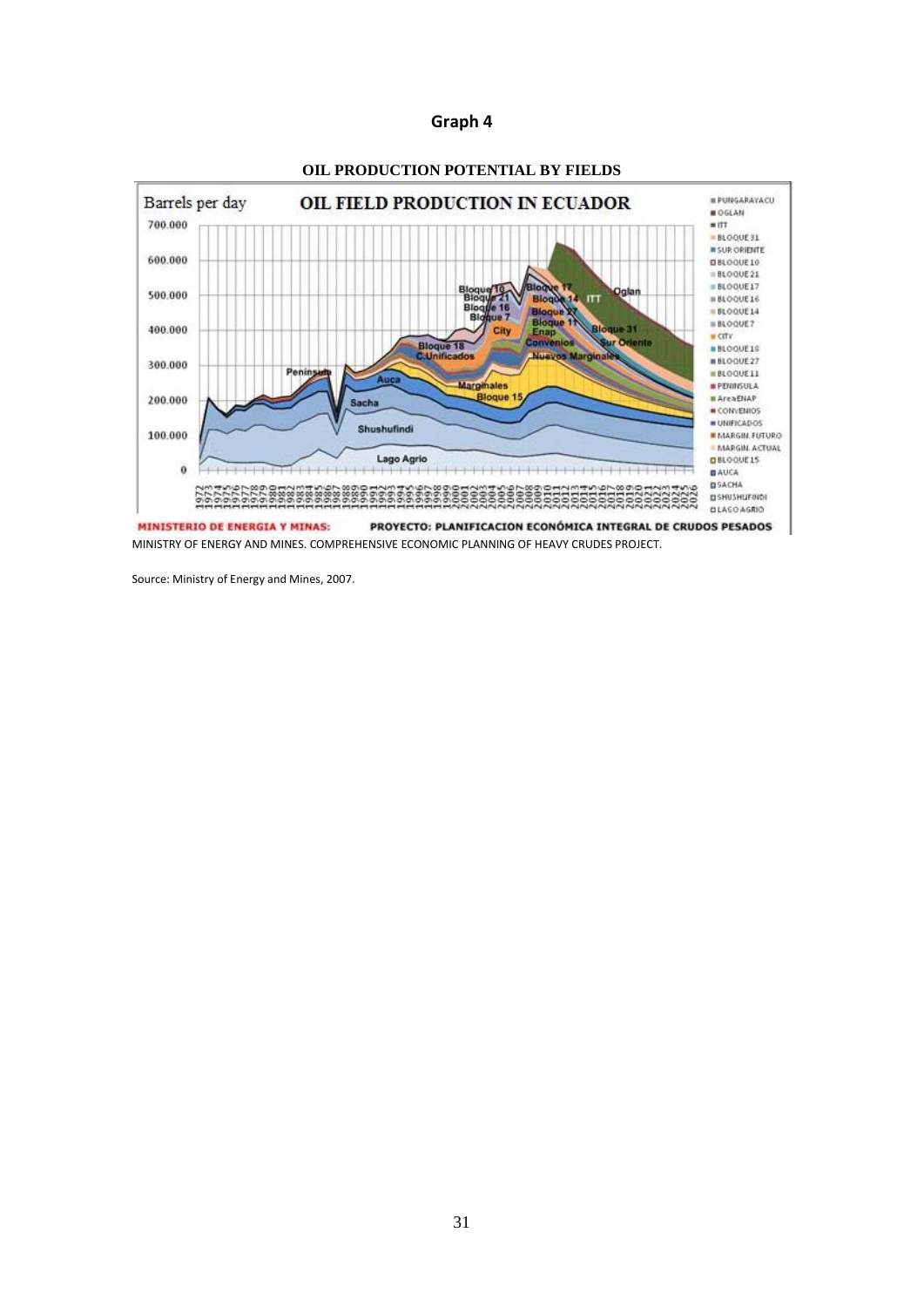

Source: CONELEC. www.conelec.gov.ec.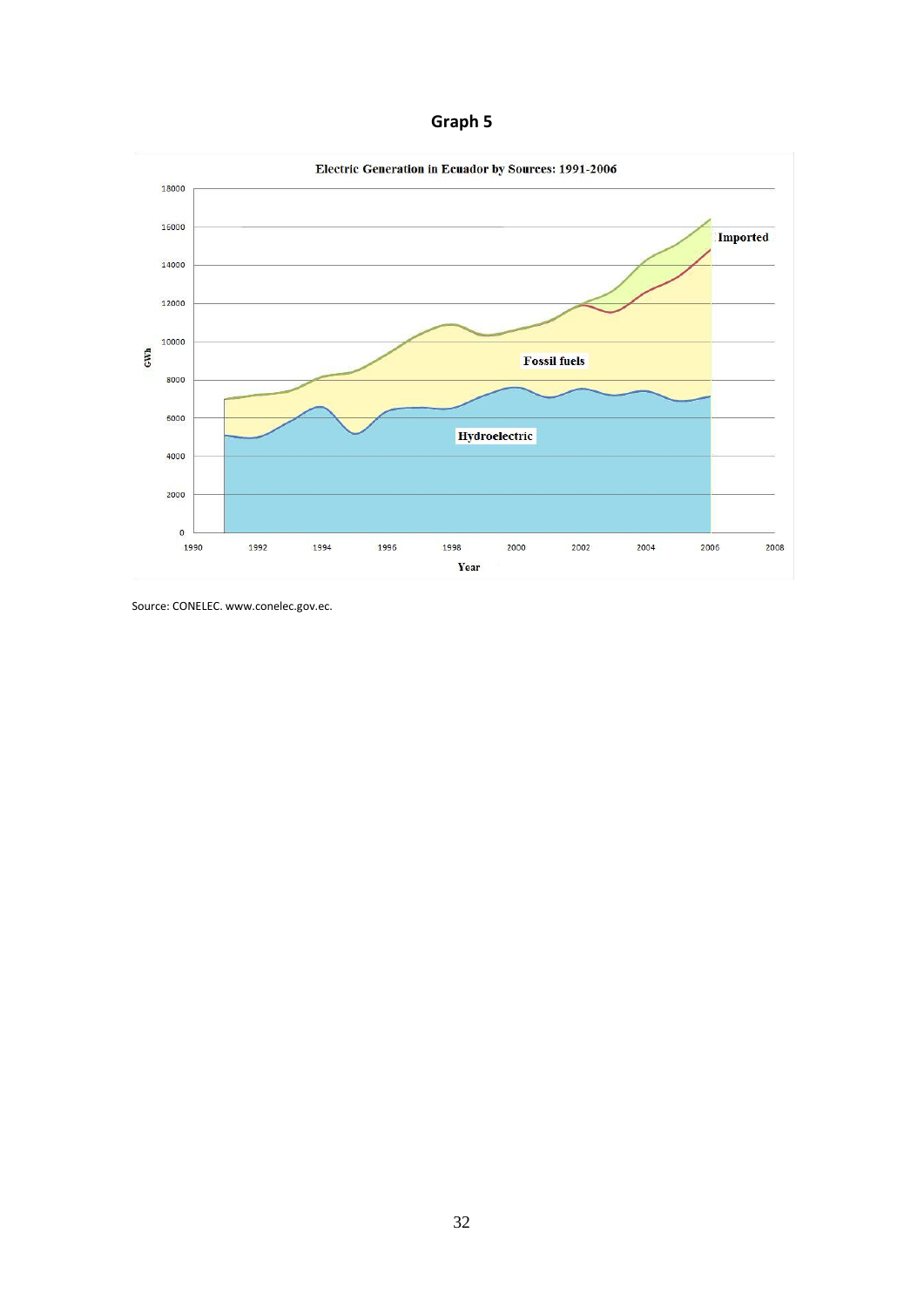# Tourism Share in GDP and Employment: 2006



Source: World Economic Forum. *The Travel & Tourism Competitiveness Report 2007*. Geneva: World Economic Forum, 2007.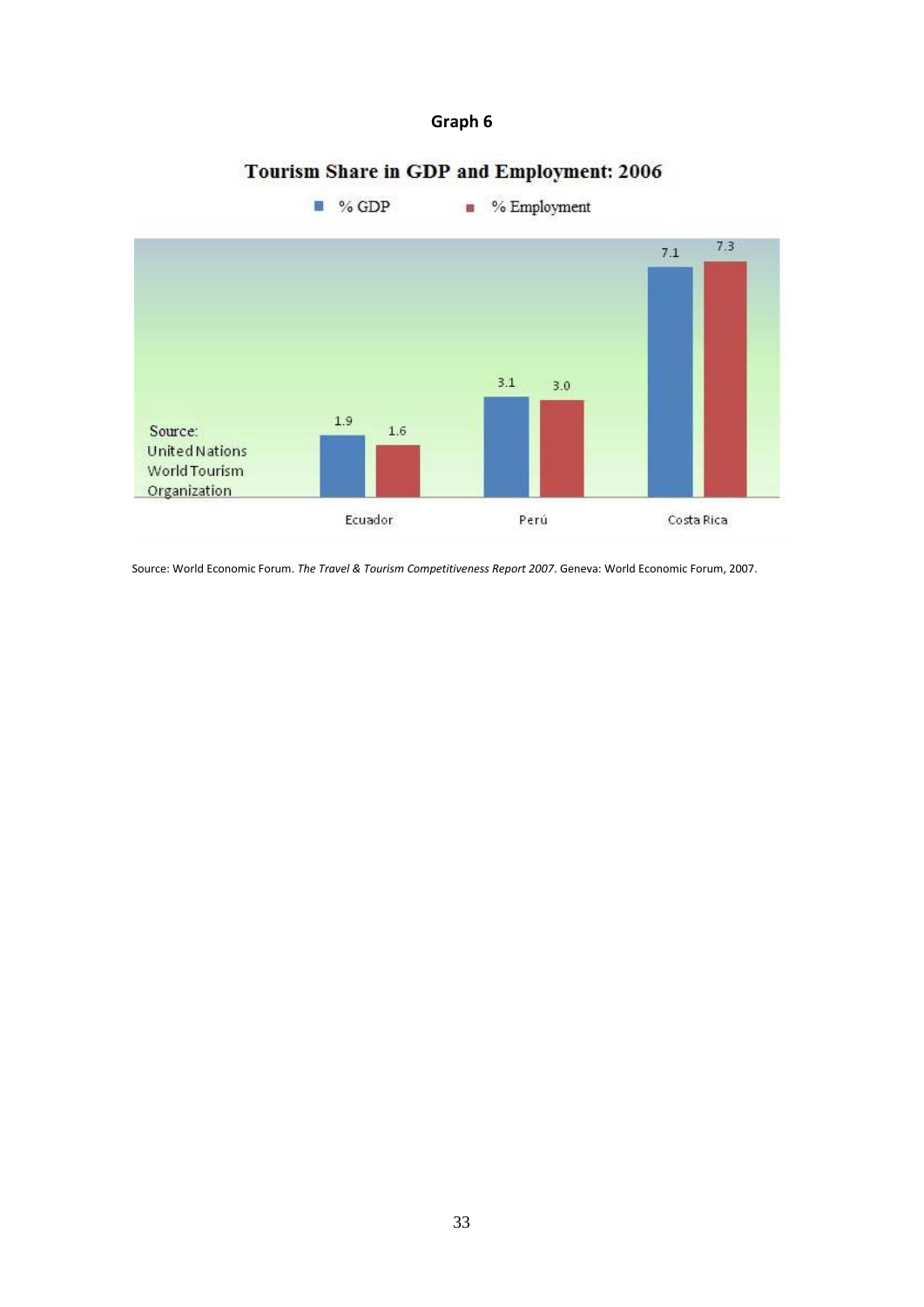#### **OIL AND DEVELOPMENT: A PROBLEMATIC RELATIONSHIP**

Although at first glance, it would seem obvious that countries who export oil or mineral resources have relatively better chances to achieve development than other countries which lack these resources, studies have found that the exportation of petroleum has a negative impact on the development outlook of a country.

A comparative study done by the World Bank<sup>1</sup> demonstrates that almost none of the oil-exporting countries managed to efficiently channel the resources resulting from high oil prices between 1973 and 1985 for their own development. In general, national economic results were disappointing. The theory of the "Dutch disease" holds that the effects of export booms associated with a single product, like oil, turn out to be negative because economies do not manage to diversify and are vulnerable when the favorable external conditions change for the worse.

Jeffrey Sachs<sup>2</sup> found a negative and statistically significant correlation between the exportation of natural resources (primarily oil, minerals and primary agricultural products) and the economic growth obtained, based on empirical data on the annual behavior of 97 developing countries between 1971 and 1989. In other words, counties specializing in exporting oil, minerals and other primary goods grow slower than other developing economies.

Albert Berry<sup>3</sup> found that, based on a comparative analysis of Indonesia, Venezuela, Chile and Nigeria, oil and mineral exporting countries have significant difficulties in achieving satisfactory results with respect to job creation and the distribution of income. Rosemary Thorp, a renowned specialist in the economic history of Latin America, says that in general, mining and oil producer countries have encountered serious problems in their institutional development, and this weakness in turn has affected their longterm development possibilities.

In general, these and other studies point to the fact that countries which are highly dependent on the exportation of oil or minerals are vulnerable and fragile, and have obtained relatively poor results in terms of economic growth, institutional development, job creation and equality.

<sup>1</sup> Gelb, Alan and associates (1988). *Oil Windfalls: Blessing or Curse?* New York, Oxford, Oxford University Press.

<sup>2</sup> Sachs, Jeffrey (1995). "Natural Resource Abundance and Economic Growth"*.* National Bureau of Economic Research, Working Paper 5398.

4 Thorp, Rosemary (2009). "Dilemmas and Conflicts in the Mining Sector: What History Teaches"*.* Keynote Address, Rethinking Extractive Industry Conference. Toronto, York University, March 5-7.

<sup>3</sup> Berry, Albert (2008). "Growth, Employment and Distribution Impacts of Minerals Dependency: Four Case Studies" en *South African Journal of Economics*, vol. 76: S2, August.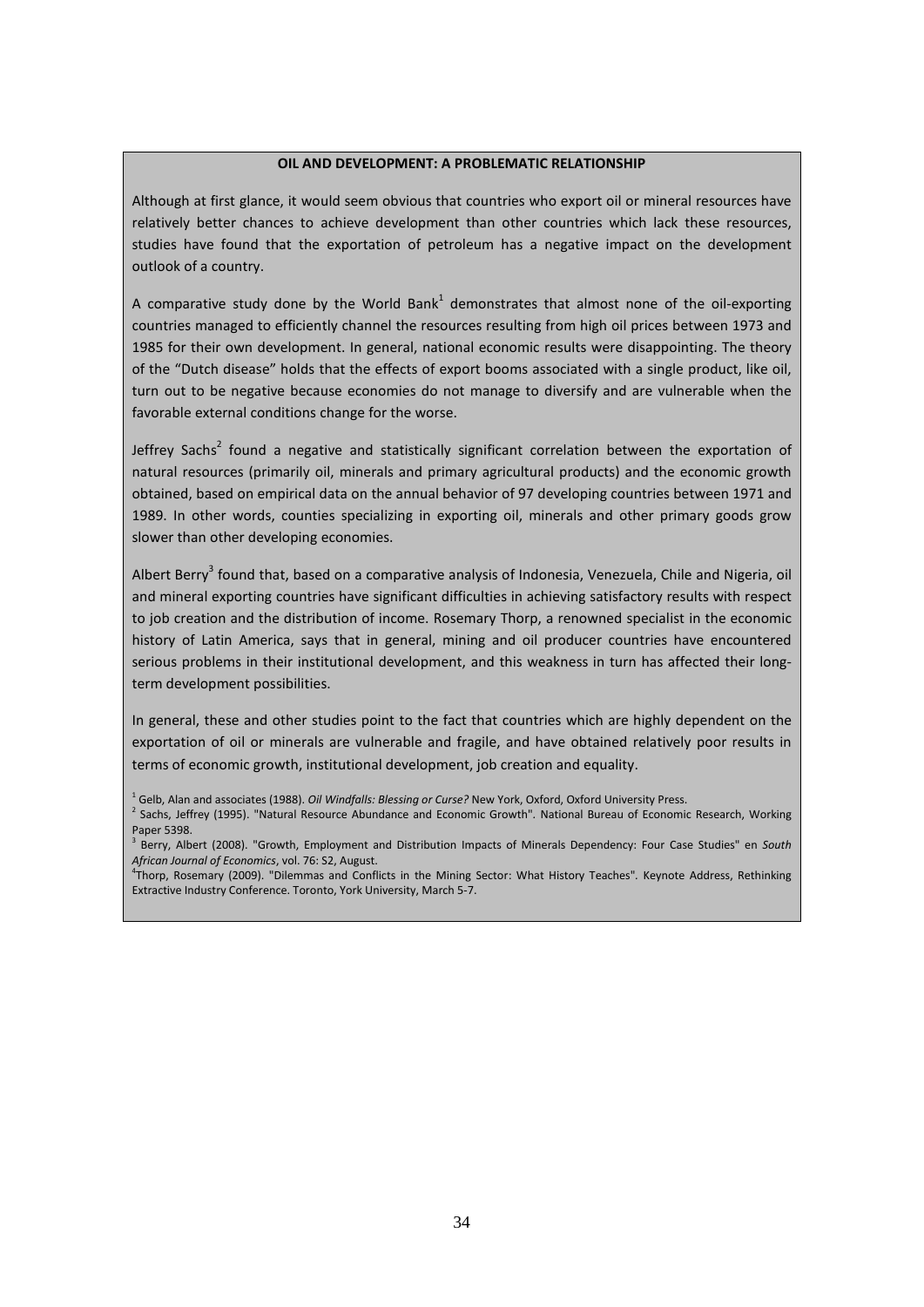#### **THE YASUNI-ITT INITIATIVE Questions and Answers**

#### **THE BENEFITS**

#### **1. How does the Yasuni-ITT Initiative work?**

- **a.** The Government of Ecuador commits to indefinitely refraining from exploiting the oil reserves of the ITT field within the Yasuni National Park, thus guaranteeing the conservation of its unique biodiversity and respect for the non-contacted indigenous peoples living there.
- **b.** The government will receive, in turn, an international contribution fund equivalent to at least of 50% of the profits that it would receive were it to exploit the reserves.

### **2. What are the direct benefits of the Yasuni-ITT Project?**

- **a.** 407 million tons of co<sub>2</sub> will be prevented from being emitted into the atmosphere, creating a new method of mitigating greenhouse gas emissions, and there will be no oil and gas extraction from areas that are highly socially and environmentally sensitive in developing countries.
- **b.** The enormous biological wealth of the Yasuni National Park considered by UNESCO to be unique in the world - will be preserved, along with the 42 remaining protected areas in Ecuador, which host one of the largest reserves of biodiversity on the planet.
- **c.** Respect the indigenous cultures of the peoples living in voluntary isolation within the Yasuni Park.
- **d.** Social development projects will be implemented in the project's area of influence, addressing health, education, and sustainable employment.
- **e.** Support for Ecuador's transition from an extractive economy, based on petroleum production, to a sustainable development model, with the widespread use of renewable energy sources, respect for biodiversity and social equality. The amount of  $CO<sub>2</sub>$  emissions that will be reduced and prevented through the ecosystem conservation efforts, reforestation and the development of clear energy sources will reach one billion tons over the next 30 years.

### **3. Are there any additional or indirect benefits?**

Yes. The reinvestment of the contributions into renewable energy sources will reduce or eliminate the generation of electricity from petroleum derivatives, which currently accounts for 47% of all electric power in the country. In this way, future  $CO<sub>2</sub>$  emissions will be even further reduced. The conservation of protected areas and the reduction in Ecuador's rate of deforestation is a second benefit in addition to the mitigation of climate change and the preservation of biodiversity. In addition, the social programs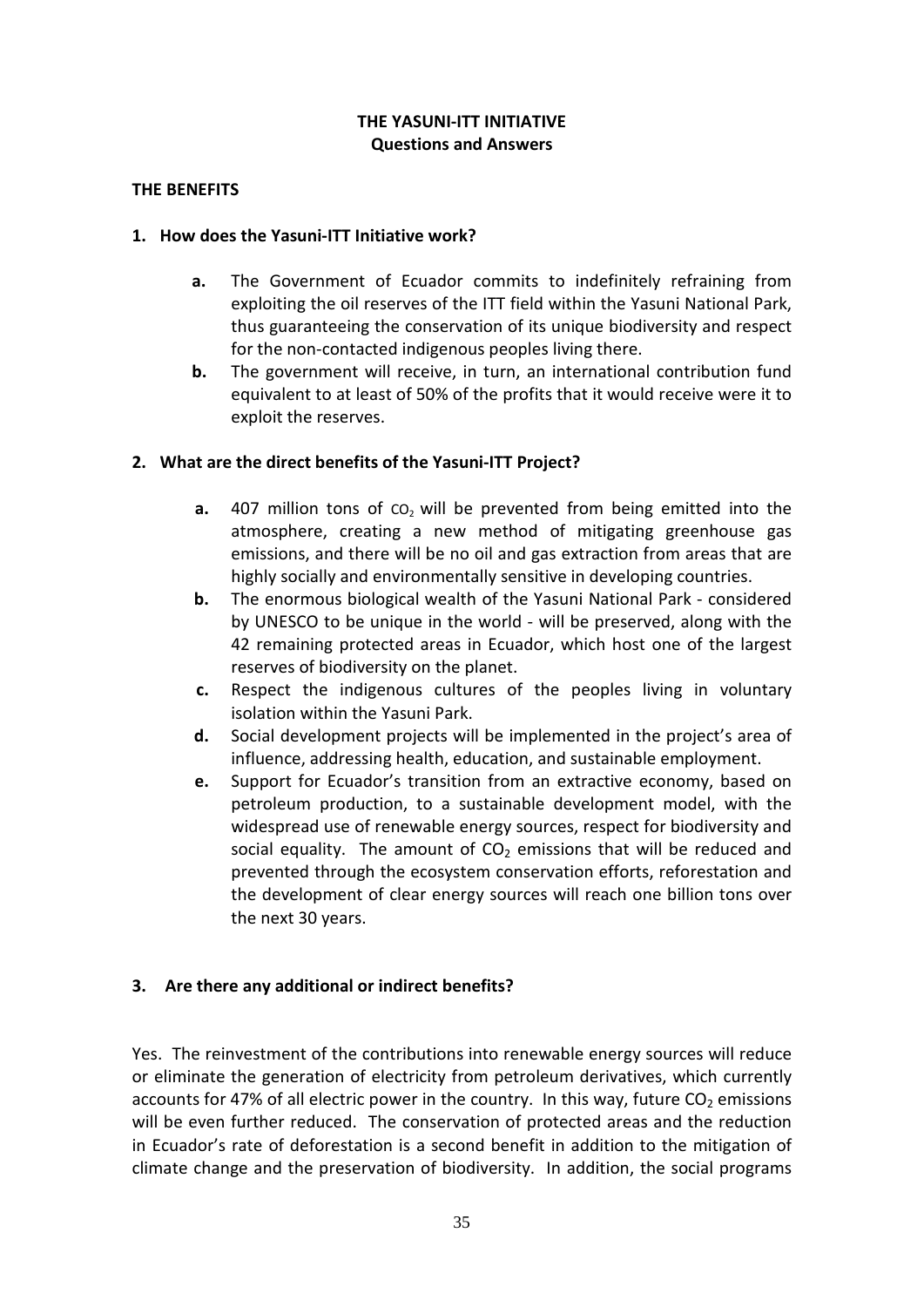will promote education, health care and the sustainable development of productive employment in the project's target areas, which cover a significant part of Ecuador. There is also one other benefit – the capital funds can be invested in hydroelectric and geothermal power projects with guaranteed profitability.

**4. The Yasuni Initiative seeks to protect the Yasuni National Park, which is extraordinarily diverse, but currently there is oil production taking place within the park, which is causing obvious damage and threatening the survival of the two indigenous peoples living in voluntary isolation.** 

The proposal does not only protect the ITT field, which occupies nearly 200,000 hectares within the Yasuni National Park (23% of the total surface area), but also includes a commitment to monitor the rest of the Park, in which exists inherited oil activity, as well as effectively safeguard the other 42 protected areas (occupying a total of 4.8 million hectares, some 19% of the total surface area of Ecuador) which encompass the greatest amount of biological diversity per unit of area in the world. The proposal also allows the protection of remaining ecosystems, not necessarily located in officialy protyected areas.

The success of this project will furthermore allow the Ecuadorian government to study the possibility of shutting down some oil production operations within and outside of the Yasuni National Park, where it will be better to receive compensation for carbon capture, incorporating them into the Yasuni-ITT Initiative, than to extract the oil from the ground.

This will also allow the Ecuadorian government to concentrate on improved recovery from existing wells, instead of engaging in new exploration in highly environmentally sensitive areas which has very negative environmental effects.

## **5. What public participation will there be in designing the initiative and in making decisions on what projects to fund? How will the groups in voluntary isolation take part?**

The initiative involves several stages. The first, which is the current stage, is intended to obtain international acceptance of this innovative proposal.

The second is to ensure the political support of Ecuadorian society. This will involve:

- a. Publicizing the initiative throughout the country among various social groups (indigenous and Afro-Ecuadorian communities, academia, the private sector, and local governments) to obtain their support.
- b. The design of mechanisms through which Ecuadorian citizens can contribute economically to the initiative.
- c. Holding consultations with Amazon region indigenous peoples, to ensure that the needs of the groups in voluntary isolation are satisfied, without impacting the self-imposed solitary conditions of the Tagaeri and Taromenane.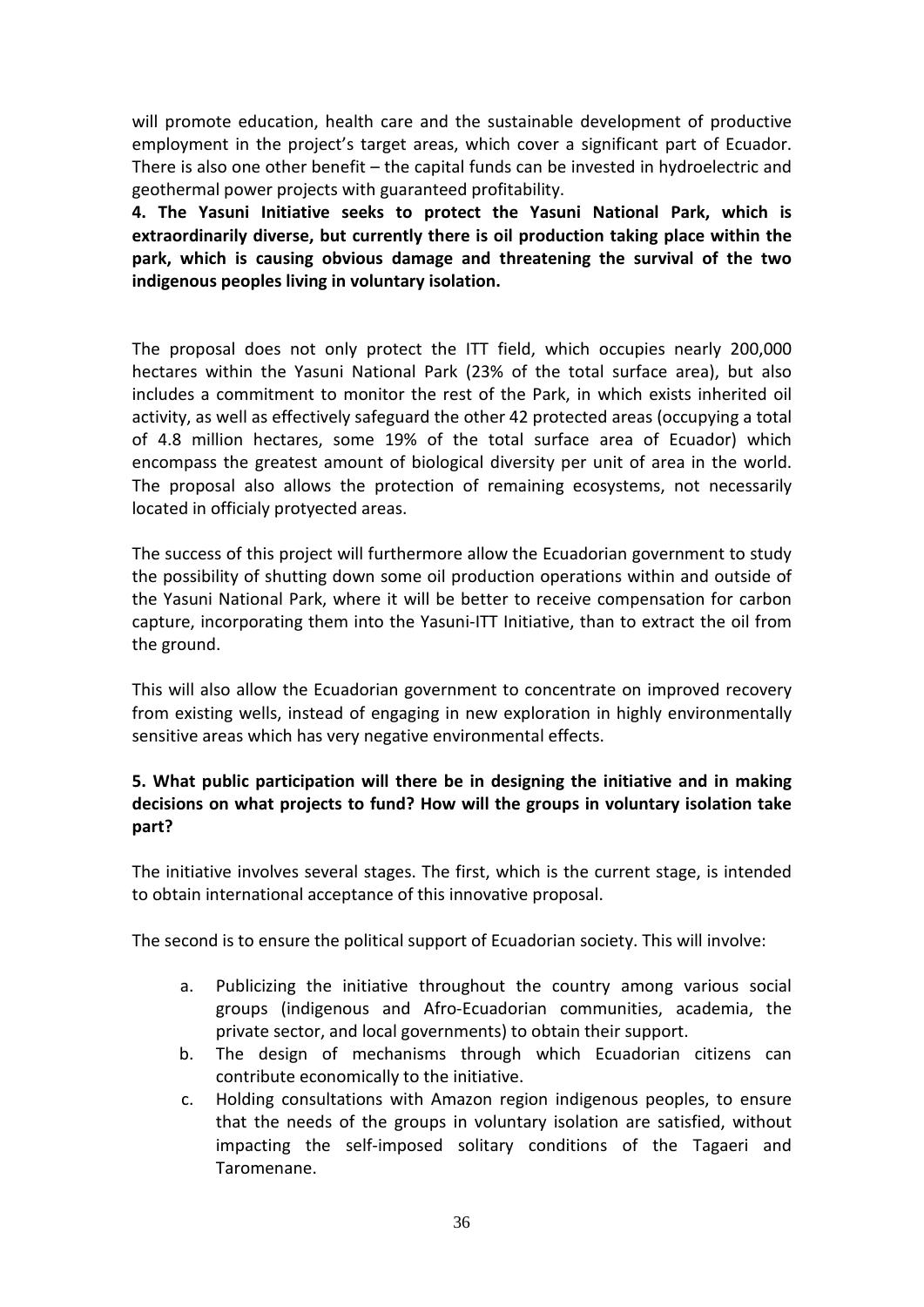- d. Creating a citizen oversight body, made up of representatives from various social sectors, in order to monitor compliance with the commitments acquired through this initiative.
- e. Appoint a citizen representative to sit on the Board of Directors of the international Trust Fund.
- f. Facilitating communication and linkages with other citizens of the world interested in supporting this initiative from their own countries.

#### **THE SUPPORTERS**

### **6. Who supports the Yasuni-ITT Project?**

The Project has received formal support from various internationally recognized individuals, including Mohammad Yunus, Desmond Tutu, Jody Williams and Rigoberta Menchú, Nobel Peace Laureates; Rita Levi Montalcini, Nobel Laureate in Physiology and Medicine, ex-presidents Mikhail Gorbachev (former USSR), Felipe González (Spain), Fernando Henrique Cardoso (Brazil), Ricardo Lagos (Chile), Prince Charles of Great Britain, Danielle Mitterrand, President of the France Libertés Foundation, among others. The Project has also received the official backing of the German Parliament, with unanimous support from all the represented political parties, as well as the European Union, and other international organisms such as the United Nations Environment Program (UNEP); The Organization of Petroleum Exporting Countries (OPEC), Andean Community of Nations (CAN), Andean Development Corporation (CAF), the Organization of American States (OAS), and numerous international organizations, like the International Union for Conservation of Nature and Natural Resources (IUCN). The parliaments of a number of European countries have also expressed support for the initiative.

Also, various Ecuadorian civil society organizations have endorsed the plan: Accion Ecologica, Oil Watch, Amazon Watch, the Confederation of Indigenous Nations of Ecuador (CONAIE) and other indigenous organizations.

#### **FINANCIAL STRUCTURE**

### **7. What is the CGY?**

The Yasuni Guarantee Certificate (CGY) will be a financial document issued by the State to donors of the Initiative, as a guarantee that the oil reserves will remain in the ground for an indefinite time period. The value of the CGY will be a multiple of the metric tons of non-emitted  $CO<sub>2</sub>$ . This is a non negotiable instrument that does not earn interest and does not have an expiration or maturity date, since the guarantee is in perpetuity and will be redeemed only in the event that the Ecuadorian government decides to start the oil exploration and production within the ITT fields.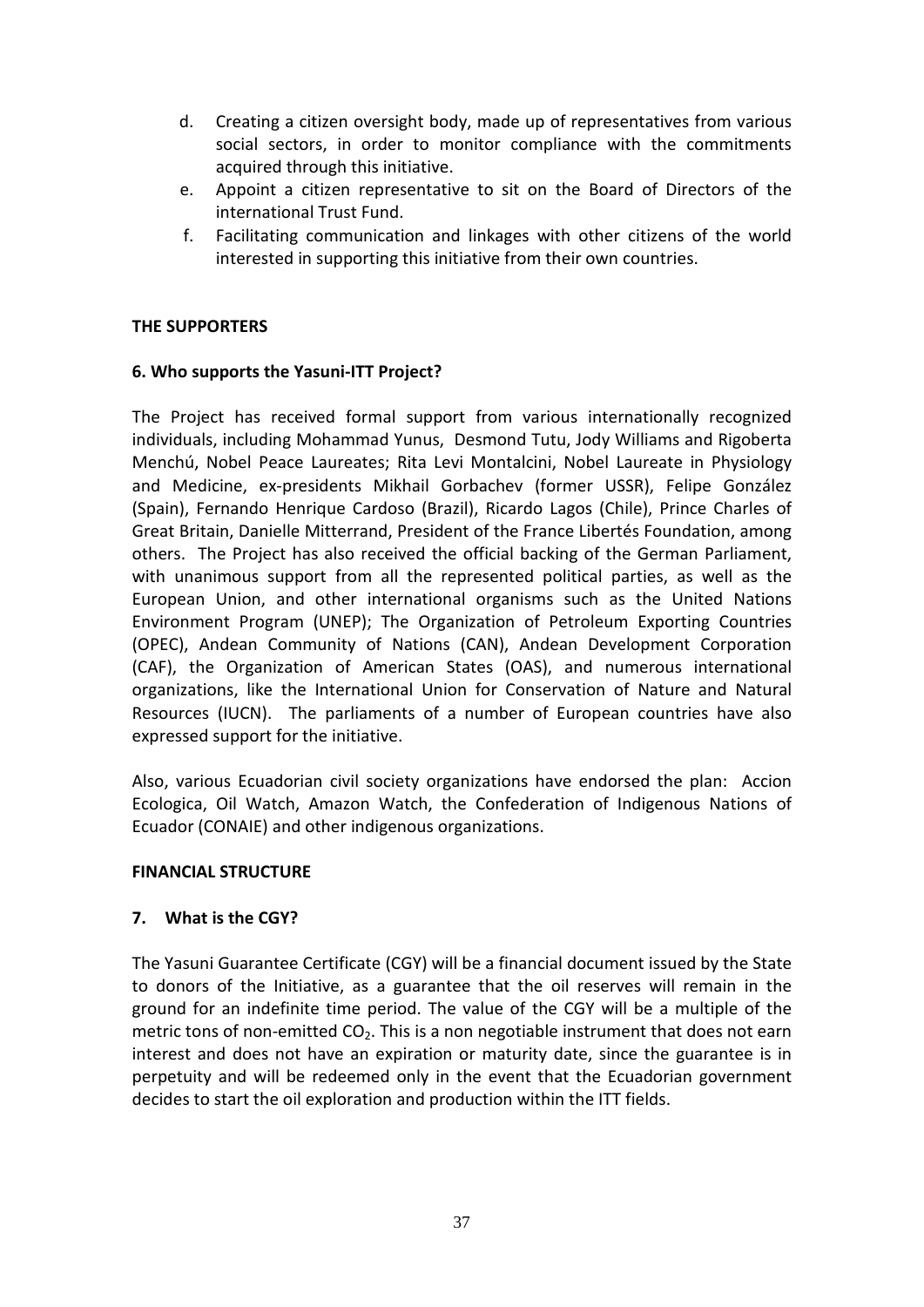### **8. Who is contributing to the Yasuni-ITT Project?**

The donations to the international compensation fund for maintaining the oil reserves of the ITT field underground will come from two main sources: voluntary contributions and transactions in the carbon market.

The voluntary contributions can come from:

- 1. Governments of countries supporting the proposal and international/multilateral organizations.
	- a. Donations.
	- b. Debt-for-conservation swaps.
	- c. Specific projects in renewable energy source development, conservation and social development.
- 2. Contributions from civil society organizations.
- 3. Contributions from socially and environmentally responsible private sector companies.
- 4. Contributions from citizens worldwide.

The resources from future auctions of emission permits (EUAs) could also be invested in this project (EU Guideline of April 9, 2009), in addition to the  $CO<sub>2</sub>$  emission taxes levied on transportation and agriculture, like those created in Sweden and Slovenia. It is estimated that this source will contribute the majority of the funds to be raised.

All of these contributions will be made in exchange for a guarantee from the Ecuadorian government to keep the ITT oil reserves in the ground. The State will issue Yasuni Guarantee Certificates (CGY) for the amount of the compensation until reaching the total of 407 million tons of carbon dioxide not emitted. The real backing for the guarantees will be the amount of the investments made with the capital fund.

Market-based contributions would come from the sale of certificates of prevented emissions by refraining from exploiting fossil fuels. This mechanism does not currently exist; however this proposal involves creating this mechanism as a pilot project in the specific case of North America. If the United States or Canada adopts binding limits to greenhouse gas (GHG) emissions and creates a cap and trade system, the Yasuni Certificates would be accepted as equivalent to emission permits, being part of the cap. An specific bilateral agreement will be necessary to establish this possibility.

#### **9. How will the funds received through the Yasuni-ITT Initiative be invested?**

The contributions made to the Yasuni-ITT Initiative will be used exclusively for reducing greenhouse gas emissions, preserving biodiversity, reforesting, protecting indigenous cultures, and improving the quality of life in the areas of influence of projects. This will involve the implementation of renewable energy sources, conservation and social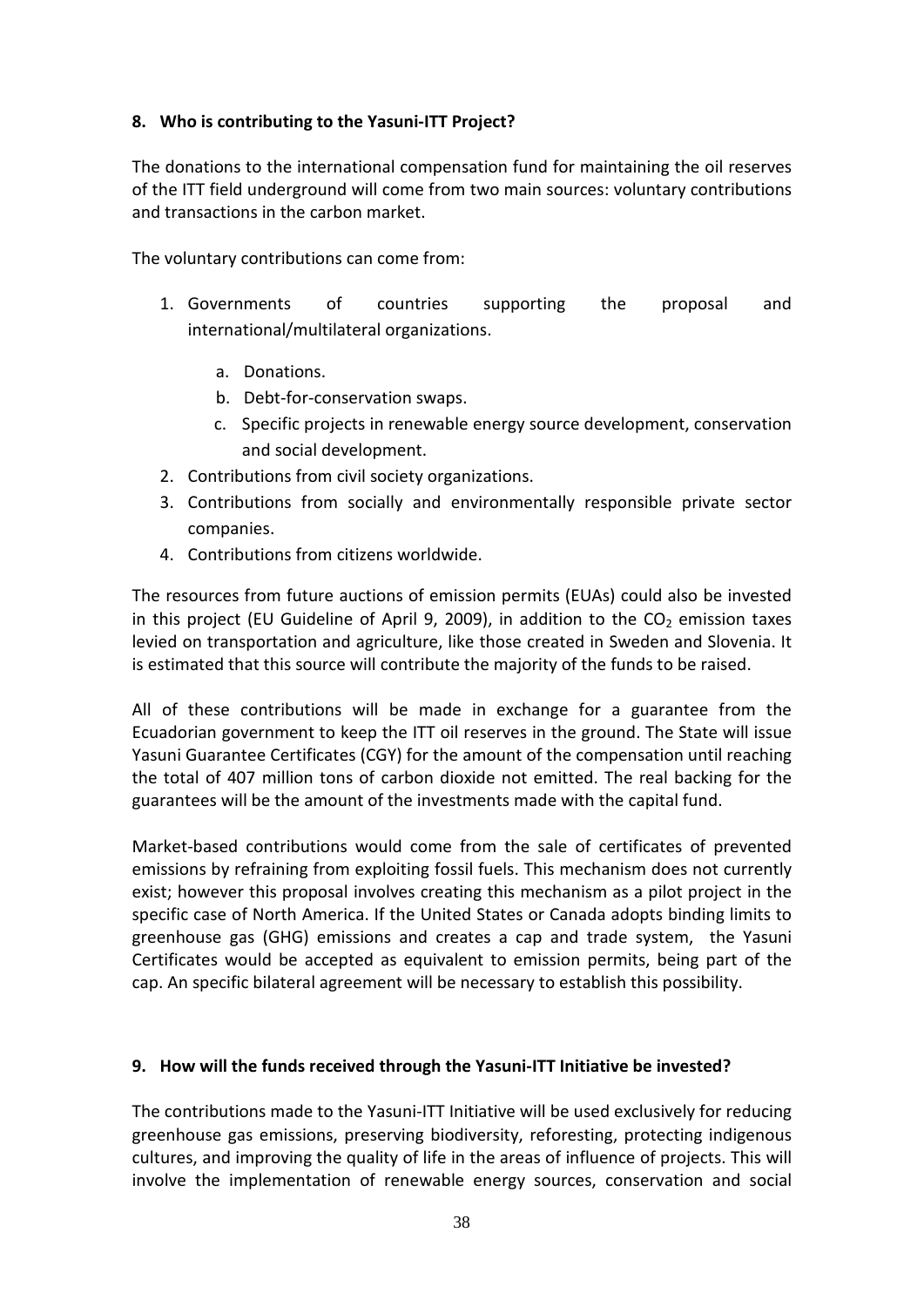investment within the framework of a strategy aimed at consolidating a new model of equitable and sustainable development in Ecuador.

### **GUARANTEEING THE PROPER USE OF THE FUNDS AND THE NON-EXTRACTION OF THE RESERVES**

#### **10. How will the Initiative guarantee transparency in the use of the funds?**

The funds will be invested in projects to generate energy alternatives for Ecuador, and they will be administered and audited by an international trust fund managed by UNDP. Any returns from these investments will be used exclusively for projects defined in this proposal, under the guidelines of the National Development Plan, and to consolidate the environmental and social policies defined in the new Constitution of Ecuador. All contributors will have detailed access to information on the use of these resources.

## **11. What mechanism will be employed to ensure that the projects that emerge out of the Yasuni Initiative take place within the proposed guidelines and that money from the Fund is not used for programs that are already financed within the General State Budget?**

The revenue from the sale of the CGYs will be deposited into an international trust fund managed by UNDP– which will have a Board of Trustees comprised of the major donors to the Initiative, the Ecuadorian government and representatives from Ecuadorian civil society – which will work to ensure that the trust fund complies with the mandate of investing in previously established areas. The project will support and enhance the new equitable and sustainable development policies as defined in the new Constitution and in the National Development Plan being implemented by the national government.

## **12. How will the proper management of the 43 protected areas be ensured, assuming that the trust fund has sufficient resources to do so?**

There is a plan to manage each protected area, which has been prepared by the Ministry of the Environment in collaboration with USAID (US Agency for International Development), IUCN (International Union for Conservation of Nature), Conservation International and The Nature Conservancy<sup>[17](#page-39-0)</sup>. This plan will be followed rigorously to maintain biodiversity and protect the human rights of the peoples living in voluntary isolation.

<span id="page-39-0"></span> <sup>17</sup> Ministry of the Environment. (2005). *Análisis de las necesidades de financiamiento del Sistema Nacional de Áreas Naturales Protegidas del Ecuador*.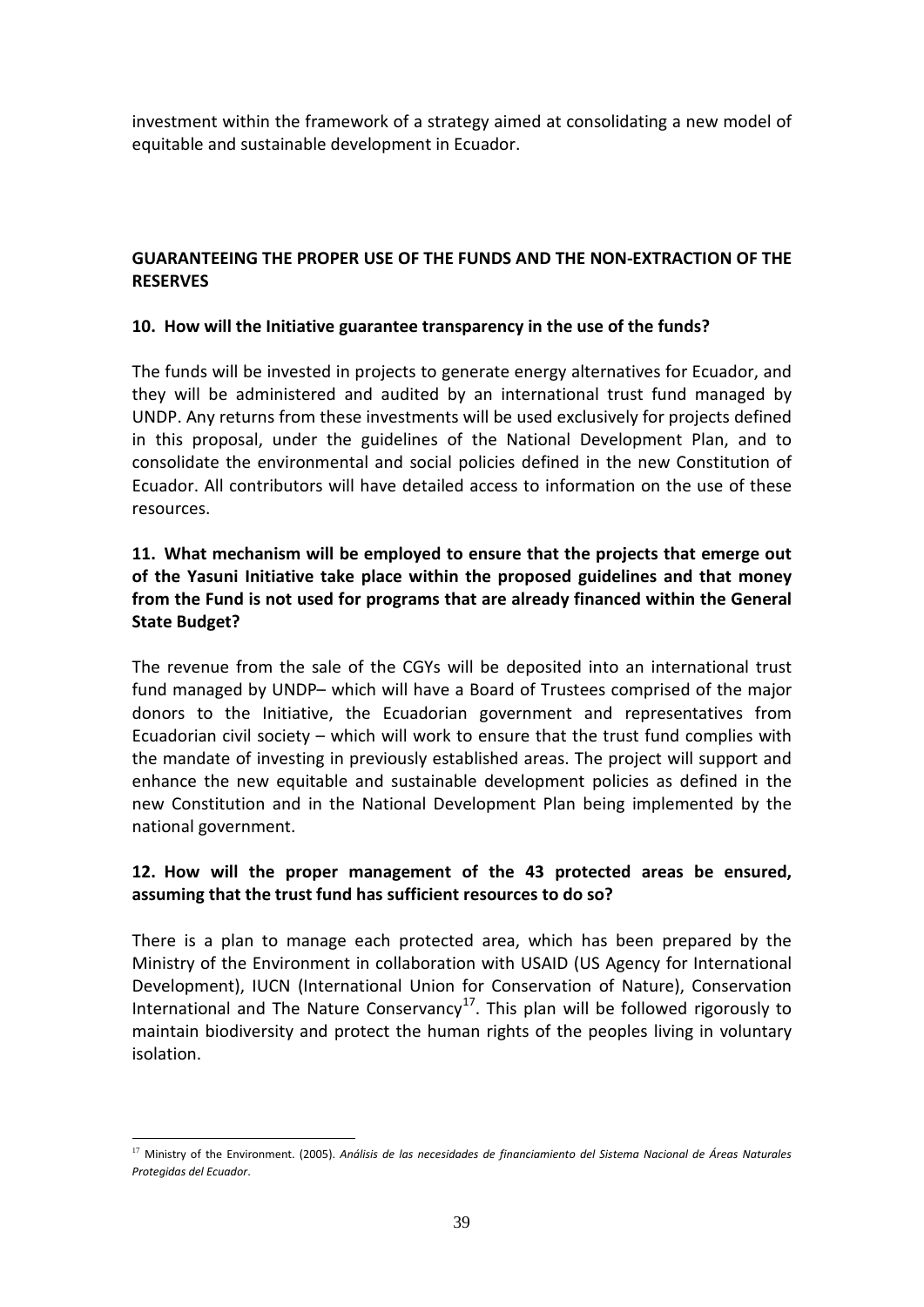In addition, today there is an added interest in properly managing the Protected Areas, not only for their biological value but because of a growing interest in eco-tourism.

### **13. How will donors be guaranteed that in the future the ITT field is never exploited?**

The State of Ecuador will provide, as a guarantee for the contributions, CGYs at the nominal value of the contributions. In the unlikely scenario that in the future, the government of Ecuador decides to extract oil from the ITT fields, the guarantees will be made redeemable and the State will lose ownership of the fund, the investments will be transferred back to the contributors, and the treasury will cease to receive the returns. The total amount of the contributions should equal the value of the carbon dioxide emissions prevented by keeping the oil underground. It is hoped that the initiative's capital funding will be at least 50% of the profits that the government would be receiving if the oil was being produced. However, Ecuador will try by all possible means to receive an international contribution of 100% of the expected oil profits, thus reducing or eliminating any economic incentive that could result in a reversal of this agreement. From the policy point of view, the Development Plan and the Constitution of 2008 ensure the continuity of the sustainable development strategies that Ecuador has adopted.

### **14. How can we demonstrate that the failure to exploit the ITT field in Ecuador will**  produce a reduction in  $CO<sub>2</sub>$  emissions, if the lack of oil produced by one supplier is **immediately replaced by another?**

It is true that in the short term, the oil not supplied by one producer may be replaced by another, if the internationally installed capacity is there<sup>[18](#page-40-0)</sup>. But over the long-term, the reduction in  $CO<sub>2</sub>$  emissions is real, because oil is a non-renewable natural resource, and therefore finite. Estimates of world oil reserves project that at the current rate of extraction, world oil production will last for only 40 more years<sup>[19](#page-40-1)</sup>. Within this period, not extracting oil reserves is a net positive contribution. Moreover, even in the short term, the recent historical record shows that supply reductions have been very difficult to compensate by other producers, frequently leading to higher prices.

Furthermore, the Yasuni-ITT Initiative projects that the financial resources to be obtained will be invested in new projects that will absorb or reduce additional  $CO<sub>2</sub>$ emissions, in deforestation prevention programs, reforestation and the development of clean energy sources. The joint emissions reduction potential of these projects is estimated to reach between 820 million and one billion tonnes, in addition to the 407 million tons prevented by keeping the oil underground.

The projects include the following:

<span id="page-40-0"></span> $18$ According to the widely accepted theory of the Hubbert peak, the world production capacity of oil is currently approaching its maximum and then will begin to decline below demand due to the limitation of world reserves. See: Deffeyes, Kenneth. *Hubbert's Peak. The Impending World Oil Shortage. Princeton: Princeton University Press,* 2001.

<span id="page-40-1"></span><sup>19</sup> BP. (2008). *Statistical Review of World Energy.* London.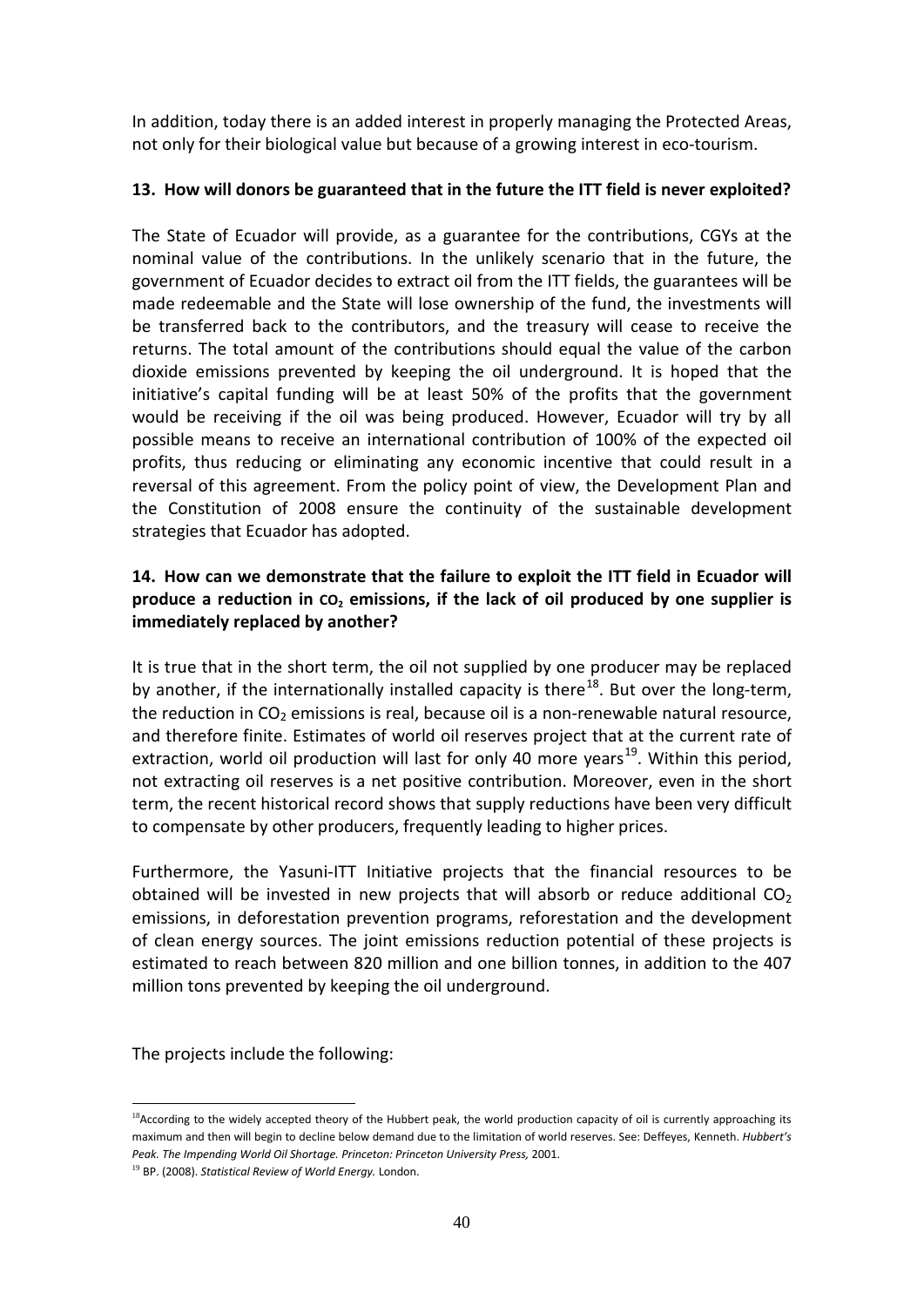- a. Protection and administration of 40 protected areas and other remaining ecosystems.
- b. Reforestation of one million hectares.
- c. A shift in the Ecuadorian power supply toward clean energy systems.
- d. Improve the energy efficiency throughout the country.
- e. Financing production, education and capacity-building for rural communities in the areas of influence of the projects so that they can improve their quality of life through agriculture, ecotourism and sustainable forms of production.

### **15. What is the plan to shift the Ecuadorian energy supply?**

47% of the power generated in Ecuador comes from thermoelectric plants. The country has a very high potential of renewable generation sources – hydroelectric, geothermal, wind, tide and solar power – that is still untapped. The initiative will finance the development of these alternative technologies and replace those that depend on the burning of fossil fuels.

## **16. How will energy demand be changed?**

Two measures are already being taken to reduce the consumption of fossil fuels:

- a. Replacing traditional light bulbs with energy-saving ones; and
- b. the removal of taxes on the importation of hybrid and electrical vehicles.

This policy will go further with the funding of solar panels for heating water of households; encouraging electricity-driven public transportation in cities; capturing greenhouse gas emissions from sanitary landfills; and the use of biogas digesters in rural households. All activities will take place within the context of a national policy to enhance energy efficiency.

## **17. How does the Yasuni-ITT Initiative fit into Ecuador's current environmental and energy policies?**

The Yasuni-ITT Initiative strengthens and reinforces Ecuador's current policies aimed at moving from an extraction-based, inequitable and unsustainable development model to a new inclusive and socially, environmentally and financially sustainable model.

The major policy documents that support this strategic orientation include the Constitution of 2008, the National Development Plan 2009-2013, the National Development Strategy 2009-2025 (of the National Planning Secretariat, SENPLADES), and in particular the policies of the new Ministry of Electricity and Renewable Energy, along with new programs being implemented by the Ministry of the Environment.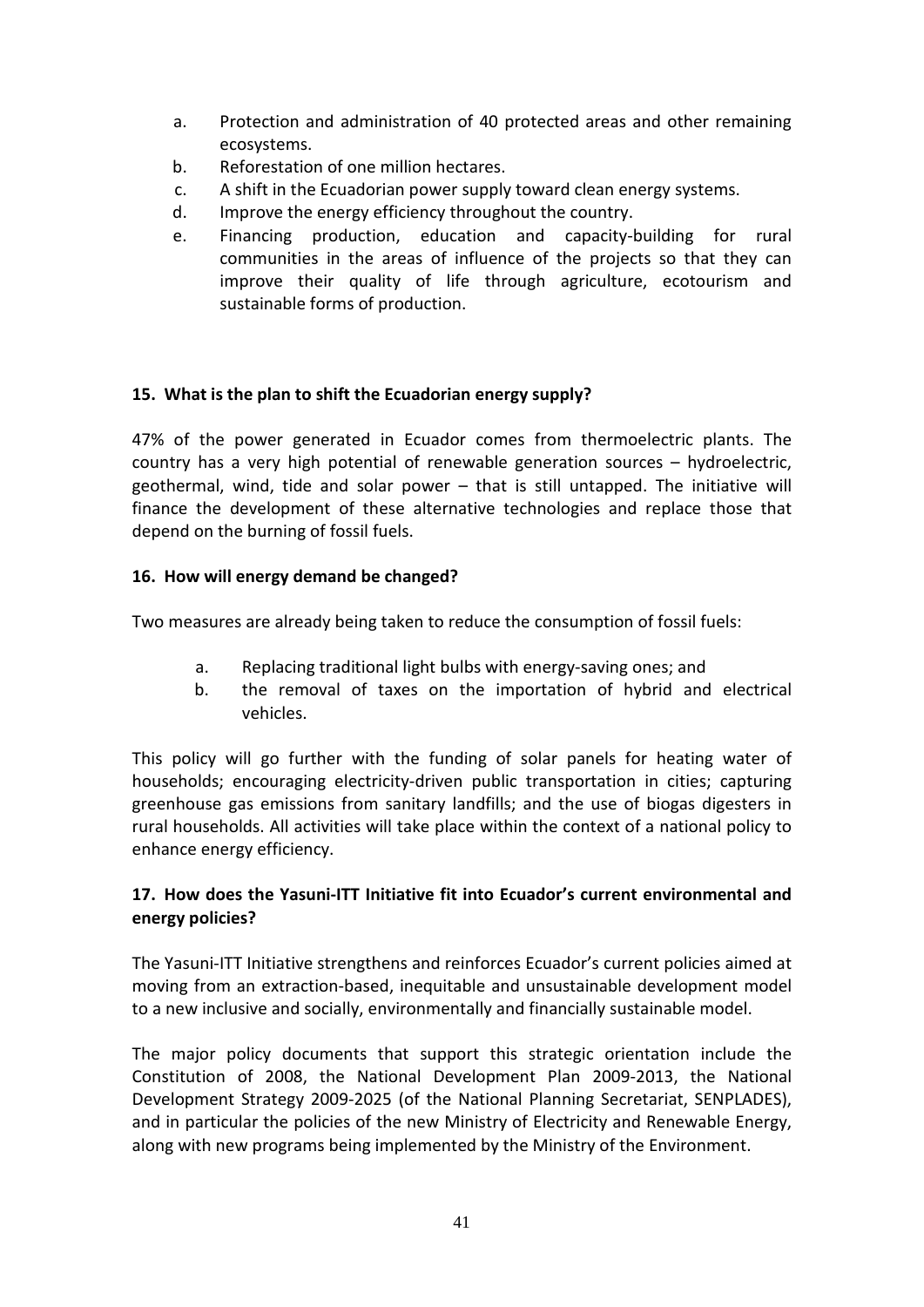The new Constitution establishes the concept of *buen vivir* (good living) as a goal of participatory, inter-cultural, equitable and sustainable development, and recognizes the rights of ecosystems to exist and prosper. The development plans define a medium and long-term strategy for sustainable human development.

The new Ministry of Electricity and Renewable Energy is seeking to reduce the dependency on fossil fuels and promote the development of clean and efficient technologies. Furthermore, the Ministry of the Environment is implementing the Forest Partner Project to reduce deforestation and encourage conservation.

#### **THE KYOTO PROTOCOL AND ALTERNATIVE OPTIONS**

### **18. Can the Yasuní-ITT Initiative be implemented under the mechanisms of the Kyoto Protocol?**

No. The Yasuni-ITT Initiative presents innovative and effective alternatives to reduce greenhouse gases, such as maintaining fossil fuel reserves underground in highly environmentally sensitive areas, and prevented deforestation, which are currently being discussed in the context of the post-Kyoto negotiations. None of these concepts are included in the Clean Development Mechanism (CDM) that allows developing countries to participate with the Kyoto Protocol.

### **19. So, how will this initiative be integrated with international efforts to combat climate change?**

In reality, the Kyoto Protocol has achieved limited results and it is unlikely that the goal of reducing worldwide  $CO<sub>2</sub>$  emissions below 1990 levels will be reached by 2012, since these emissions have increased globally since 1990, and continue to do so at the rate of 2 to 3% per year (see Graph 3). For this reason, new post-Kyoto international agreements are being prepared, including stricter mechanisms and targets, such as those proposed by the European Union to reduce its emissions by 50% by 2050 or to introduce taxes on  $CO<sub>2</sub>$  emissions generated by activities like transportation or agriculture. Fulfilling these goals will demand new forms of mitigation and an international effort involving the participation of all stakeholders, under the principle of shared and differentiated responsibilities. This is the context into which Ecuador's Yasuni-ITT Initiative will fit.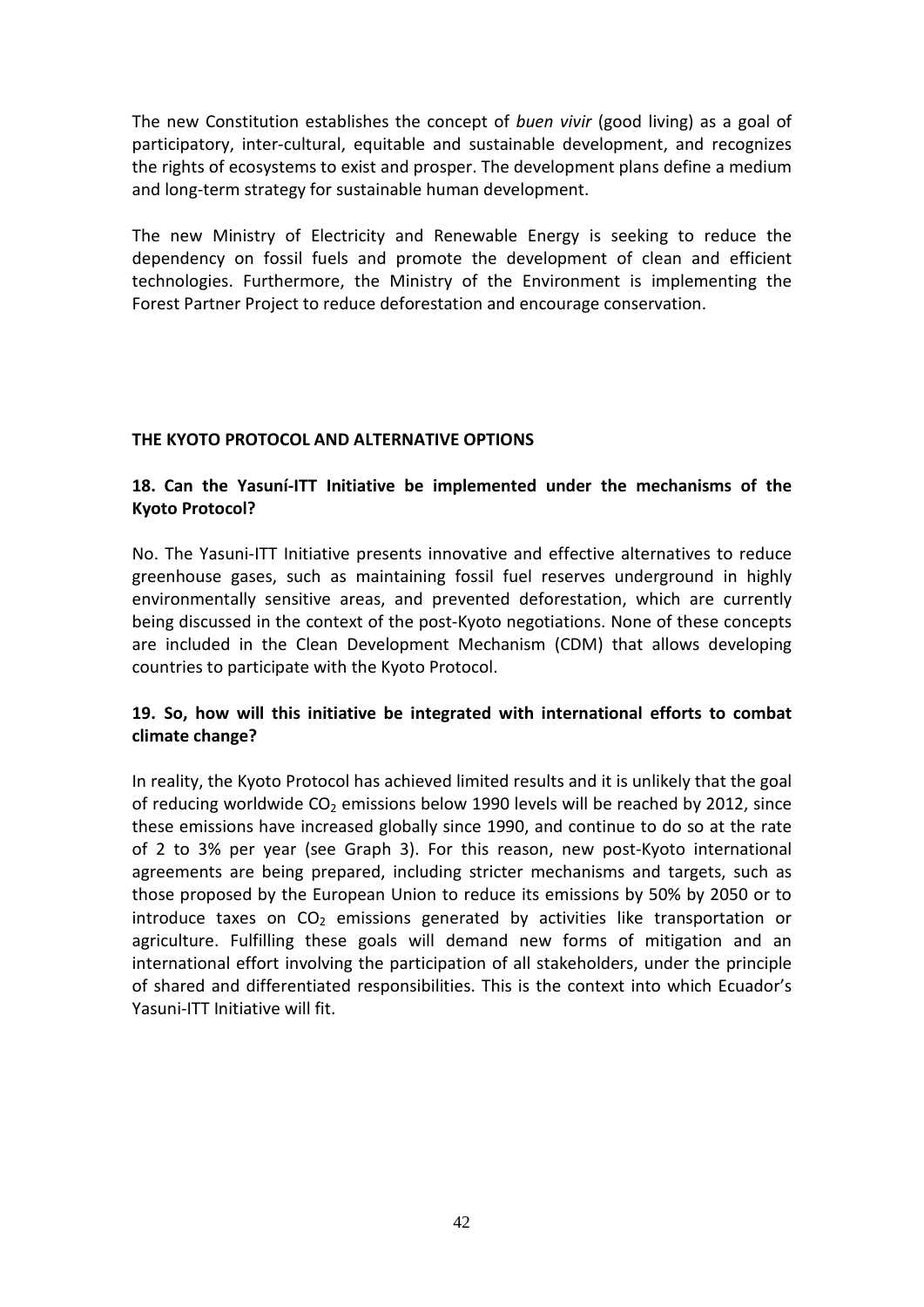**Graph 3**



Source: Earth Policy Institute, Eco-economic Indicators. http://www.earth-policy.org/Indicators/CO2/2008\_data2.htm.

## **20. While the Yasuni Initiative is outside of the Kyoto Protocol mechanism, it could have a positive or negative influence on the post-Kyoto negotiations. What threat or opportunity does this initiative bring?**

The Yasuni Initiative proposes a new alternative to the current Kyoto Protocol, which allows for:

- **a.** The active participation of countries not included in Annex I of the Kyoto Protocol, with binding commitments, before 2012; and
- **b.** the inclusion of emissions prevented by the non-extraction of fossil fuels in megadiverse developing countries. This initiative can be added to proposals involving prevented deforestation.

There is, therefore, no threat involved. On the contrary, new opportunities are created for all parties.

**21. Clean Development Mechanism only compensates for greenhouse gas pollution from emissions already made in other parts of the world, and in a strict sense, do not reduce them. If the Yasuni-ITT Initiative is included within this vision, it will also fail to lead to additional reductions.**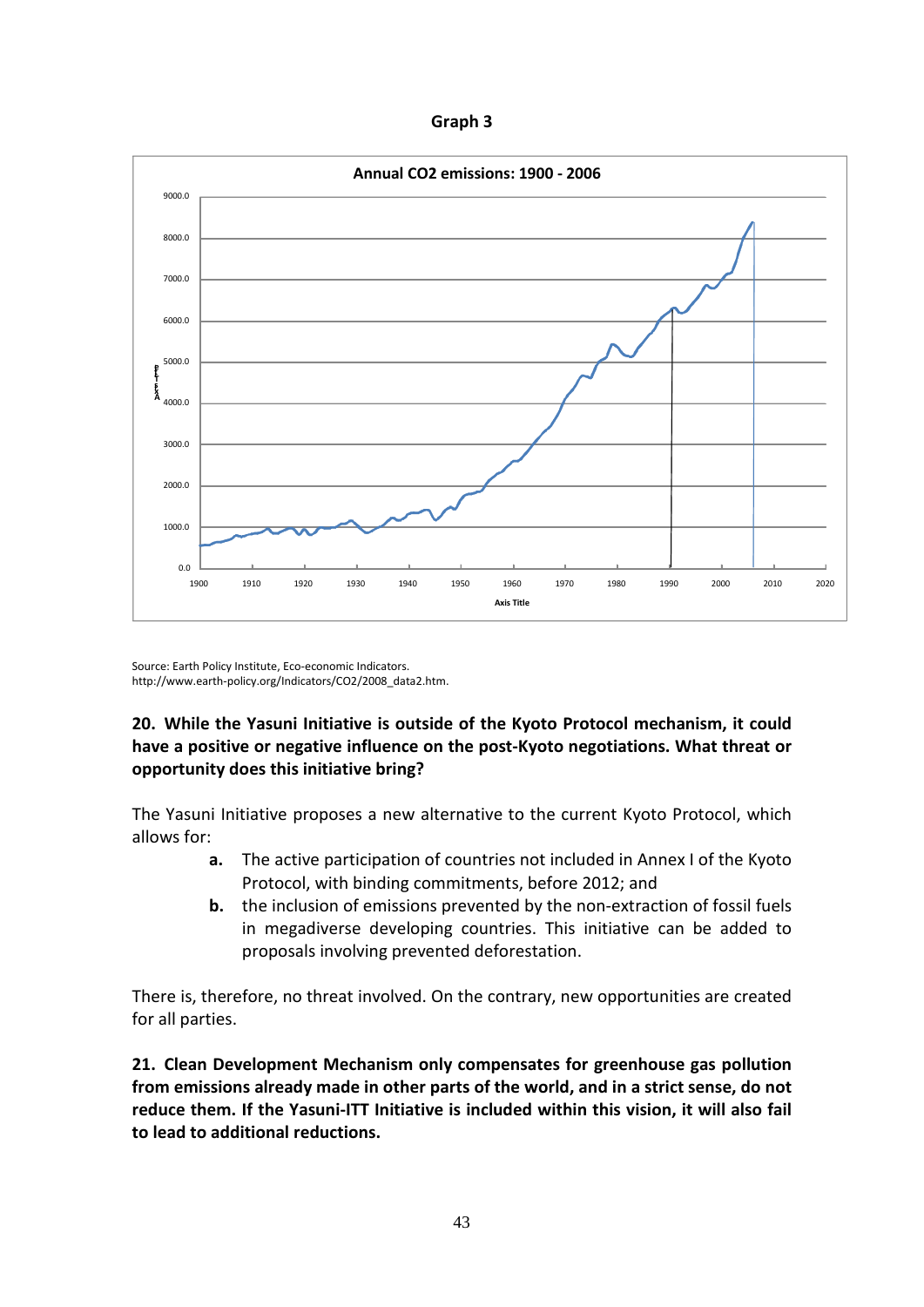The United States of America and Canada can accept the inclusion of CGYs in a different way than the CDMs. If the CGYs are included in all allowed emissions without adding new certificates, but as a fixed percentage (say 1%) of the total allowances, in reality there will be a net reduction in emissions.

**22.** The compensation being requested for not emitting 407 million tonnes of CO<sub>2</sub> is **a large amount. This figure is more than the annual emissions of France. Recognizing them in a way similar to the CERs (Certified Emission Reductions) could flood current markets and have an adverse effect on the prices of carbon credits.** 

Ecuador expects to receive this contribution over a period of 13 years, during which oil production has been projected at maximum levels. During this period, the recognition of CGYs would increase the supply of carbon credits by a very low amount, less than 1%.

## **23. The area of the ITT field is small (200,000 hectares) and the amount of compensation being requested is comparable to global biodiversity protection funds. The proposal seems disproportionate.**

First of all, the proposal is not limited to conserving the ITT field, but includes at least 43 protected areas with 4.8 million hectares, or 19% of the national territory. Secondly, the proposal is not limited to biodiversity conservation, but also incorporates the mitigation of climate change and human development. Finally, the amount is related to Ecuador's opportunity cost of not extracting the oil in the ITT field.

### **OTHER INTERNATIONAL PROPOSALS**

**24. If all of the oil producing countries would apply the same logic as Ecuador, the world would be flooded with credits for untapped oil, and there wouldn't be enough buyers. What would happen if Saudi Arabia, Russia (Siberia) and the United States (Alaska) decided to apply the same concept?**

The design of the project limits the beneficiaries of the mechanism to countries which have special characteristics, like:

- a. Be developing countries. One of this mechanism's main attractions is that it simultaneously fulfills three objectives: it combats climate change, maintains biodiversity and reduces poverty and inequality. The initiative also promotes sustainable development.
- b. Be megadiverse countries located between the tropics of Cancer and Capricorn, where tropical forests are concentrated. These countries host most of the planet's biodiversity.
- c. Have significant fossil fuel reserves in highly biologically and culturally sensitive areas.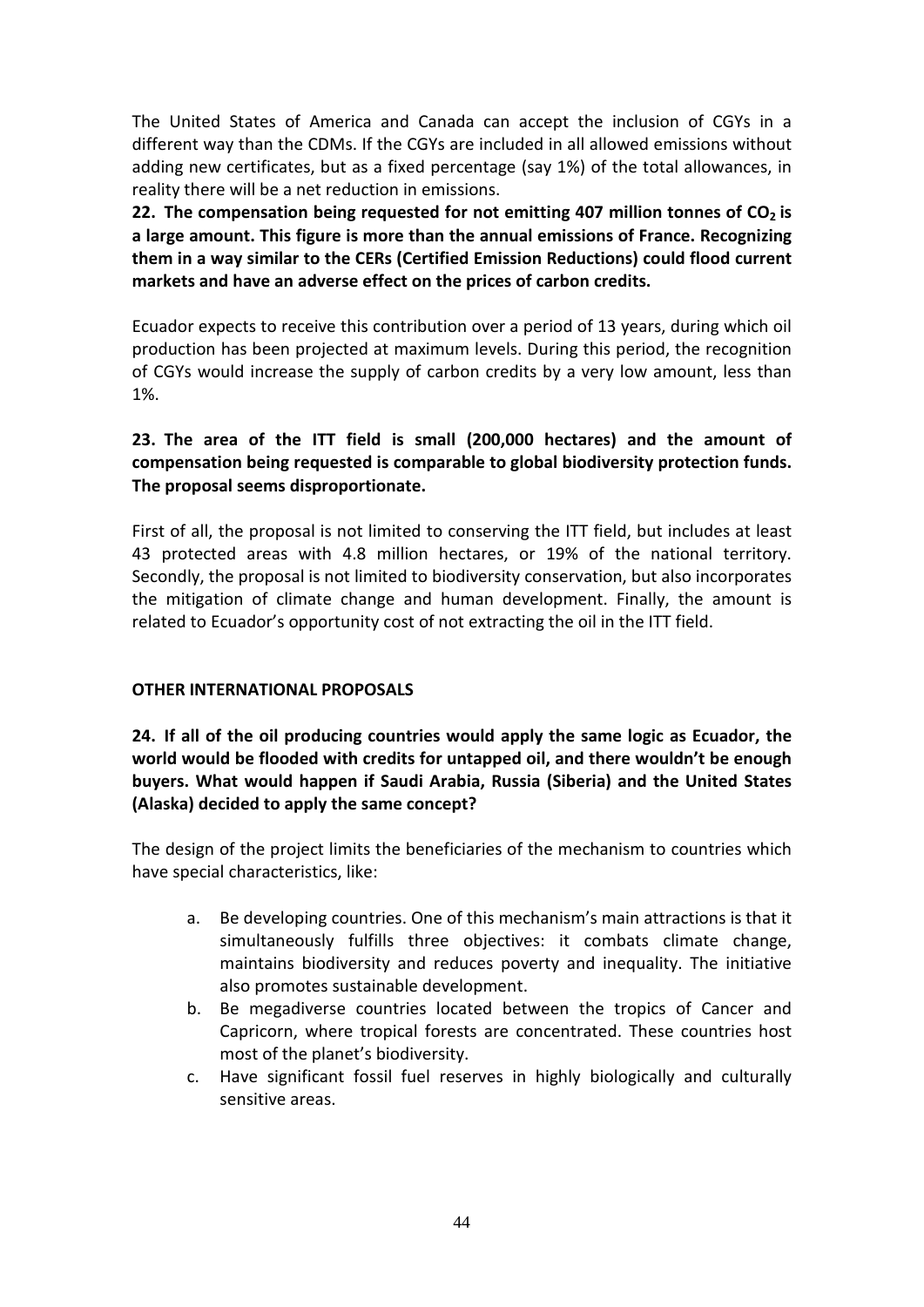Among the countries satisfying all of these conditions are Brazil, Colombia, Costa Rica, the Democratic Republic of Congo, Ecuador, India, Indonesia, Madagascar, Malaysia, Papua Nueva Guinea, Peru, Bolivia, the Philippines and Venezuela.

Therefore, it would exclude countries like those mentioned in the question and would avoid an excessive supply of similar projects.

## **25. What is the difference between the Yasuni-ITT Initiative and other proposed initiatives to protect tropical forests put forth by Brazil, Costa Rica, Guyana, and others?**

The Yasuni-ITT Initiative is unique, because it integrates three fundamental goals: reducing emissions by refraining from the extraction of fossil fuels, protecting biodiversity and promoting social development. The proposals of the countries mentioned are focused on protecting tropical forests through REDD mechanisms (Reduced Emissions from Deforestation and Degradation), seeking compensation for reducing deforestation rates, conserving biodiversity and at the same time preventing emissions. Some of the proposals include forestation, reforestation, agro-forestry and sustainable tropical forest management, as well as the protection of indigenous peoples. The Ecuadorian proposal is the only one to incorporate all four dimensions mentioned above (the non-exploitation of fossil fuels, alternative energy development, protection of biodiversity and indigenous groups, and development with equality).

The proposals of the countries cited in the question are always channeled through existing mechanisms or aimed at CDM or REDD, or for the voluntary carbon market. The Yasuní-ITT Initiative seeks new forms of mitigation that go beyond the Kyoto Protocol.

### **26. What is the difference between the proposal of Saudi Arabia (and other OPEC countries) and the Yasuní-ITT Initiative?**

Saudi Arabia and other oil-exporting Arab countries have proposed the need to be compensated for the negative impacts that climate change mitigation efforts can have on future demand for oil.

The Yasuní-ITT Initiative is substantially different from the Saudi position. Ecuador begins by recognizing the seriousness of the problem of global warming and the urgent need to adopt effective policies. Secondly, it seeks to contribute directly to decrease emissions by maintaining the ITT oil reserves underground, without asking for compensation for global mitigation.

The recent position of the OPEC which recognizes the need for a transition to sustainable forms of energy is shared by Ecuador.

**27. Indonesia has proposed compensation for refraining from planting African palm trees which would deforest the jungle. How does this stance compare to the Yasuní-ITT Initiative?**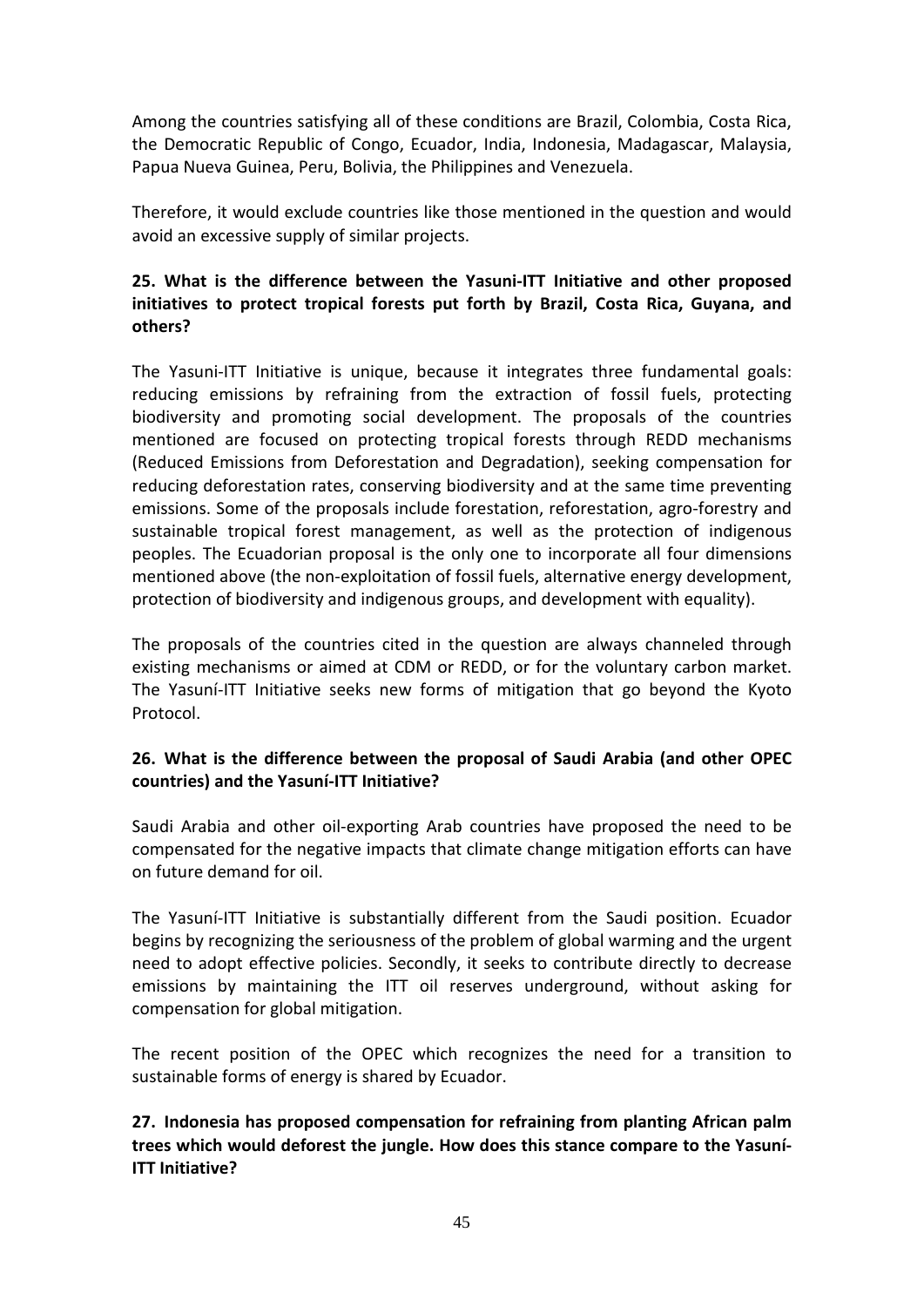Indonesia's proposal does not include one key component which is vital for the Yasuní-ITT Initiative: keeping fossil fuels underground. Although there are some similarities, like preventing deforestation, Indonesia's position does not share the holistic approach of Ecuador's proposal.

One must also distinguish between fossil fuels – which release the carbon stored during the planet's remote past into the atmosphere – and biofuels, which consume the carbon stored in current plantations, with different effects on the environment and climate change.

### **28. If the Yasuni-ITT Initiative is approved, other countries might seek compensation for not deforesting their tropical jungles. Is that fair?**

A number of initiatives which are being discussed currently, like the REDD mechanism in the post-Kyoto negotiations, share the idea of compensation for conserving tropical forests. The Yasuni-ITT Initiative is only one of these proposals. In addition, the central idea of the Ecuadorian proposal is linked with the non-production of oil, and it is replicable only in developing, megadiverse countries with fossil fuel reserves, which excludes many countries.

Any potential replication of this project also depends on specific local and national factors, like the level of development of a country, its biodiversity or cultural wealth in the area of the oil deposits, and the size of the fossil fuel reserves.

### **ECUADOR AND ITS LAWS**

## **29. Doesn't the plan for the construction of the new refinery in Manabi, which will process heavy crude, involve a supply of heavy crude from ITT?**

No. The refinery project has a plan A which assumes that the Yasuní-ITT Initiative is accepted by the international community and therefore the oil in these fields will forever remain in the ground. There is a plan B, for the case where the Initiative is not accepted, and the refinery would then process ITT heavy crude. The refinery is being built to process heavy crude from Ecuador and Venezuela, and Ecuador has other untapped deposits of heavy crudes which will soon enter production, like the one in Pungarayacu.

## **30. How coherent is the Ecuadorian energy policy – especially in terms of oil production, with its resulting pollution and lack of respect for local communities – with a project like the Yasuni Initiative?**

Oil production began in the Ecuadorian Amazon in 1967, with very little respect for nature and local indigenous groups. The Yasuni-ITT Initiative proposes a radical policy turning point that puts a priority on the use of alternative, renewable energy sources and respect for the human rights of peoples in voluntary isolation. This effort requires